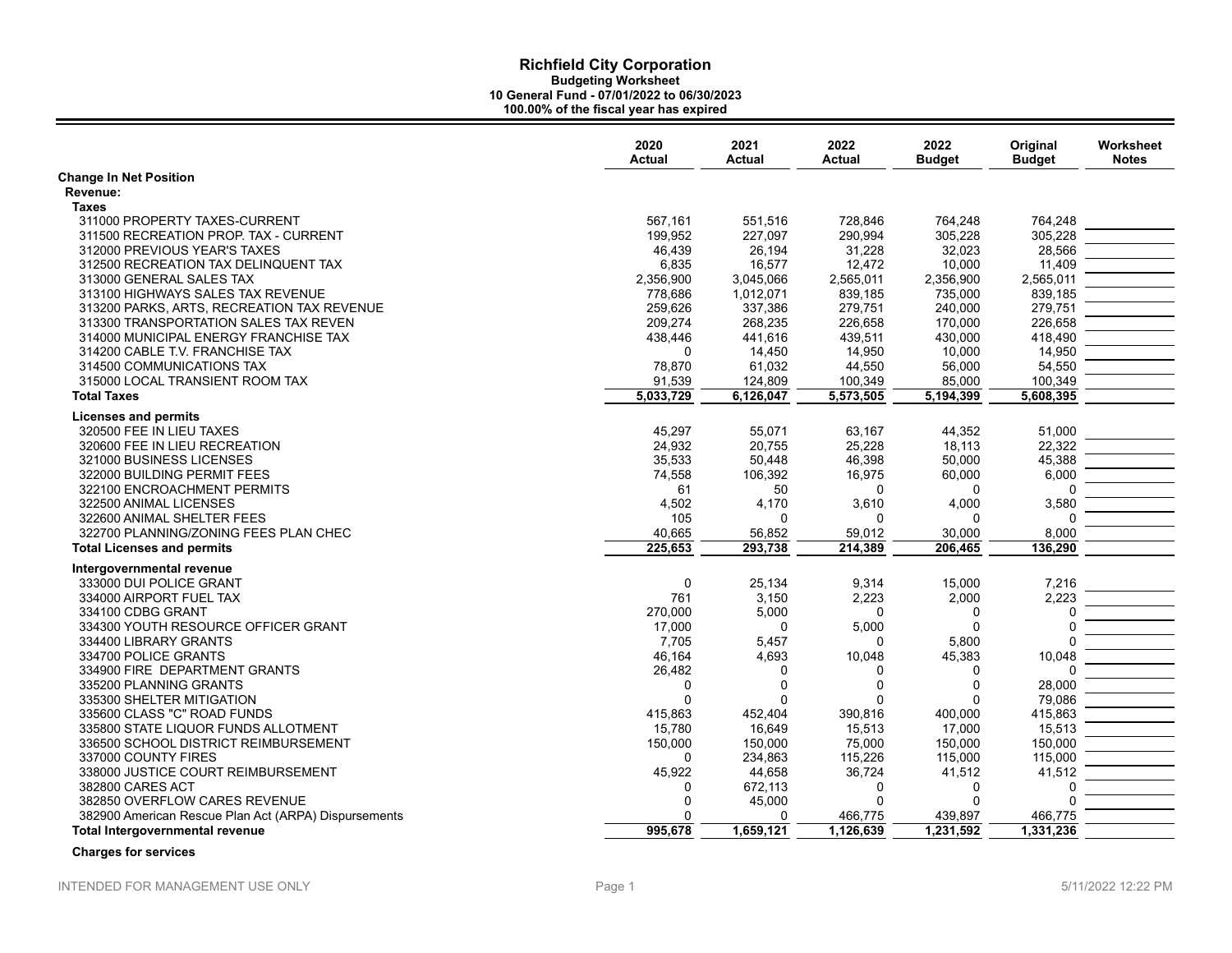| 342000 CABLE T.V. FRANCHISE TAX<br>$\Omega$<br>$\Omega$<br>(35)<br>$\Omega$<br>$\Omega$<br>120,000<br>342500 SEWER ADMINISTRATION INCOME<br>120,833<br>108,750<br>90,000<br>120,000<br>342600 WATER ADMINISTRATION INCOME<br>120,833<br>108,750<br>90,000<br>120,000<br>120,000<br>343000 YOUTH COURT PROCESSING FEES<br>2,130<br>1,670<br>1,170<br>1,000<br>1,000<br>344300 AIRPORT FUEL SALES<br>469,266<br>486,012<br>354,658<br>400,000<br>386,012<br>344400 AIRPORT RETAIL SALES<br>9,575<br>$\mathbf 0$<br>0<br>500<br>$\Omega$<br>344500 OTHER AIRPORT REVENUE<br>12,936<br>21,382<br>20,000<br>20,000<br>15,056<br>344600 FIRE DEPARTMENT SERVICES<br>3,200<br>400<br>200<br>0<br>$\Omega$<br>$\Omega$<br>$\Omega$<br>344700 TRANSPORTATION IMPACT FEES<br>14,832<br>$\Omega$<br>0<br>16,964<br>346000 BURIAL RIGHTS<br>13,381<br>19,730<br>17,319<br>10,000<br>3,330<br>346900 IRRIGATION USER FEES<br>3,870<br>3,320<br>3,390<br>3,500<br>14,356<br>347000 CEMETERY BURIAL FEES<br>10,118<br>20,925<br>29,318<br>9,000<br>780,974<br>681,662<br><b>Total Charges for services</b><br>770,939<br>601,075<br>684,000<br><b>Interest</b><br>361000 INTEREST EARNED - GENERAL FUND<br>79,205<br>24,152<br>14,838<br>25,000<br>18,000<br>79.205<br>24,152<br>14,838<br>25,000<br>18,000<br><b>Total Interest</b><br><b>Recreation revenue</b><br>370100 GOLF COURSE GREEN FEES<br>249,641<br>271,822<br>225,000<br>257,078<br>320,194<br>370200 GOLF COURSE RENTALS<br>194,751<br>145,000<br>148,613<br>170,261<br>159,455<br>370400 GOLF COURSE CONCESSIONS<br>25,523<br>21,541<br>15,000<br>18,452<br>18,452<br>(13, 462)<br>370500 GOLF CONCESSIONS PURCHASED<br>(12,045)<br>(13, 380)<br>(10, 702)<br>(13, 462)<br>370600 GOLF PREPARED FOOD SALES<br>29,797<br>39,955<br>28,895<br>32,145<br>25,000<br>370700 GOLF PREPARED FOOD PURCHASES<br>(24, 932)<br>(28, 669)<br>(21, 932)<br>(18, 712)<br>(22,000)<br>370800 BEER SALES<br>12,523<br>11,616<br>11,516<br>18,094<br>10,500<br>370900 BEER PURCHASES<br>(5,079)<br>5,665<br>(4,097)<br>(7, 465)<br>(4,500)<br>450<br>371000 GOLF ADVERTISING REVENUE<br>$\Omega$<br>450<br>450<br>0<br>(29, 380)<br>371100 GOLF COURSE SALES TAX<br>(39,930)<br>(24,000)<br>(19, 402)<br>(23, 152)<br>371200 DAILY POOL FEES<br>33,262<br>25,751<br>25,510<br>25,510<br>30,000<br>371400 POOL CONCESSIONS-FOOD<br>7,137<br>8,171<br>5,339<br>7,000<br>7,137<br>(6, 717)<br>371500 POOL CONCESSIONS PURCHASED<br>(7, 215)<br>(5, 527)<br>(5, 374)<br>(6, 717)<br>371600 POOL CONCESSIONS- NON-FOOD<br>504<br>475<br>$\Omega$<br>0<br>0<br>371800 OLD SEASON & PUNCH PASS<br>19,463<br>$\Omega$<br>$\Omega$<br>$\Omega$<br>$\Omega$<br>372200 POOL PASSES<br>4,384<br>20,849<br>20,092<br>18,439<br>18,000<br>16,390<br>16,390<br>20,171<br>8,330<br>12,000<br>372300 SWIMMING LESSONS<br>372400 INSTRUCTION FEES PAID<br>155<br>0<br>$\Omega$<br>$\Omega$<br>$\Omega$<br>372500 POOL RENTAL INCOME<br>6,471<br>6,680<br>6,000<br>6,358<br>4.747<br>372600 SWIMMING POOL SALES TAX<br>(3,702)<br>(1,521)<br>(2,408)<br>(5,088)<br>(5,000)<br>7,500<br>372700 JR. CATS FOOTBALL PLAYER FEES<br>4,100<br>16,595<br>1,937<br>7,500<br>11,540<br>372800 SPONSORSHIP OF PROGRAMS<br>11,540<br>$\Omega$<br>$\Omega$<br>$\Omega$<br>3,120<br>372900 YOUTH FLAG FOOTBALL PLAYER FEE<br>2,665<br>3,770<br>3,120<br>2,800<br>373000 SPONSORS YOUTH FLAG FOOTBALL<br>600<br>35<br>400<br>$\Omega$<br>$\Omega$<br>800<br>373100 ADULT FLAG FOOTBALL<br>249<br>405<br>1,125<br>800<br>373200 SOCCER PLAYER FEES<br>19,776<br>17,248<br>18,055<br>16,000<br>17,248<br>373700 ROOSTER VALLEY SOFTBALL<br>$\Omega$<br>0<br>$\Omega$<br>$\Omega$<br>$\Omega$<br>4,956<br>1,999<br>6,970<br>4,000<br>4,956<br>373800 ADULT BASKETBALL<br>373900 TRACK AND FIELD<br>$\Omega$<br>$\Omega$<br>$\Omega$<br>$\Omega$<br>$\Omega$ | 2020<br><b>Actual</b> | 2021<br><b>Actual</b> | 2022<br><b>Actual</b> | 2022<br><b>Budget</b> | Original<br><b>Budget</b> | Worksheet<br><b>Notes</b> |
|---------------------------------------------------------------------------------------------------------------------------------------------------------------------------------------------------------------------------------------------------------------------------------------------------------------------------------------------------------------------------------------------------------------------------------------------------------------------------------------------------------------------------------------------------------------------------------------------------------------------------------------------------------------------------------------------------------------------------------------------------------------------------------------------------------------------------------------------------------------------------------------------------------------------------------------------------------------------------------------------------------------------------------------------------------------------------------------------------------------------------------------------------------------------------------------------------------------------------------------------------------------------------------------------------------------------------------------------------------------------------------------------------------------------------------------------------------------------------------------------------------------------------------------------------------------------------------------------------------------------------------------------------------------------------------------------------------------------------------------------------------------------------------------------------------------------------------------------------------------------------------------------------------------------------------------------------------------------------------------------------------------------------------------------------------------------------------------------------------------------------------------------------------------------------------------------------------------------------------------------------------------------------------------------------------------------------------------------------------------------------------------------------------------------------------------------------------------------------------------------------------------------------------------------------------------------------------------------------------------------------------------------------------------------------------------------------------------------------------------------------------------------------------------------------------------------------------------------------------------------------------------------------------------------------------------------------------------------------------------------------------------------------------------------------------------------------------------------------------------------------------------------------------------------------------------------------------------------------------------------------------------------------------------------------------------------------------------------------------------------------------------------------------------------------------------------------------------------------------------------------------------------------------------------------------------------------------------------------------------------------------------------------------------------------------------------------------------------------------------------------------------------------------------------------------------------------------------------------------|-----------------------|-----------------------|-----------------------|-----------------------|---------------------------|---------------------------|
|                                                                                                                                                                                                                                                                                                                                                                                                                                                                                                                                                                                                                                                                                                                                                                                                                                                                                                                                                                                                                                                                                                                                                                                                                                                                                                                                                                                                                                                                                                                                                                                                                                                                                                                                                                                                                                                                                                                                                                                                                                                                                                                                                                                                                                                                                                                                                                                                                                                                                                                                                                                                                                                                                                                                                                                                                                                                                                                                                                                                                                                                                                                                                                                                                                                                                                                                                                                                                                                                                                                                                                                                                                                                                                                                                                                                                                                         |                       |                       |                       |                       |                           |                           |
|                                                                                                                                                                                                                                                                                                                                                                                                                                                                                                                                                                                                                                                                                                                                                                                                                                                                                                                                                                                                                                                                                                                                                                                                                                                                                                                                                                                                                                                                                                                                                                                                                                                                                                                                                                                                                                                                                                                                                                                                                                                                                                                                                                                                                                                                                                                                                                                                                                                                                                                                                                                                                                                                                                                                                                                                                                                                                                                                                                                                                                                                                                                                                                                                                                                                                                                                                                                                                                                                                                                                                                                                                                                                                                                                                                                                                                                         |                       |                       |                       |                       |                           |                           |
|                                                                                                                                                                                                                                                                                                                                                                                                                                                                                                                                                                                                                                                                                                                                                                                                                                                                                                                                                                                                                                                                                                                                                                                                                                                                                                                                                                                                                                                                                                                                                                                                                                                                                                                                                                                                                                                                                                                                                                                                                                                                                                                                                                                                                                                                                                                                                                                                                                                                                                                                                                                                                                                                                                                                                                                                                                                                                                                                                                                                                                                                                                                                                                                                                                                                                                                                                                                                                                                                                                                                                                                                                                                                                                                                                                                                                                                         |                       |                       |                       |                       |                           |                           |
|                                                                                                                                                                                                                                                                                                                                                                                                                                                                                                                                                                                                                                                                                                                                                                                                                                                                                                                                                                                                                                                                                                                                                                                                                                                                                                                                                                                                                                                                                                                                                                                                                                                                                                                                                                                                                                                                                                                                                                                                                                                                                                                                                                                                                                                                                                                                                                                                                                                                                                                                                                                                                                                                                                                                                                                                                                                                                                                                                                                                                                                                                                                                                                                                                                                                                                                                                                                                                                                                                                                                                                                                                                                                                                                                                                                                                                                         |                       |                       |                       |                       |                           |                           |
|                                                                                                                                                                                                                                                                                                                                                                                                                                                                                                                                                                                                                                                                                                                                                                                                                                                                                                                                                                                                                                                                                                                                                                                                                                                                                                                                                                                                                                                                                                                                                                                                                                                                                                                                                                                                                                                                                                                                                                                                                                                                                                                                                                                                                                                                                                                                                                                                                                                                                                                                                                                                                                                                                                                                                                                                                                                                                                                                                                                                                                                                                                                                                                                                                                                                                                                                                                                                                                                                                                                                                                                                                                                                                                                                                                                                                                                         |                       |                       |                       |                       |                           |                           |
|                                                                                                                                                                                                                                                                                                                                                                                                                                                                                                                                                                                                                                                                                                                                                                                                                                                                                                                                                                                                                                                                                                                                                                                                                                                                                                                                                                                                                                                                                                                                                                                                                                                                                                                                                                                                                                                                                                                                                                                                                                                                                                                                                                                                                                                                                                                                                                                                                                                                                                                                                                                                                                                                                                                                                                                                                                                                                                                                                                                                                                                                                                                                                                                                                                                                                                                                                                                                                                                                                                                                                                                                                                                                                                                                                                                                                                                         |                       |                       |                       |                       |                           |                           |
|                                                                                                                                                                                                                                                                                                                                                                                                                                                                                                                                                                                                                                                                                                                                                                                                                                                                                                                                                                                                                                                                                                                                                                                                                                                                                                                                                                                                                                                                                                                                                                                                                                                                                                                                                                                                                                                                                                                                                                                                                                                                                                                                                                                                                                                                                                                                                                                                                                                                                                                                                                                                                                                                                                                                                                                                                                                                                                                                                                                                                                                                                                                                                                                                                                                                                                                                                                                                                                                                                                                                                                                                                                                                                                                                                                                                                                                         |                       |                       |                       |                       |                           |                           |
|                                                                                                                                                                                                                                                                                                                                                                                                                                                                                                                                                                                                                                                                                                                                                                                                                                                                                                                                                                                                                                                                                                                                                                                                                                                                                                                                                                                                                                                                                                                                                                                                                                                                                                                                                                                                                                                                                                                                                                                                                                                                                                                                                                                                                                                                                                                                                                                                                                                                                                                                                                                                                                                                                                                                                                                                                                                                                                                                                                                                                                                                                                                                                                                                                                                                                                                                                                                                                                                                                                                                                                                                                                                                                                                                                                                                                                                         |                       |                       |                       |                       |                           |                           |
|                                                                                                                                                                                                                                                                                                                                                                                                                                                                                                                                                                                                                                                                                                                                                                                                                                                                                                                                                                                                                                                                                                                                                                                                                                                                                                                                                                                                                                                                                                                                                                                                                                                                                                                                                                                                                                                                                                                                                                                                                                                                                                                                                                                                                                                                                                                                                                                                                                                                                                                                                                                                                                                                                                                                                                                                                                                                                                                                                                                                                                                                                                                                                                                                                                                                                                                                                                                                                                                                                                                                                                                                                                                                                                                                                                                                                                                         |                       |                       |                       |                       |                           |                           |
|                                                                                                                                                                                                                                                                                                                                                                                                                                                                                                                                                                                                                                                                                                                                                                                                                                                                                                                                                                                                                                                                                                                                                                                                                                                                                                                                                                                                                                                                                                                                                                                                                                                                                                                                                                                                                                                                                                                                                                                                                                                                                                                                                                                                                                                                                                                                                                                                                                                                                                                                                                                                                                                                                                                                                                                                                                                                                                                                                                                                                                                                                                                                                                                                                                                                                                                                                                                                                                                                                                                                                                                                                                                                                                                                                                                                                                                         |                       |                       |                       |                       |                           |                           |
|                                                                                                                                                                                                                                                                                                                                                                                                                                                                                                                                                                                                                                                                                                                                                                                                                                                                                                                                                                                                                                                                                                                                                                                                                                                                                                                                                                                                                                                                                                                                                                                                                                                                                                                                                                                                                                                                                                                                                                                                                                                                                                                                                                                                                                                                                                                                                                                                                                                                                                                                                                                                                                                                                                                                                                                                                                                                                                                                                                                                                                                                                                                                                                                                                                                                                                                                                                                                                                                                                                                                                                                                                                                                                                                                                                                                                                                         |                       |                       |                       |                       |                           |                           |
|                                                                                                                                                                                                                                                                                                                                                                                                                                                                                                                                                                                                                                                                                                                                                                                                                                                                                                                                                                                                                                                                                                                                                                                                                                                                                                                                                                                                                                                                                                                                                                                                                                                                                                                                                                                                                                                                                                                                                                                                                                                                                                                                                                                                                                                                                                                                                                                                                                                                                                                                                                                                                                                                                                                                                                                                                                                                                                                                                                                                                                                                                                                                                                                                                                                                                                                                                                                                                                                                                                                                                                                                                                                                                                                                                                                                                                                         |                       |                       |                       |                       |                           |                           |
|                                                                                                                                                                                                                                                                                                                                                                                                                                                                                                                                                                                                                                                                                                                                                                                                                                                                                                                                                                                                                                                                                                                                                                                                                                                                                                                                                                                                                                                                                                                                                                                                                                                                                                                                                                                                                                                                                                                                                                                                                                                                                                                                                                                                                                                                                                                                                                                                                                                                                                                                                                                                                                                                                                                                                                                                                                                                                                                                                                                                                                                                                                                                                                                                                                                                                                                                                                                                                                                                                                                                                                                                                                                                                                                                                                                                                                                         |                       |                       |                       |                       |                           |                           |
|                                                                                                                                                                                                                                                                                                                                                                                                                                                                                                                                                                                                                                                                                                                                                                                                                                                                                                                                                                                                                                                                                                                                                                                                                                                                                                                                                                                                                                                                                                                                                                                                                                                                                                                                                                                                                                                                                                                                                                                                                                                                                                                                                                                                                                                                                                                                                                                                                                                                                                                                                                                                                                                                                                                                                                                                                                                                                                                                                                                                                                                                                                                                                                                                                                                                                                                                                                                                                                                                                                                                                                                                                                                                                                                                                                                                                                                         |                       |                       |                       |                       |                           |                           |
|                                                                                                                                                                                                                                                                                                                                                                                                                                                                                                                                                                                                                                                                                                                                                                                                                                                                                                                                                                                                                                                                                                                                                                                                                                                                                                                                                                                                                                                                                                                                                                                                                                                                                                                                                                                                                                                                                                                                                                                                                                                                                                                                                                                                                                                                                                                                                                                                                                                                                                                                                                                                                                                                                                                                                                                                                                                                                                                                                                                                                                                                                                                                                                                                                                                                                                                                                                                                                                                                                                                                                                                                                                                                                                                                                                                                                                                         |                       |                       |                       |                       |                           |                           |
|                                                                                                                                                                                                                                                                                                                                                                                                                                                                                                                                                                                                                                                                                                                                                                                                                                                                                                                                                                                                                                                                                                                                                                                                                                                                                                                                                                                                                                                                                                                                                                                                                                                                                                                                                                                                                                                                                                                                                                                                                                                                                                                                                                                                                                                                                                                                                                                                                                                                                                                                                                                                                                                                                                                                                                                                                                                                                                                                                                                                                                                                                                                                                                                                                                                                                                                                                                                                                                                                                                                                                                                                                                                                                                                                                                                                                                                         |                       |                       |                       |                       |                           |                           |
|                                                                                                                                                                                                                                                                                                                                                                                                                                                                                                                                                                                                                                                                                                                                                                                                                                                                                                                                                                                                                                                                                                                                                                                                                                                                                                                                                                                                                                                                                                                                                                                                                                                                                                                                                                                                                                                                                                                                                                                                                                                                                                                                                                                                                                                                                                                                                                                                                                                                                                                                                                                                                                                                                                                                                                                                                                                                                                                                                                                                                                                                                                                                                                                                                                                                                                                                                                                                                                                                                                                                                                                                                                                                                                                                                                                                                                                         |                       |                       |                       |                       |                           |                           |
|                                                                                                                                                                                                                                                                                                                                                                                                                                                                                                                                                                                                                                                                                                                                                                                                                                                                                                                                                                                                                                                                                                                                                                                                                                                                                                                                                                                                                                                                                                                                                                                                                                                                                                                                                                                                                                                                                                                                                                                                                                                                                                                                                                                                                                                                                                                                                                                                                                                                                                                                                                                                                                                                                                                                                                                                                                                                                                                                                                                                                                                                                                                                                                                                                                                                                                                                                                                                                                                                                                                                                                                                                                                                                                                                                                                                                                                         |                       |                       |                       |                       |                           |                           |
|                                                                                                                                                                                                                                                                                                                                                                                                                                                                                                                                                                                                                                                                                                                                                                                                                                                                                                                                                                                                                                                                                                                                                                                                                                                                                                                                                                                                                                                                                                                                                                                                                                                                                                                                                                                                                                                                                                                                                                                                                                                                                                                                                                                                                                                                                                                                                                                                                                                                                                                                                                                                                                                                                                                                                                                                                                                                                                                                                                                                                                                                                                                                                                                                                                                                                                                                                                                                                                                                                                                                                                                                                                                                                                                                                                                                                                                         |                       |                       |                       |                       |                           |                           |
|                                                                                                                                                                                                                                                                                                                                                                                                                                                                                                                                                                                                                                                                                                                                                                                                                                                                                                                                                                                                                                                                                                                                                                                                                                                                                                                                                                                                                                                                                                                                                                                                                                                                                                                                                                                                                                                                                                                                                                                                                                                                                                                                                                                                                                                                                                                                                                                                                                                                                                                                                                                                                                                                                                                                                                                                                                                                                                                                                                                                                                                                                                                                                                                                                                                                                                                                                                                                                                                                                                                                                                                                                                                                                                                                                                                                                                                         |                       |                       |                       |                       |                           |                           |
|                                                                                                                                                                                                                                                                                                                                                                                                                                                                                                                                                                                                                                                                                                                                                                                                                                                                                                                                                                                                                                                                                                                                                                                                                                                                                                                                                                                                                                                                                                                                                                                                                                                                                                                                                                                                                                                                                                                                                                                                                                                                                                                                                                                                                                                                                                                                                                                                                                                                                                                                                                                                                                                                                                                                                                                                                                                                                                                                                                                                                                                                                                                                                                                                                                                                                                                                                                                                                                                                                                                                                                                                                                                                                                                                                                                                                                                         |                       |                       |                       |                       |                           |                           |
|                                                                                                                                                                                                                                                                                                                                                                                                                                                                                                                                                                                                                                                                                                                                                                                                                                                                                                                                                                                                                                                                                                                                                                                                                                                                                                                                                                                                                                                                                                                                                                                                                                                                                                                                                                                                                                                                                                                                                                                                                                                                                                                                                                                                                                                                                                                                                                                                                                                                                                                                                                                                                                                                                                                                                                                                                                                                                                                                                                                                                                                                                                                                                                                                                                                                                                                                                                                                                                                                                                                                                                                                                                                                                                                                                                                                                                                         |                       |                       |                       |                       |                           |                           |
|                                                                                                                                                                                                                                                                                                                                                                                                                                                                                                                                                                                                                                                                                                                                                                                                                                                                                                                                                                                                                                                                                                                                                                                                                                                                                                                                                                                                                                                                                                                                                                                                                                                                                                                                                                                                                                                                                                                                                                                                                                                                                                                                                                                                                                                                                                                                                                                                                                                                                                                                                                                                                                                                                                                                                                                                                                                                                                                                                                                                                                                                                                                                                                                                                                                                                                                                                                                                                                                                                                                                                                                                                                                                                                                                                                                                                                                         |                       |                       |                       |                       |                           |                           |
|                                                                                                                                                                                                                                                                                                                                                                                                                                                                                                                                                                                                                                                                                                                                                                                                                                                                                                                                                                                                                                                                                                                                                                                                                                                                                                                                                                                                                                                                                                                                                                                                                                                                                                                                                                                                                                                                                                                                                                                                                                                                                                                                                                                                                                                                                                                                                                                                                                                                                                                                                                                                                                                                                                                                                                                                                                                                                                                                                                                                                                                                                                                                                                                                                                                                                                                                                                                                                                                                                                                                                                                                                                                                                                                                                                                                                                                         |                       |                       |                       |                       |                           |                           |
|                                                                                                                                                                                                                                                                                                                                                                                                                                                                                                                                                                                                                                                                                                                                                                                                                                                                                                                                                                                                                                                                                                                                                                                                                                                                                                                                                                                                                                                                                                                                                                                                                                                                                                                                                                                                                                                                                                                                                                                                                                                                                                                                                                                                                                                                                                                                                                                                                                                                                                                                                                                                                                                                                                                                                                                                                                                                                                                                                                                                                                                                                                                                                                                                                                                                                                                                                                                                                                                                                                                                                                                                                                                                                                                                                                                                                                                         |                       |                       |                       |                       |                           |                           |
|                                                                                                                                                                                                                                                                                                                                                                                                                                                                                                                                                                                                                                                                                                                                                                                                                                                                                                                                                                                                                                                                                                                                                                                                                                                                                                                                                                                                                                                                                                                                                                                                                                                                                                                                                                                                                                                                                                                                                                                                                                                                                                                                                                                                                                                                                                                                                                                                                                                                                                                                                                                                                                                                                                                                                                                                                                                                                                                                                                                                                                                                                                                                                                                                                                                                                                                                                                                                                                                                                                                                                                                                                                                                                                                                                                                                                                                         |                       |                       |                       |                       |                           |                           |
|                                                                                                                                                                                                                                                                                                                                                                                                                                                                                                                                                                                                                                                                                                                                                                                                                                                                                                                                                                                                                                                                                                                                                                                                                                                                                                                                                                                                                                                                                                                                                                                                                                                                                                                                                                                                                                                                                                                                                                                                                                                                                                                                                                                                                                                                                                                                                                                                                                                                                                                                                                                                                                                                                                                                                                                                                                                                                                                                                                                                                                                                                                                                                                                                                                                                                                                                                                                                                                                                                                                                                                                                                                                                                                                                                                                                                                                         |                       |                       |                       |                       |                           |                           |
|                                                                                                                                                                                                                                                                                                                                                                                                                                                                                                                                                                                                                                                                                                                                                                                                                                                                                                                                                                                                                                                                                                                                                                                                                                                                                                                                                                                                                                                                                                                                                                                                                                                                                                                                                                                                                                                                                                                                                                                                                                                                                                                                                                                                                                                                                                                                                                                                                                                                                                                                                                                                                                                                                                                                                                                                                                                                                                                                                                                                                                                                                                                                                                                                                                                                                                                                                                                                                                                                                                                                                                                                                                                                                                                                                                                                                                                         |                       |                       |                       |                       |                           |                           |
|                                                                                                                                                                                                                                                                                                                                                                                                                                                                                                                                                                                                                                                                                                                                                                                                                                                                                                                                                                                                                                                                                                                                                                                                                                                                                                                                                                                                                                                                                                                                                                                                                                                                                                                                                                                                                                                                                                                                                                                                                                                                                                                                                                                                                                                                                                                                                                                                                                                                                                                                                                                                                                                                                                                                                                                                                                                                                                                                                                                                                                                                                                                                                                                                                                                                                                                                                                                                                                                                                                                                                                                                                                                                                                                                                                                                                                                         |                       |                       |                       |                       |                           |                           |
|                                                                                                                                                                                                                                                                                                                                                                                                                                                                                                                                                                                                                                                                                                                                                                                                                                                                                                                                                                                                                                                                                                                                                                                                                                                                                                                                                                                                                                                                                                                                                                                                                                                                                                                                                                                                                                                                                                                                                                                                                                                                                                                                                                                                                                                                                                                                                                                                                                                                                                                                                                                                                                                                                                                                                                                                                                                                                                                                                                                                                                                                                                                                                                                                                                                                                                                                                                                                                                                                                                                                                                                                                                                                                                                                                                                                                                                         |                       |                       |                       |                       |                           |                           |
|                                                                                                                                                                                                                                                                                                                                                                                                                                                                                                                                                                                                                                                                                                                                                                                                                                                                                                                                                                                                                                                                                                                                                                                                                                                                                                                                                                                                                                                                                                                                                                                                                                                                                                                                                                                                                                                                                                                                                                                                                                                                                                                                                                                                                                                                                                                                                                                                                                                                                                                                                                                                                                                                                                                                                                                                                                                                                                                                                                                                                                                                                                                                                                                                                                                                                                                                                                                                                                                                                                                                                                                                                                                                                                                                                                                                                                                         |                       |                       |                       |                       |                           |                           |
|                                                                                                                                                                                                                                                                                                                                                                                                                                                                                                                                                                                                                                                                                                                                                                                                                                                                                                                                                                                                                                                                                                                                                                                                                                                                                                                                                                                                                                                                                                                                                                                                                                                                                                                                                                                                                                                                                                                                                                                                                                                                                                                                                                                                                                                                                                                                                                                                                                                                                                                                                                                                                                                                                                                                                                                                                                                                                                                                                                                                                                                                                                                                                                                                                                                                                                                                                                                                                                                                                                                                                                                                                                                                                                                                                                                                                                                         |                       |                       |                       |                       |                           |                           |
|                                                                                                                                                                                                                                                                                                                                                                                                                                                                                                                                                                                                                                                                                                                                                                                                                                                                                                                                                                                                                                                                                                                                                                                                                                                                                                                                                                                                                                                                                                                                                                                                                                                                                                                                                                                                                                                                                                                                                                                                                                                                                                                                                                                                                                                                                                                                                                                                                                                                                                                                                                                                                                                                                                                                                                                                                                                                                                                                                                                                                                                                                                                                                                                                                                                                                                                                                                                                                                                                                                                                                                                                                                                                                                                                                                                                                                                         |                       |                       |                       |                       |                           |                           |
|                                                                                                                                                                                                                                                                                                                                                                                                                                                                                                                                                                                                                                                                                                                                                                                                                                                                                                                                                                                                                                                                                                                                                                                                                                                                                                                                                                                                                                                                                                                                                                                                                                                                                                                                                                                                                                                                                                                                                                                                                                                                                                                                                                                                                                                                                                                                                                                                                                                                                                                                                                                                                                                                                                                                                                                                                                                                                                                                                                                                                                                                                                                                                                                                                                                                                                                                                                                                                                                                                                                                                                                                                                                                                                                                                                                                                                                         |                       |                       |                       |                       |                           |                           |
|                                                                                                                                                                                                                                                                                                                                                                                                                                                                                                                                                                                                                                                                                                                                                                                                                                                                                                                                                                                                                                                                                                                                                                                                                                                                                                                                                                                                                                                                                                                                                                                                                                                                                                                                                                                                                                                                                                                                                                                                                                                                                                                                                                                                                                                                                                                                                                                                                                                                                                                                                                                                                                                                                                                                                                                                                                                                                                                                                                                                                                                                                                                                                                                                                                                                                                                                                                                                                                                                                                                                                                                                                                                                                                                                                                                                                                                         |                       |                       |                       |                       |                           |                           |
|                                                                                                                                                                                                                                                                                                                                                                                                                                                                                                                                                                                                                                                                                                                                                                                                                                                                                                                                                                                                                                                                                                                                                                                                                                                                                                                                                                                                                                                                                                                                                                                                                                                                                                                                                                                                                                                                                                                                                                                                                                                                                                                                                                                                                                                                                                                                                                                                                                                                                                                                                                                                                                                                                                                                                                                                                                                                                                                                                                                                                                                                                                                                                                                                                                                                                                                                                                                                                                                                                                                                                                                                                                                                                                                                                                                                                                                         |                       |                       |                       |                       |                           |                           |
|                                                                                                                                                                                                                                                                                                                                                                                                                                                                                                                                                                                                                                                                                                                                                                                                                                                                                                                                                                                                                                                                                                                                                                                                                                                                                                                                                                                                                                                                                                                                                                                                                                                                                                                                                                                                                                                                                                                                                                                                                                                                                                                                                                                                                                                                                                                                                                                                                                                                                                                                                                                                                                                                                                                                                                                                                                                                                                                                                                                                                                                                                                                                                                                                                                                                                                                                                                                                                                                                                                                                                                                                                                                                                                                                                                                                                                                         |                       |                       |                       |                       |                           |                           |
|                                                                                                                                                                                                                                                                                                                                                                                                                                                                                                                                                                                                                                                                                                                                                                                                                                                                                                                                                                                                                                                                                                                                                                                                                                                                                                                                                                                                                                                                                                                                                                                                                                                                                                                                                                                                                                                                                                                                                                                                                                                                                                                                                                                                                                                                                                                                                                                                                                                                                                                                                                                                                                                                                                                                                                                                                                                                                                                                                                                                                                                                                                                                                                                                                                                                                                                                                                                                                                                                                                                                                                                                                                                                                                                                                                                                                                                         |                       |                       |                       |                       |                           |                           |
|                                                                                                                                                                                                                                                                                                                                                                                                                                                                                                                                                                                                                                                                                                                                                                                                                                                                                                                                                                                                                                                                                                                                                                                                                                                                                                                                                                                                                                                                                                                                                                                                                                                                                                                                                                                                                                                                                                                                                                                                                                                                                                                                                                                                                                                                                                                                                                                                                                                                                                                                                                                                                                                                                                                                                                                                                                                                                                                                                                                                                                                                                                                                                                                                                                                                                                                                                                                                                                                                                                                                                                                                                                                                                                                                                                                                                                                         |                       |                       |                       |                       |                           |                           |
|                                                                                                                                                                                                                                                                                                                                                                                                                                                                                                                                                                                                                                                                                                                                                                                                                                                                                                                                                                                                                                                                                                                                                                                                                                                                                                                                                                                                                                                                                                                                                                                                                                                                                                                                                                                                                                                                                                                                                                                                                                                                                                                                                                                                                                                                                                                                                                                                                                                                                                                                                                                                                                                                                                                                                                                                                                                                                                                                                                                                                                                                                                                                                                                                                                                                                                                                                                                                                                                                                                                                                                                                                                                                                                                                                                                                                                                         |                       |                       |                       |                       |                           |                           |
|                                                                                                                                                                                                                                                                                                                                                                                                                                                                                                                                                                                                                                                                                                                                                                                                                                                                                                                                                                                                                                                                                                                                                                                                                                                                                                                                                                                                                                                                                                                                                                                                                                                                                                                                                                                                                                                                                                                                                                                                                                                                                                                                                                                                                                                                                                                                                                                                                                                                                                                                                                                                                                                                                                                                                                                                                                                                                                                                                                                                                                                                                                                                                                                                                                                                                                                                                                                                                                                                                                                                                                                                                                                                                                                                                                                                                                                         |                       |                       |                       |                       |                           |                           |
|                                                                                                                                                                                                                                                                                                                                                                                                                                                                                                                                                                                                                                                                                                                                                                                                                                                                                                                                                                                                                                                                                                                                                                                                                                                                                                                                                                                                                                                                                                                                                                                                                                                                                                                                                                                                                                                                                                                                                                                                                                                                                                                                                                                                                                                                                                                                                                                                                                                                                                                                                                                                                                                                                                                                                                                                                                                                                                                                                                                                                                                                                                                                                                                                                                                                                                                                                                                                                                                                                                                                                                                                                                                                                                                                                                                                                                                         |                       |                       |                       |                       |                           |                           |
|                                                                                                                                                                                                                                                                                                                                                                                                                                                                                                                                                                                                                                                                                                                                                                                                                                                                                                                                                                                                                                                                                                                                                                                                                                                                                                                                                                                                                                                                                                                                                                                                                                                                                                                                                                                                                                                                                                                                                                                                                                                                                                                                                                                                                                                                                                                                                                                                                                                                                                                                                                                                                                                                                                                                                                                                                                                                                                                                                                                                                                                                                                                                                                                                                                                                                                                                                                                                                                                                                                                                                                                                                                                                                                                                                                                                                                                         |                       |                       |                       |                       |                           |                           |
|                                                                                                                                                                                                                                                                                                                                                                                                                                                                                                                                                                                                                                                                                                                                                                                                                                                                                                                                                                                                                                                                                                                                                                                                                                                                                                                                                                                                                                                                                                                                                                                                                                                                                                                                                                                                                                                                                                                                                                                                                                                                                                                                                                                                                                                                                                                                                                                                                                                                                                                                                                                                                                                                                                                                                                                                                                                                                                                                                                                                                                                                                                                                                                                                                                                                                                                                                                                                                                                                                                                                                                                                                                                                                                                                                                                                                                                         |                       |                       |                       |                       |                           |                           |
|                                                                                                                                                                                                                                                                                                                                                                                                                                                                                                                                                                                                                                                                                                                                                                                                                                                                                                                                                                                                                                                                                                                                                                                                                                                                                                                                                                                                                                                                                                                                                                                                                                                                                                                                                                                                                                                                                                                                                                                                                                                                                                                                                                                                                                                                                                                                                                                                                                                                                                                                                                                                                                                                                                                                                                                                                                                                                                                                                                                                                                                                                                                                                                                                                                                                                                                                                                                                                                                                                                                                                                                                                                                                                                                                                                                                                                                         |                       |                       |                       |                       |                           |                           |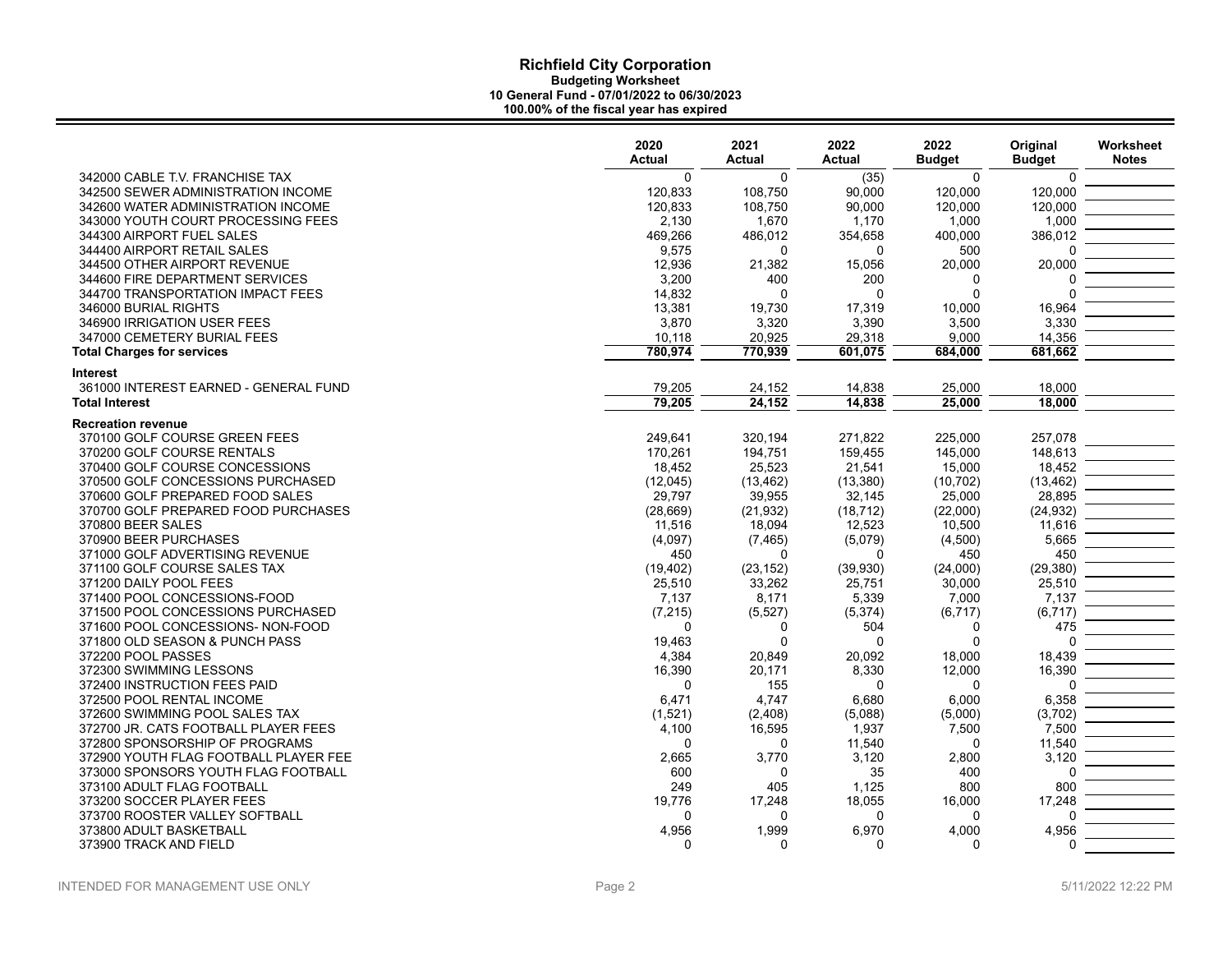|                                                                           | 2020           | 2021          | 2022            | 2022                 | Original         | Worksheet    |
|---------------------------------------------------------------------------|----------------|---------------|-----------------|----------------------|------------------|--------------|
|                                                                           | <b>Actual</b>  | <b>Actual</b> | Actual          | <b>Budget</b>        | <b>Budget</b>    | <b>Notes</b> |
| 374100 SPONSORSHIPS YOUTH BASKETBALL                                      | 30             | 70            | 1.882           | $\Omega$             | $\Omega$         |              |
| 374200 YOUTH BASKETBALL PLAYER FEES                                       | 11,423         | 12,575        | 15,665          | 12,000               | 14,575           |              |
| 374300 HS BOYS BASKETBALL                                                 | 365            | $\Omega$      | $\Omega$        | $\Omega$             | $\Omega$         |              |
| 374400 ADULT SOFTBALL                                                     | 8,583          | 4,358         | 13,385          | 8,000                | 8,583            |              |
| 374600 PARK RENTAL                                                        | 1,450          | 2,925         | 4,340           | 1,500                | 2,925            |              |
| 374800 MISCELLANEOUS RECREATION FEES                                      | 10,645         | 9,378         | 16,348          | 9,000                | 10,645           |              |
| 374850 RECREATION TENNIS FEES                                             | 7,200          | 10,637        | 3,515           | 0                    | 10,637           |              |
| 375000 ADULT VOLLEYBALL                                                   | 7,253          | 7,212         | 7,800           | 7,000                | 7,000            |              |
| 375200 ADULT FALL SOFTBALL                                                | 200            | 0             | $\Omega$        | $\Omega$             | $\Omega$         |              |
| 375800 SPONSORSHIPS YOUTH SOFTBALL                                        | 1,050          | 0             | $\Omega$        | 700                  | $\Omega$         |              |
| 375900 YOUTH SOFTBALL PLAYER FEES                                         | 3,037          | 7,080         | 5,765           | 4,500                | 4,660            |              |
| 376000 OPEN                                                               | (350)          | $\mathbf 0$   | $\Omega$        | $\Omega$             | $\Omega$         |              |
| 376200 SPONSORSHIPS GIRLS VOLLEYBALL                                      | 490            | 35            | $\Omega$        | 500                  | $\Omega$         |              |
| 376300 GIRLS VOLLEYBALL PLAYER FEES                                       | 5,365          | 7,200         | 8,565           | 6,500                | 7.200            |              |
| 376400 DOLPHIN SWIM TEAM                                                  | 4,427          | 4,214         | 4,387           | 1,930                | 4,082            |              |
| 377000 Visitor Center Revenue                                             | 1,646          | 3,692         | 4,544           | 3,000                | 4,401            |              |
| 377100 Visitor Center Purchases                                           | 0<br>0         | 0<br>0        | (3,609)         | (6, 408)<br>$\Omega$ | (3,609)          |              |
| 377200 VISITORS CENTER SALES TAX<br><b>Total Recreation revenue</b>       | 581,684        | 721,320       | (77)<br>601,912 | 500,753              | (279)<br>582,869 |              |
|                                                                           |                |               |                 |                      |                  |              |
| Miscellaneous revenue                                                     |                |               |                 |                      |                  |              |
| 361100 UNREALIZED GAIN/ (LOSS) ON INV                                     | 0              | 12,692        | $\Omega$        | $\mathbf 0$          | $\Omega$         |              |
| 362000 BUILDING RENTAL                                                    | 8,128          | 6,722         | 8,600           | 6,000                | 6,722            |              |
| 362500 INDEPENDENCE DAY INCOME                                            | 2,749          | 1,350         | 650             | 2,500                | 1,500            |              |
| 364000 CASH OVER OR SHORT                                                 | 99             | 263           | (64)            | $\Omega$             | $\Omega$         |              |
| 365000 SALE OF MATERIALS & SUPPLIES                                       | 5,448          | 340           | 40              | $\Omega$             | $\Omega$         |              |
| 366000 LIBRARY FINES<br>366100 LIBRARY MEMBERSHIPS                        | 3,474<br>2,807 | 2,277         | 2,416<br>2,521  | 2,500                | 2,277<br>2,135   |              |
| 366200 OTHER LIBRARY REVENUE                                              |                | 2,135<br>791  |                 | 2,000                | 791              |              |
| 366300 Children's Program Revenue                                         | 1,644<br>424   | 830           | 2,072<br>165    | 1,000<br>350         | 165              |              |
| 367000 RICHFIELD HISTORY BOOK SALES                                       | 30             | $\Omega$      | $\Omega$        | $\Omega$             | $\Omega$         |              |
| 368000 YOUTH CITY COUNCIL                                                 | 0              | 2,692         | 5,694           | 1,500                | 2,692            |              |
| 369000 MISCELLANEOUS REVENUE                                              | 29,871         | 35,867        | 18,375          | 22,000               | 22,000           |              |
| <b>Total Miscellaneous revenue</b>                                        | 54,674         | 65,959        | 40,470          | 37,850               | 38,282           |              |
|                                                                           |                |               |                 |                      |                  |              |
| <b>Contributions and transfers</b>                                        |                |               |                 |                      |                  |              |
| 381000 TRANSFERS FROM OTHER FUNDS<br>382500 CONTRIBUTIONS/PRIVATE SOURCES | 803<br>510     | 8,730<br>250  | 17,528<br>1,200 | 12,000<br>0          | 12,000<br>O      |              |
| 383000 PROCEEDS FOR LOAN                                                  | 206,200        | $\Omega$      | $\Omega$        | $\Omega$             | O                |              |
| <b>Total Contributions and transfers</b>                                  | 207,513        | 8,980         | 18,728          | 12,000               | 12,000           |              |
|                                                                           |                |               |                 |                      |                  |              |
| <b>Total Revenue:</b>                                                     | 7,959,111      | 9,670,256     | 8,191,554       | 7,892,059            | 8,408,734        |              |
| <b>Expenditures:</b>                                                      |                |               |                 |                      |                  |              |
| General government                                                        |                |               |                 |                      |                  |              |
| Administrative                                                            |                |               |                 |                      |                  |              |
| 421100 SALARIES & WAGES                                                   | 281,865        | 272,319       | 243,295         | 330,284              | 330,284          |              |
| 421200 TEMPORARY EMPLOYEE WAGES                                           | 18,340         | 21,357        | 21,921          | 25,000               | 25,000           |              |
| 421300 EMPLOYEES BENEFITS                                                 | 144,365        | 137,989       | 120,639         | 159,250              | 159,250          |              |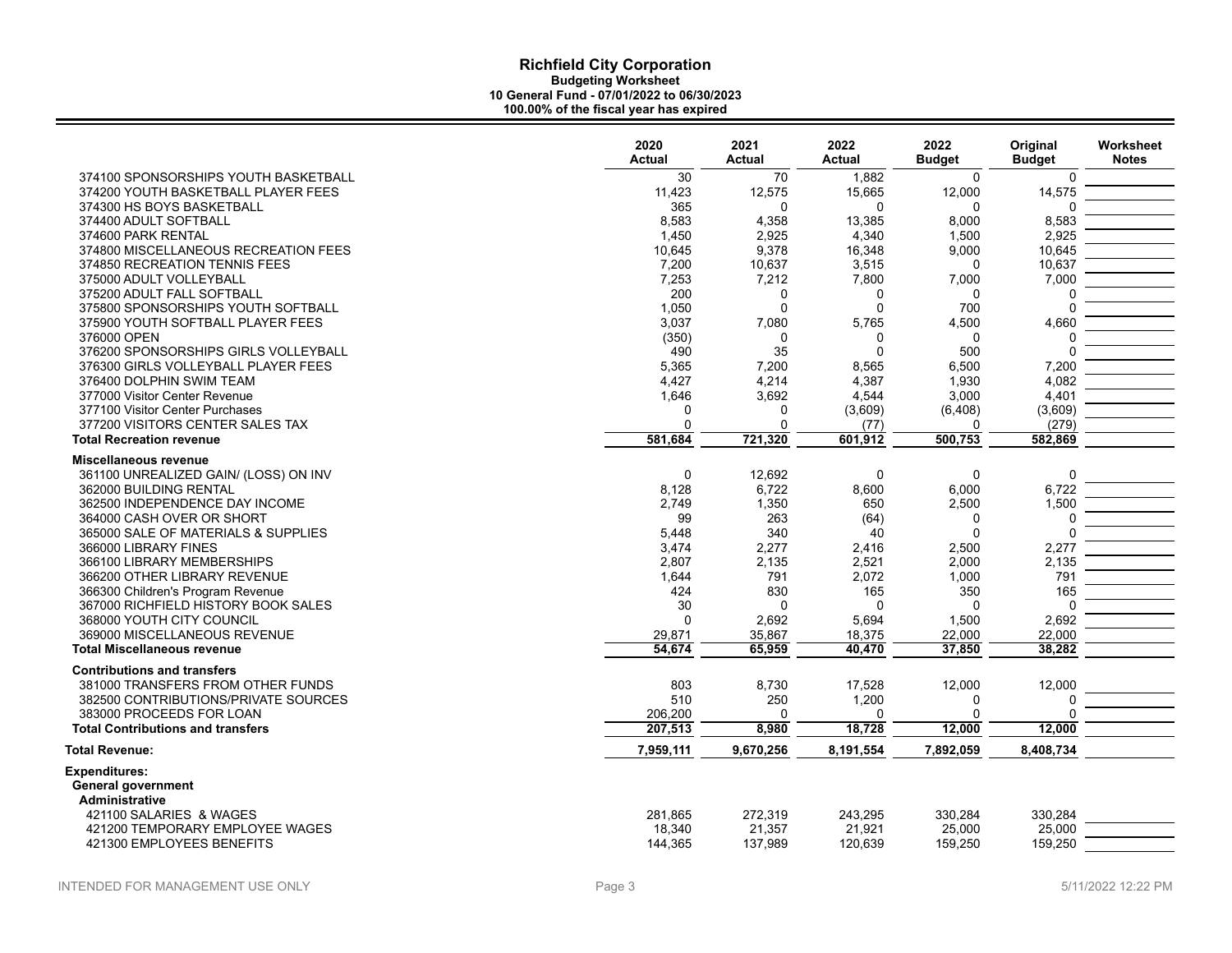|                                                                       | 2020<br><b>Actual</b>   | 2021<br>Actual          | 2022<br>Actual    | 2022<br><b>Budget</b> | Original<br><b>Budget</b> | Worksheet<br><b>Notes</b> |
|-----------------------------------------------------------------------|-------------------------|-------------------------|-------------------|-----------------------|---------------------------|---------------------------|
| 421600 CITY PARTY                                                     | 3,205                   | 3.500                   | 3,504             | 4.000                 | 4.000                     |                           |
| 422100 SUBSCRIPTIONS & MEMBERSHIPS                                    | 10,205                  | 9,937                   | 8,738             | 10,000                | 10,000                    |                           |
| 422200 PUBLIC NOTICES                                                 | 4,095                   | 6,345                   | 4,775             | 4,000                 | 5,200                     |                           |
| 422300 TRAVEL AND TRAINING                                            | 14,991                  | 3,794                   | 3,826             | 15,000                | 15,000                    |                           |
| 422400 OFFICE SUPPLIES & EXPENSE                                      | 24,110                  | 19,221                  | 18,944            | 19,000                | 19,000                    |                           |
| 422500 EQUIPMENT SUPPLIES & EXPENSE                                   | 31,180                  | 2,552                   | 1,855             | 5,779                 | 8,000                     |                           |
| 423100 PROFESSIONAL & TECHNICAL                                       | 86,160                  | 76,771                  | 70,269            | 69,000                | 69,000                    |                           |
| 423200 PLANNING                                                       | $\Omega$                | $\Omega$                | $\Omega$          | 0                     | 34,000                    |                           |
| 423400 AUDITOR EXPENSE                                                | 2,550                   | 3,850                   | 5,300             | 5,300                 | 5,600                     |                           |
| 424300 YOUTH CITY COUNCIL EXPENSE                                     | $\Omega$                | 2,027                   | 6,214             | 8,036                 | 8,294                     |                           |
| 424400 MISCELLANEOUS SUPPLIES                                         | 3,064                   | 1,639                   | 1,694<br>$\Omega$ | 2,000                 | 2,000                     |                           |
| 424500 CARES ACT Expense<br>424550 OVERFLOW CARES EXPENSE             | 0<br>$\mathbf 0$        | 672,112<br>45,001       | $\Omega$          | 0<br>$\mathbf{0}$     | $\Omega$                  |                           |
| 424700 American Rescue Plan Act (ARPA) Expense                        | $\Omega$                | $\Omega$                | 467,525           | 435,167               | 467,525                   |                           |
| 424800 SHELTER MITIGATION EXPENSES                                    | $\Omega$                | $\Omega$                | $\Omega$          | 0                     | 79,086                    |                           |
| 428300 ELECTION EXPENSES                                              | 10,818                  | $\Omega$                | 11,306            | 11,307                | 10,386                    |                           |
| <b>Total Administrative</b>                                           | 634,947                 | 1,278,414               | 989,805           | 1,103,123             | 1,251,625                 |                           |
|                                                                       |                         |                         |                   |                       |                           |                           |
| Attorney                                                              |                         |                         |                   |                       |                           |                           |
| 483100 PROFESSIONAL & TECHNICAL                                       | $\frac{0}{\mathbf{0}}$  | 5,663                   | 8,916             | 8,000                 | 10,000                    |                           |
| <b>Total Attorney</b>                                                 |                         | 5,663                   | 8,916             | 8,000                 | 10,000                    |                           |
| <b>Industrial &amp; Tourist Promotion</b>                             |                         |                         |                   |                       |                           |                           |
| 501100 SALARIES & WAGES                                               | $\mathbf 0$             | (123)                   | $\mathbf 0$       | 0                     | 0                         |                           |
| 502100 SUBSCRIPTIONS & MEMBERSHIPS                                    | 150                     | $\Omega$                | 0                 | 0                     | $\Omega$                  |                           |
| 502300 TRAVEL                                                         | 207                     | $\Omega$                | $\Omega$          | $\Omega$              | U                         |                           |
| 502400 OFFICE SUPPLIES & EXPENSE                                      | 89                      | $\Omega$                | $\Omega$          | $\mathbf 0$           | $\Omega$                  |                           |
| 502500 EQUIPMENT SUPPLIES & EXPENSE                                   | 126                     | 5                       | $\Omega$          | 0                     |                           |                           |
| 502800 MISS RICHFIELD PAGEANT                                         | $\mathbf 0$             | $\mathbf 0$<br>$\Omega$ | 3,614             | 12,000                | 12,000                    |                           |
| 503200 SEVIER COUNTY COMMUNITY THEATE<br>503300 FOOD SHARING DONATION | $\mathbf 0$<br>$\Omega$ | 3,800                   | 2,355<br>3,800    | 2,356<br>3,800        | 2,000<br>3,800            |                           |
| 503400 CHAMBER OF COMMERCE DONATION                                   | 13,000                  | 13,000                  | 13,000            | 13,000                | 13,000                    |                           |
| 503500 MISCELLANEOUS SERVICES/SUPPLIE                                 | 394                     | $\mathbf{0}$            | $\mathbf{0}$      | 0                     | O                         |                           |
| 503600 CDBG/CIB FOOD SHARING EXPEND.                                  | 3,800                   | $\Omega$                | $\Omega$          | $\Omega$              | $\Omega$                  |                           |
| 503900 X-MAS DECORATIONS, PARADE                                      | 823                     | $\Omega$                | 665               | 1,000                 | 1,000                     |                           |
| 504000 4TH OF JULY EXPENSES                                           | 56,548                  | 43,012                  | 14,038            | 58,000                | 58,000                    |                           |
| 504100 ATV JAMBOREE                                                   | 0                       | $\Omega$                | $\Omega$          | 1,000                 | 1,000                     |                           |
| 504200 MOUNTAIN BIKE ORGANIZATION EXP                                 | $\mathbf 0$             | $\Omega$                | 50,094            | 50,100                | 81,500                    |                           |
| 504300 RECRUITING, BUSINESS DEVELOP.                                  | $\Omega$                | 33,015                  | 1,860             | 2,500                 | 2,500                     |                           |
| 504400 SPONSORSHIP OF EVENTS                                          | 10,697                  | 10.605                  | 4,942             | 11,544                | 12,000                    |                           |
| 504600 ADVERTISING & PUBLICITY                                        | 5,437                   | 6,132                   | 5,730             | 9,000                 | 9,000                     |                           |
| <b>Total Industrial &amp; Tourist Promotion</b>                       | 91,271                  | 109,448                 | 100,099           | 164,300               | 195,800                   |                           |
| <b>City Bidgs &amp; Land Expenditures</b>                             |                         |                         |                   |                       |                           |                           |
| 511200 PART-TIME JANITORIAL EMPLOYEE                                  | 10,320                  | 15,400                  | 14,000            | 16,800                | 16,800                    |                           |
| 511300 EMPLOYEES BENEFITS                                             | 344                     | $\Omega$                | $\Omega$          | $\Omega$              | U                         |                           |
| 512600 BUILDINGS AND GROUNDS                                          | 32.756                  | 20.452                  | 26,534            | 21,000                | 26.534                    |                           |
| 512700 UTILITIES                                                      | 10,679                  | 10,002                  | 8,211             | 10,000                | 10,000                    |                           |
| 512800 TELEPHONE                                                      | 4,684                   | 4,726                   | 3,741             | 4,500                 | 4,500                     |                           |
|                                                                       |                         |                         |                   |                       |                           |                           |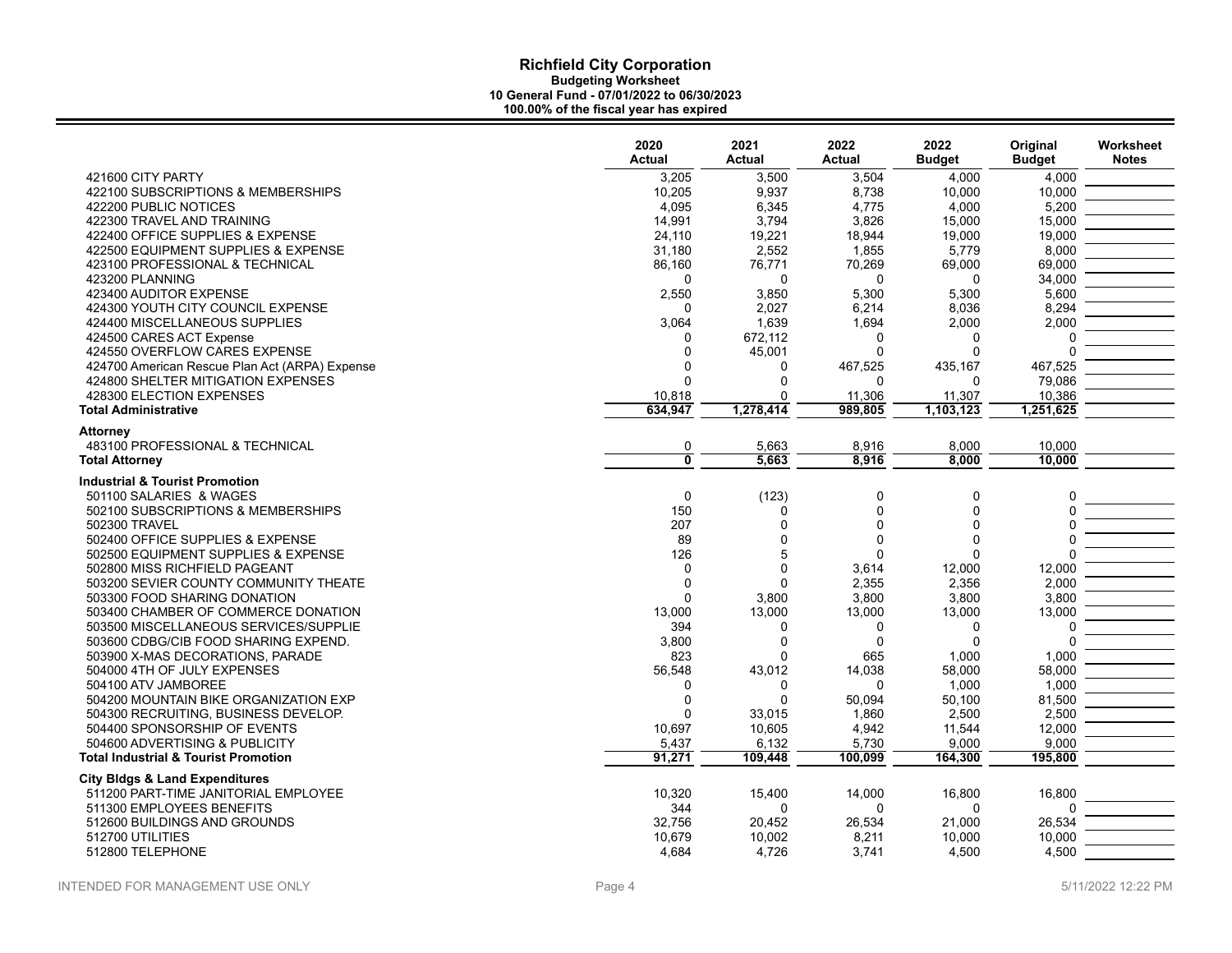|                                                        | 2020<br><b>Actual</b> | 2021<br><b>Actual</b> | 2022<br><b>Actual</b> | 2022<br><b>Budget</b> | Original<br><b>Budget</b> | Worksheet<br><b>Notes</b> |
|--------------------------------------------------------|-----------------------|-----------------------|-----------------------|-----------------------|---------------------------|---------------------------|
| 514200 GOLF LAND RENTAL EXPENSE                        | 108,750               | 108,750               | 108,750               | 108,750               | 108,750                   |                           |
| <b>Total City Bldgs &amp; Land Expenditures</b>        | 167,532               | 159,329               | 161,237               | 161,050               | 166,584                   |                           |
| <b>Visitor Center</b>                                  |                       |                       |                       |                       |                           |                           |
| 522300 TRAVEL                                          | 2,082                 | $\mathbf 0$           | 128                   | 500                   | 500                       |                           |
| 522400 OFFICE SUPPLIES                                 | 623                   | 1,206                 | 601                   | 1,500                 | 1,500                     |                           |
| 522600 BUILDING/GROUNDS MAINTENANCE                    | 3,770                 | 2,278                 | 1,500                 | 2,000                 | 2,500                     |                           |
| 522700 UTILITIES                                       | 720                   | 852                   | 1,931                 | 1,500                 | 1,931                     |                           |
| 522800 INTERNET / PHONE                                | 1,301                 | 1,570                 | 943                   | 1,300                 | 1,300                     |                           |
| 524600 CREDIT CARD FEES                                | 56                    | 61                    | 58                    | 250                   | 250                       |                           |
| <b>Total Visitor Center</b>                            | 8,552                 | 5,967                 | 5,160                 | 7,050                 | 7,981                     |                           |
| <b>Total General government</b>                        | 902,302               | 1,558,820             | 1,265,217             | 1,443,523             | 1,631,990                 |                           |
| <b>Public safety</b>                                   |                       |                       |                       |                       |                           |                           |
| <b>Police</b>                                          |                       |                       |                       |                       |                           |                           |
| 541100 SALARIES & WAGES                                | 845,025               | 845,180               | 777,435               | 940,900               | 1,116,100                 |                           |
| 541200 TEMPORARY EMPLOYEE WAGES                        | 28,282                | 53,794                | 49.114                | 54,500                | 30.000                    |                           |
| 541300 EMPLOYEES BENEFITS                              | 584,753               | 533,010               | 488,958               | 605,430               | 655,920                   |                           |
| 542100 SUBSCRIPTIONS & MEMBERSHIPS                     | 535                   | 724                   | 714                   | 900                   | 900                       |                           |
| 542300 TRAVEL & TRAINING                               | 9,999                 | 9,952                 | 11,515                | 14,000                | 16,000                    |                           |
| 542400 OFFICE SUPPLIES & EXPENSE                       | 3,605                 | 5,503                 | 4,277                 | 5,000                 | 6,000                     |                           |
| 542500 EQUIPMENT, SUPPLIES & VEHICLES                  | 17,286                | 15,366                | 10,109                | 26,500                | 26,500                    |                           |
| 542600 POLICE FUEL                                     | 33,201                | 32,348                | 45,098                | 38,000                | 63,000                    |                           |
| 542800 TELEPHONE                                       | 9,794                 | 8,219                 | 7,044                 | 11,000                | 11,000                    |                           |
| 542900 COMMUNICATIONS (PAGERS, RADIOS)                 | $\mathbf 0$           | 1,193                 | 0                     | 1,000                 | 2,500                     |                           |
| 543000 ANIMAL CONTROL EXPENDITURES                     | 169                   | 700                   | 240                   | 955                   | 1,000                     |                           |
| 543100 INVESTIGATIONS                                  | 2,890                 | 1,352                 | 1,831                 | 3,000                 | 3,000                     |                           |
| 543200 SCHOOL RESOURCE OFFICER EXPEN.                  | 2,611                 | 2,800                 | 2,637                 | 3,000                 | 3,500<br>$\Omega$         |                           |
| 543300 DARE EXPENDITURES                               | 756                   | 9                     | 0                     | $\Omega$              | 20,000                    |                           |
| 543301 ALCOHOL ENFORCEMENT OVERTIME<br>543400 DISPATCH | 13,151<br>93,483      | 4,487<br>93,483       | 3,905<br>104,975      | 20,000<br>104,976     | 110,367                   |                           |
| 543500 RESERVE OFFICER PROGRAM EXP.                    | $\Omega$              | $\mathbf 0$           | 0                     | 500                   | 500                       |                           |
| 543700 YOUTH COURT PROGRAM                             | 1,008                 | 722                   | 1,403                 | 2,500                 | 2,500                     |                           |
| 543800 COMPUTER SYSTEM & SUPPORT                       | 5,823                 | 3,205                 | 5,115                 | 6,200                 | 6,500                     |                           |
| 544000 DRUG TASK FORCE MATCHING GRANT                  | 6,693                 | 8,691                 | 8,950                 | 9,500                 | 9,500                     |                           |
| 544200 RENT EXPENSE                                    | 900                   | 540                   | 720                   | 840                   | 840                       |                           |
| 544300 JAG BLOCK GRANT                                 | 17,100                | $\Omega$              | 5,045                 | $\Omega$              | $\Omega$                  |                           |
| 544400 LEXIPOL                                         | 6,108                 | 6,291                 | 6,480                 | 6,480                 | 6,600                     |                           |
| 544500 MENTAL HEALTH SERVICES                          | $\Omega$              | 0                     | 0                     | 0                     | 3,950                     |                           |
| 544700 PATROL SUPPLIES AND EXPENSES                    | 9,821                 | 16,011                | 11,498                | 17,500                | 17,500                    |                           |
| 544800 WEAPONS & AMMUNITION                            | 8,646                 | 9,034                 | 7,901                 | 9,000                 | 10,000                    |                           |
| <b>Total Police</b>                                    | 1,701,639             | 1,652,613             | 1,554,964             | 1,881,681             | 2,123,677                 |                           |
| Fire                                                   |                       |                       |                       |                       |                           |                           |
| 551100 SALARIES & WAGES                                | 89,363                | 97,436                | 69,762                | 93,311                | 93,820                    |                           |
| 551300 EMPLOYEES BENEFITS                              | 14,508                | 14,517                | 11,285                | 16,000                | 17,121                    |                           |
| 552100 SUBSCRIPTIONS & MEMBERSHIPS                     | 1,031                 | 1,404                 | 1,295                 | 1.000                 | 1,295                     |                           |
| 552300 TRAVEL & TRAINING                               | 1,914                 | 3,800                 | 2.547                 | 4.500                 | 4.500                     |                           |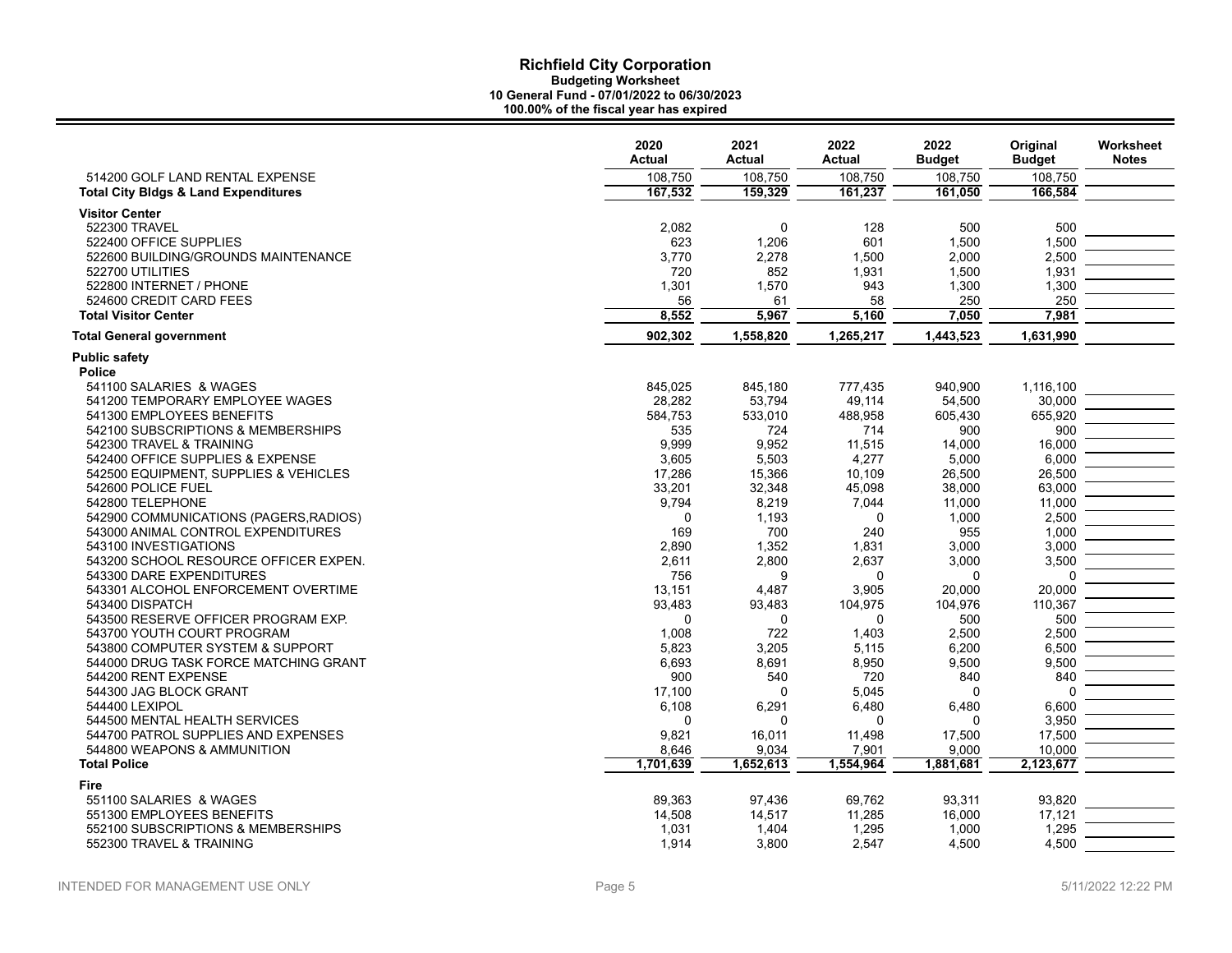|                                                       | 2020<br><b>Actual</b> | 2021<br>Actual | 2022<br><b>Actual</b> | 2022<br><b>Budget</b> | Original<br><b>Budget</b> | Worksheet<br><b>Notes</b> |
|-------------------------------------------------------|-----------------------|----------------|-----------------------|-----------------------|---------------------------|---------------------------|
| 552400 OFFICE SUPPLIES & EXPENSE                      | 947                   | 470            | 315                   | 700                   | 700                       |                           |
| 552500 EQUIPMENT SUPPLIES & EXPENSE                   | 24,444                | 24,021         | 8,668                 | 22,900                | 28,000                    |                           |
| 552600 BUILDING & GROUNDS O & M                       | 4,756                 | 6,057          | 1,877                 | 10,000                | 10,000                    |                           |
| 552700 UTILITIES                                      | 9,159                 | 8,878          | 9,767                 | 11,000                | 11,000                    |                           |
| 552800 TELEPHONE                                      | 439                   | 469            | 359                   | 450                   | 450                       |                           |
| 552900 MENTAL HEALTH SERVICES                         | $\Omega$              | $\Omega$       | 0                     | $\Omega$              | 5,586                     |                           |
| 553100 PROFESSIONAL & TECHNICAL                       | 122                   | $\Omega$       | $\mathbf 0$           | $\Omega$              | $\Omega$                  |                           |
| 553200 SAFETY EXPENSES                                | 8,082                 | 4,746          | 7,604                 | 6,630                 | 7,500                     |                           |
| 553300 CHRISTMAS PARTY/OTHER FUNCTION                 | 9,186                 | 6,678          | 9,309                 | 10,000                | 10,000                    |                           |
| 553400 DISPATCH                                       | $\Omega$              | 0              | 2,106                 | 2,106                 | 2,106                     |                           |
| 553500 GRANT EXPENDITURES                             | 5,540                 | $\Omega$       | 5,057                 | 5,100                 | $\Omega$                  |                           |
| 554200 FIRE TRUCK MBA LEASE PMT.                      | 34,405                | 34,405         | 34,405                | 34,405                | 34,405                    |                           |
| 554300 BUILDING LEASE EXPENSE                         | 27,000                | 27,000         | 27,000                | 27,000                | 27,000                    |                           |
| 554500 DUTCH LUNCH/SECRETARY FEE                      | 621                   | 656            | 600                   | 700                   | 700                       |                           |
| <b>Total Fire</b>                                     | 231,517               | 230,537        | 191,959               | 245,802               | 254,183                   |                           |
| <b>Building Inspection</b>                            |                       |                |                       |                       |                           |                           |
| 581100 SALARIES & WAGES                               | 58,580                | 58,351         | 14,344                | 21,080                | $\Omega$                  |                           |
| 581300 EMPLOYEES BENEFITS                             | 37,749                | 35,927         | 17,888                | 38,900                | 6,918                     |                           |
| 582100 SUBSCRIPTIONS & MEMBERSHIPS                    | 0                     | $\mathbf 0$    | 0                     | 150                   | $\Omega$                  |                           |
| 582300 TRAVEL AND TRAINING                            | 125                   | $\Omega$       | 258                   | 500                   | $\Omega$                  |                           |
| 582400 OFFICE SUPPLIES & EXPENSE                      | 1,082                 | 1,413          | 145                   | 1,500                 | $\Omega$                  |                           |
| 582500 EQUIPMENT SUPPLIES & EXPENSE                   | 365                   | 296            | 314                   | 320                   | $\Omega$                  |                           |
| 583100 PROFESSIONAL & TECHNICAL                       | 10,615                | 14,403         | 12,085                | 9,000                 | 7,500                     |                           |
| 583200 BUILDING INSPRECTION SERVICES                  | $\Omega$              | $\Omega$       | 3,619                 | 20,000                |                           |                           |
| 583300 PLAN REVIEW SERVICES                           | 4,098                 | 3,177          | 23,516                | 23,600                |                           |                           |
| 584500 ABATEMENT CLEANUP EXPENSES                     | 1,502                 | 2,137          | 2,390                 | 5,000                 | 5,500                     |                           |
| <b>Total Building Inspection</b>                      | 114,116               | 115,705        | 74,559                | 120,050               | 19,918                    |                           |
| <b>Total Public safety</b>                            | 2,047,272             | 1,998,855      | 1,821,482             | 2,247,533             | 2,397,778                 |                           |
| <b>Highways and public improvements</b><br>Irrigation |                       |                |                       |                       |                           |                           |
| 591100 SALARIES & WAGES                               | 20,342                | 20,710         | 18,667                | 22,350                | 23,682                    |                           |
| 591300 EMPLOYEES BENEFITS                             | 9,647                 | 11,870         | 11,978                | 14,500                | 14,500                    |                           |
| 592500 EQUIPMENT SUPPLIES & EXPENSE                   | 9,080                 | 9,566          | 11,430                | 11,120                | 8,500                     |                           |
| 592800 TELEPHONE                                      | 500                   | 468            | 428                   | 500                   | 500                       |                           |
| 593900 IRRIGATION COMPANIES                           | 12,836                | 5,380          | 4,767                 | 3,380                 | 6.000                     |                           |
| <b>Total Irrigation</b>                               | 52,406                | 47,994         | 47,269                | 51,850                | 53,182                    |                           |
| <b>Streets &amp; Public Improvements</b>              |                       |                |                       |                       |                           |                           |
| 601100 SALARIES & WAGES                               | 68,212                | 51.091         | 40,237                | 58.605                | 72,762                    |                           |
| 601200 TEMPORARY EMPLOYEE WAGES                       | 16,083                | 19,051         | 6,427                 | 16,000                | 2,800                     |                           |
| 601300 EMPLOYEES BENEFITS                             | 48,369                | 32,951         | 24,382                | 39,552                | 44,639                    |                           |
| 602300 TRAVEL & TRAINING                              | 49                    | 559            | 160                   | 1,500                 | 1,500                     |                           |
| 602500 EQUIPMENT SUPPLIES & EXPENSE                   | 73,592                | 74,873         | 60,907                | 76,000                | 76,000                    |                           |
| 602600 BUILDING & GROUNDS O & M                       | $\Omega$              | $\Omega$       | 379                   | 389                   | $\Omega$                  |                           |
| 602700 UTILITIES                                      | 127,278               | 117,238        | 81,988                | 137,000               | 137,000                   |                           |
| 602800 TELEPHONE                                      | 1.950                 | 1.409          | 503                   | 2.250                 | 2.250                     |                           |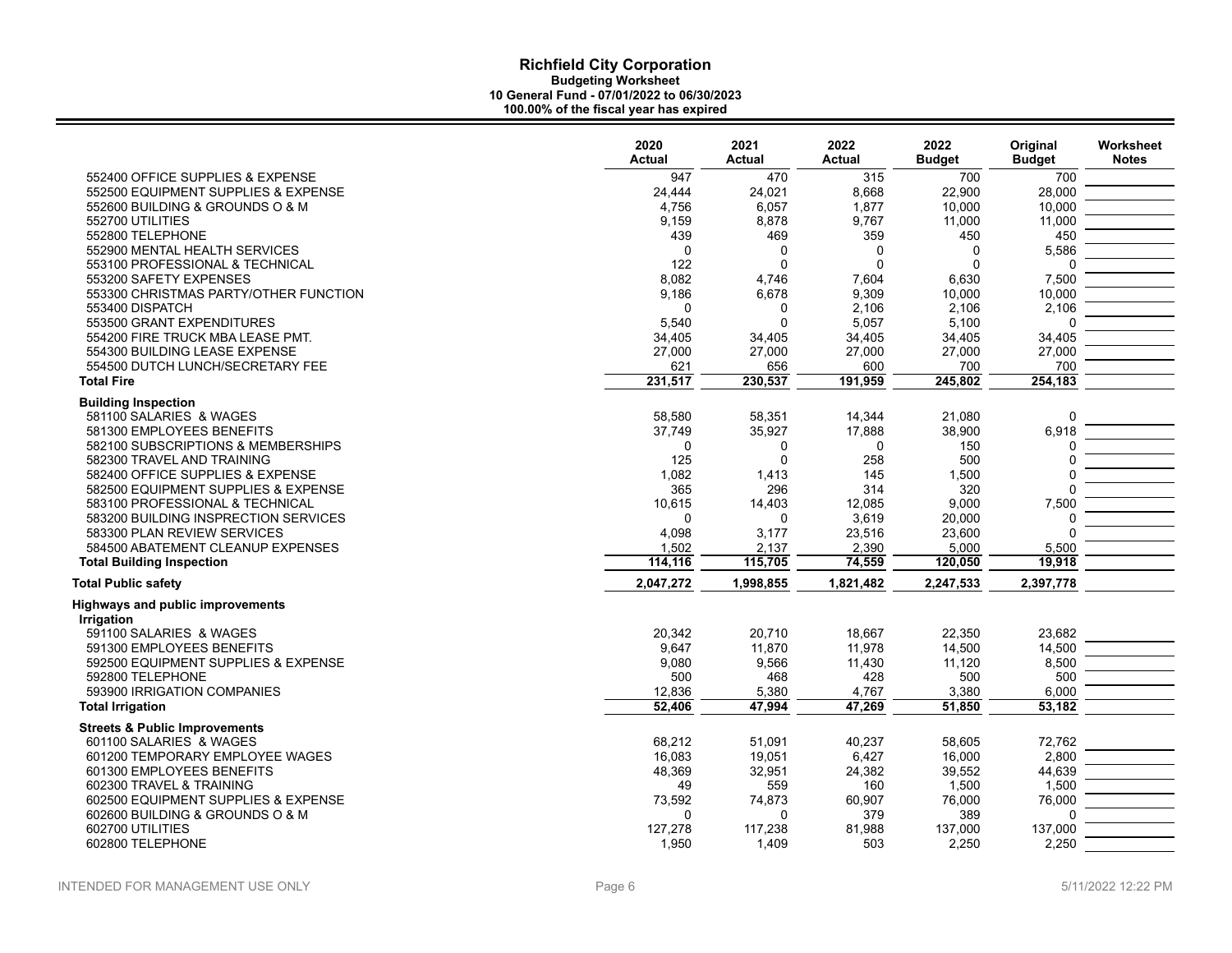|                                                | 2020<br><b>Actual</b> | 2021<br><b>Actual</b> | 2022<br><b>Actual</b> | 2022<br><b>Budget</b> | Original<br><b>Budget</b> | Worksheet<br><b>Notes</b> |
|------------------------------------------------|-----------------------|-----------------------|-----------------------|-----------------------|---------------------------|---------------------------|
| 603100 PROFESSIONAL & TECHNICAL                | 19,547                | 31,755                | 20,764                | 38,000                | 38,000                    |                           |
| 604200 EQUIPMENT LEASE EXPENSE                 | 4,667                 | 56,983                | 38,317                | 43,000                | 44,316                    |                           |
| 604400 OTHER STREET EXPENSE                    | 30,194                | 47,436                | 59,854                | 99,970                | 60,000                    |                           |
| 605200 CAPITAL OUTLAY - LAND                   | $\Omega$              | <sup>0</sup>          | 3,400                 | 0                     | O                         |                           |
| 605400 CAPITAL OUTLAY - EQUIPMENT              | 296,840               | 82,486                | $\Omega$              | 13,471                | 60,000                    |                           |
| 605600 CAPITAL OUTLAY - VEHICLES               | $\Omega$              | $\Omega$              | 46,529                | 46,529                | O                         |                           |
| 606100 NEW CONSTRUCTION                        | 65,818                | 7,251                 | 25,465                | 70,000                | 70,000                    |                           |
| 606110 100 East Road Impr. Project             | 3,296                 | 2.617                 | $\mathbf 0$           | 4,741                 | 5,100                     |                           |
| 606200 CHIP SEAL MEAINTENANCE                  | $\Omega$              | 49.970                | $\Omega$              | 30,000                | 30,000                    |                           |
| 606300 CRACK & SLURRY SEALS                    | $\mathbf 0$           | 0                     | 20,165                | 20,200                | 20,000                    |                           |
| 606400 STREET SWEEPING & SNOW REMOVAL          | 3,570                 | 8,423                 | 4,585                 | 7,000                 | 7,000                     |                           |
| 606500 SIDEWALK REPLACEMENT PROGRAM            | 7,466                 | 7,738                 | 5,511                 | 12,000                | 12,000                    |                           |
| 606600 TREE PROJECTS, SPRAYING                 | 6,680                 | 24,895                | 2,800                 | 14,800                | 15,000                    |                           |
| <b>Total Streets &amp; Public Improvements</b> | 773,611               | 616,727               | 442,374               | 731,007               | 698,367                   |                           |
| <b>Class C Road</b>                            |                       |                       |                       |                       |                           |                           |
| 611100 CLASS "C" ROAD SALARIES                 | 33,058                | 56,722                | 53,104                | 62,300                | 83,052                    |                           |
| 611300 CLASS "C" EMPLOYEE BENEFITS             | 21,604                | 45,877                | 41,053                | 49,512                | 64,710                    |                           |
| 614200 CLASS C BOND OBLIGATION PMTS.           | 338,849               |                       | 277,360               |                       | 528,500                   |                           |
| 616100 NEW CONSTRUCTION                        | 188,048               | 281,955<br>194,160    | 36,139                | 277,500<br>0          | 200,000                   |                           |
| <b>Total Class C Road</b>                      | 581,560               | 578,714               | 407,656               | 389,312               | 876,262                   |                           |
|                                                |                       |                       |                       |                       |                           |                           |
| Shop                                           |                       |                       |                       |                       |                           |                           |
| 621100 SALARIES & WAGES                        | 14,485                | 11,622                | 10,780                | 13,500                | 13,100                    |                           |
| 621300 EMPLOYEES BENEFITS                      | 8,174                 | 8,962                 | 7,708                 | 9,800                 | 8,988                     |                           |
| 622300 TRAVEL & TRAINING                       | 40                    | 298                   | $\Omega$              | 900                   | 900                       |                           |
| 622400 OFFICE SUPPLIES & EXPENSE               | 70                    | 306                   | $\Omega$              | 1,000                 | 1,000                     |                           |
| 622500 EQUIPMENT SUPPLIES & EXPENSE            | 12,124                | 9,793                 | 4,676                 | 9,839                 | 16,439                    |                           |
| 622600 BUILDING & GROUNDS O & M                | 2,616                 | 1,553                 | 992                   | 3,000                 | 3,000                     |                           |
| 622700 UTILITIES                               | 2,691                 | 4,881                 | 5,583                 | 4,500                 | 4,500                     |                           |
| 622800 TELEPHONE                               | 452                   | 280                   | 325                   | 650                   | 650                       |                           |
| 625400 CAPITAL OUTLAY - EQUIPMENT              | $\mathbf 0$           | $\Omega$              | 6,529                 | 6,600                 | 0                         |                           |
| <b>Total Shop</b>                              | 40,652                | 37,695                | 36.593                | 49.789                | 48,577                    |                           |
| <b>Airport</b>                                 |                       |                       |                       |                       |                           |                           |
| 631100 SALARIES AND WAGES                      | 48,682                | 57,314                | 53.477                | 56,500                | 60.856                    |                           |
| 631200 TEMPORARY EMPLOYEES                     | 7,669                 | 9,194                 | 8,661                 | 11,000                | 11,000                    |                           |
| 631300 EMPLOYEES BENEFITS                      | 38,477                | 40,630                | 35,866                | 41,900                | 41,900                    |                           |
| 632100 SUBSCRIPTIONS & MEMBERSHIPS             | 2,030                 | 582                   | 695                   | 1,186                 | 2,000                     |                           |
| 632300 TRAVEL & TRAINING                       | 1,316                 | $\Omega$              | 39                    | 1,700                 | 1,700                     |                           |
| 632400 OFFICE SUPPLIES & EXPENSE               | 3,665                 | 4,422                 | 4,396                 | 4,896                 | 4,000                     |                           |
| 632500 EQUIPMENT SUPPLIES & EXPENSE            | 18,336                | 14,812                | 8,268                 | 15,000                | 15,000                    |                           |
| 632600 BUILDING & GROUNDS O & M                | 8,346                 | 7,464                 | 4,800                 | 7,540                 | 9,000                     |                           |
| 632700 UTILITIES                               | 11,159                | 10,869                | 9,242                 | 10,500                | 10,500                    |                           |
| 632800 TELEPHONE                               | 4,127                 | 4,129                 | 3,536                 | 5,000                 | 5,000                     |                           |
| 633100 PROFESSIONAL & TECHNICAL                | 7,531                 | 11,144                | 7,487                 | 7,200                 | 7,200                     |                           |
| 634100 INSURANCE EXPENSE                       | 6,082                 | 6,994                 | 496                   | 7,000                 | 7,000                     |                           |
| 634300 LAND LEASE EXPENSE                      | 39,000                | 39,000                | 39,000                | 39,000                | 39,000                    |                           |
| 634400 AVIATION & JET FUEL PURCHASES           | 379.047               | 325.844               | 314,152               | 398,205               | 400,000                   |                           |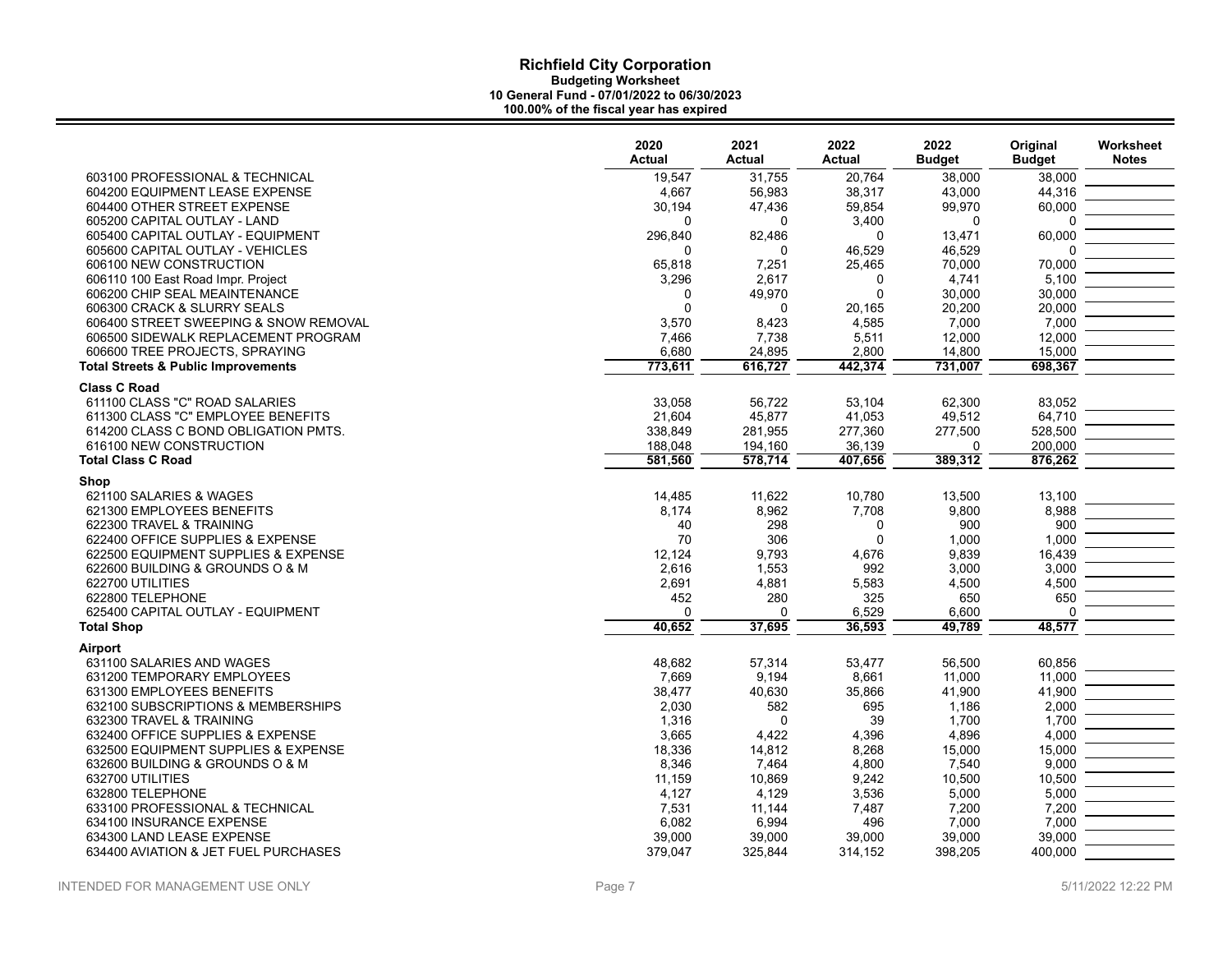|                                                   | 2020<br><b>Actual</b> | 2021<br><b>Actual</b> | 2022<br><b>Actual</b> | 2022<br><b>Budget</b> | Original<br><b>Budget</b> | Worksheet<br><b>Notes</b> |
|---------------------------------------------------|-----------------------|-----------------------|-----------------------|-----------------------|---------------------------|---------------------------|
| 634500 MISCELLANEOUS SERVICES                     | 5,845                 | 3.675                 | 3,331                 | 3.173                 | $\mathbf 0$               |                           |
| 634600 CREDIT CARD FEES                           | 15,518                | 15,948                | 9,438                 | 17,000                | 17,000                    |                           |
| 634700 PURCHASES OF RETAIL PRODUCTS               | 0                     | 1,050                 | 798                   | 2,000                 | 2,000                     |                           |
| 635400 CAPITAL OUTLAY - EQUIPMENT                 | $\mathbf 0$           | $\Omega$              | 6,000                 | $\Omega$              | 0                         |                           |
| 635500 CAPITAL OUTLAY - COMPUTER TECH             | 97                    | $\Omega$              | 0                     | $\Omega$              | $\Omega$                  |                           |
| <b>Total Airport</b>                              | 596,927               | 553,071               | 509,680               | 628,800               | 633,156                   |                           |
| <b>Total Highways and public improvements</b>     | 2,045,155             | 1,834,201             | 1,443,573             | 1,850,758             | 2,309,544                 |                           |
| Parks, recreation, and public property<br>Library |                       |                       |                       |                       |                           |                           |
| 641100 SALARIES & WAGES                           | 42,611                | 43,033                | 37,400                | 44,500                | 49,360                    |                           |
| 641200 TEMPORARY EMPLOYEES                        | 24,766                | 25,902                | 20,219                | 46,145                | 35,902                    |                           |
| 641300 EMPLOYEES BENEFITS                         | 22,567                | 23,384                | 19,203                | 26,100                | 26,429                    |                           |
| 642100 SUBSCRIPTIONS & MEMBERSHIPS                | 1,334                 | 10,282                | 910                   | 9,940                 | 9,940                     |                           |
| 642300 TRAVEL & TRAINING                          | 647                   | 174                   | 325                   | 1,000                 | 1,000                     |                           |
| 642400 OFFICE SUPPLIES & EXPENSE                  | 6,294                 | 4,739                 | 483                   | 9,500                 | 9,500                     |                           |
| 642500 EQUIPMENT SUPPLIES & EXPENSE               | 3,890                 | 626                   | 0                     | $\mathbf 0$           | 0                         |                           |
| 642600 BUILDING & GROUNDS O & M                   | 141                   | 1,016                 | 2,196                 | 40,000                | 30,000                    |                           |
| 642700 UTILITIES                                  | 2,986                 | 3,042                 | 2,579                 | 4,500                 | 4,500                     |                           |
| 642800 TELEPHONE                                  | 606                   | 1,595                 | 550                   | 550                   | 550                       |                           |
| 642900 COMPUTER TECHNOLOGY                        | $\mathbf 0$           | $\Omega$              | 0                     | 1,500                 | 1,500                     |                           |
| 643000 TONER, INK                                 | 1,316                 | 588                   | 739                   | 800                   | 800                       |                           |
| 643200 Children's Programs                        | 1,385                 | 638                   | 0                     | 750                   | 750                       |                           |
| 643700 STATE LIBRARY GRANTS                       | 1,647                 | $\Omega$              | 105                   | 106                   | $\Omega$                  |                           |
| 643800 OTHER GRANTS                               | 536                   | 1,266                 | $\Omega$              | $\mathbf 0$           | $\Omega$                  |                           |
| 644400 NEW BOOKS                                  | 13,724                | 19,968                | 28,137                | 16,000                | 16,000                    |                           |
| 644500 AUDIO-VISUAL                               | 3,254                 | 1,198                 | 65                    | 1,992                 | 1,993                     |                           |
| <b>Total Library</b>                              | 127,704               | 137,451               | 112,910               | 203,383               | 188,224                   |                           |
| <b>Cemetery</b>                                   |                       |                       |                       |                       |                           |                           |
| 651100 SALARIES & WAGES                           | 39,800                | 39,963                | 37,470                | 42,900                | 59,204                    |                           |
| 651200 TEMPORARY EMPLOYEES WAGES                  | 8,193                 | 8,218                 | 6,749                 | 18,250                | 18,250                    |                           |
| 651300 EMPLOYEES BENEFITS                         | 35,825                | 35,543                | 30,509                | 36,700                | 42,818                    |                           |
| 652400 OFFICE SUPPLIES & EXPENSE                  | 40                    | 31                    | 117                   | 120                   | 50                        |                           |
| 652500 EQUIPMENT SUPPLIES & EXPENSE               | 10,644                | 12,123                | 12,712                | 13,960                | 13,960                    |                           |
| 652600 BUILDING & GROUNDS O & M                   | 29,995                | 22,936                | 6,887                 | 22,430                | 22,500                    |                           |
| 652700 UTILITIES                                  | 6,280                 | 5,981                 | 4,925                 | 5,900                 | 5,900                     |                           |
| 652800 TELEPHONE                                  | 424                   | 445                   | 364                   | 400                   | 400                       |                           |
| 653100 PROFESSIONAL & TECHNICAL                   | $\mathbf 0$           | 146                   | 0                     | $\mathbf 0$           | 0                         |                           |
| 653900 WATER ASSESSMENTS                          | $\Omega$              | 1,600                 | 1,600                 | 1,600                 | 1,600                     |                           |
| 654200 EQUIPMENT LEASE EXPENSE                    | 2,083                 | 2,000                 | 13,500                | 13,500                | 13,500                    |                           |
| 655100 TREE EXPENDITURES                          | 0                     | 0                     | 2,200                 | 2,500                 | 2,500                     |                           |
| 655300 CAPITAL OUTLAY- OTHER IMPROVE.             | $\mathbf 0$           | $\Omega$              | 0                     | 10,000                | 10,000                    |                           |
| <b>Total Cemetery</b>                             | 133,283               | 128,985               | 117,034               | 168,260               | 190,682                   |                           |
| <b>Parks</b>                                      |                       |                       |                       |                       |                           |                           |
| 661100 SALARIES & WAGES                           | 47,189                | 40,598                | 36,943                | 43,200                | 46,365                    |                           |
| 661200 SALARIES-TEMPORARY EMPLOYEES               | 16,133                | 22,646                | 12,424                | 20,000                | 22,646                    |                           |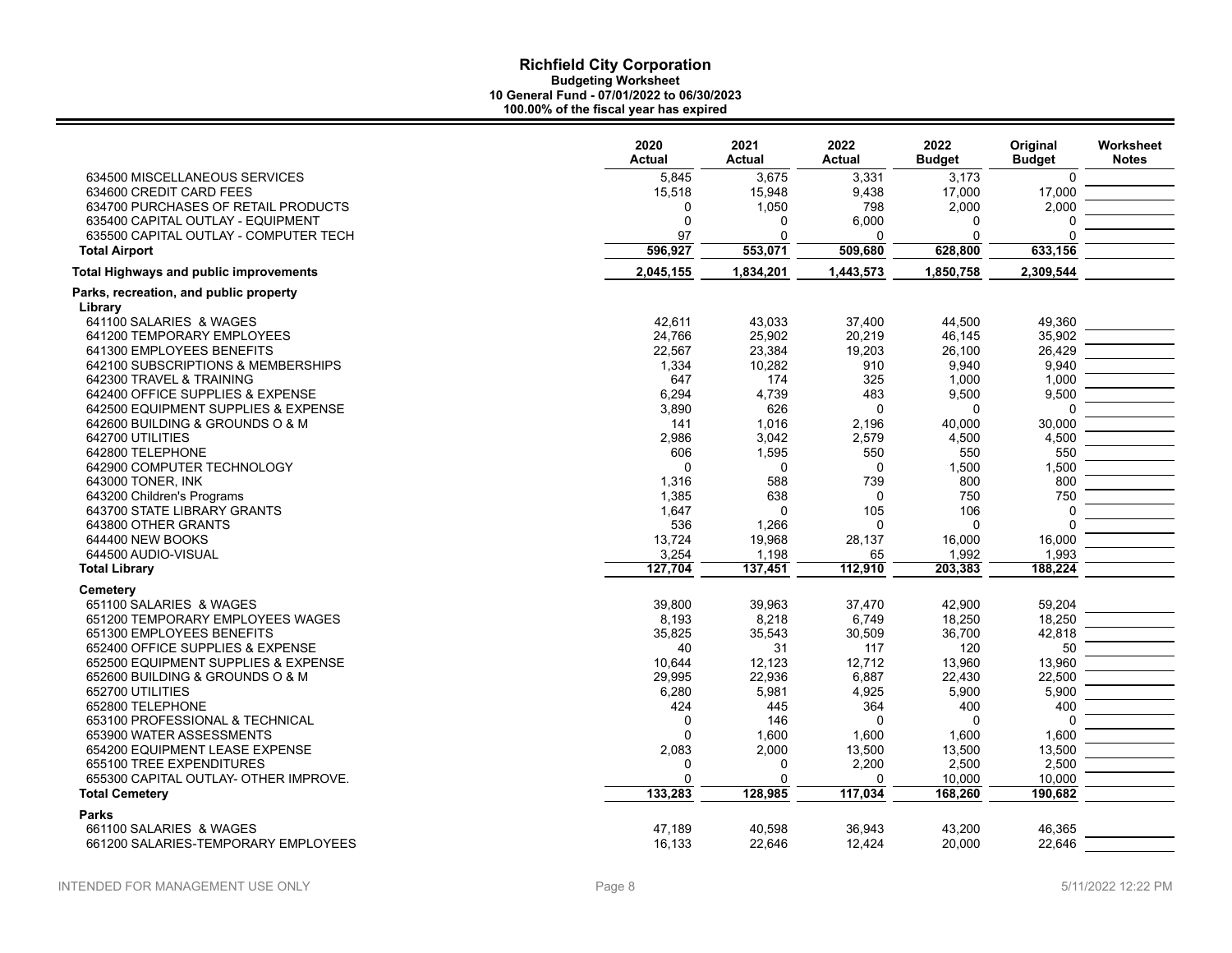| 36,994<br>36.391<br>30,471<br>36.673<br>39.145<br>661300 EMPLOYEES BENEFITS<br>700<br>662300 TRAVEL & TRAINING<br>491<br>508<br>0<br>700<br>275<br>662400 OFFICE SUPPLIES & EXPENSE<br>287<br>245<br>315<br>350<br>15,000<br>662500 EQUIPMENT SUPPLIES & EXPENSE<br>18,731<br>16.699<br>13,256<br>15,000<br>28,000<br>662600 BUILDING & GROUNDS O & M<br>32,002<br>31,764<br>26,035<br>28,000<br>662700 UTILITIES<br>16,652<br>16,895<br>10,982<br>24,670<br>21,000<br>662800 TELEPHONE<br>704<br>710<br>649<br>750<br>750<br>1,600<br>663100 PROFESSIONAL & TECHNICAL<br>1,500<br>1,500<br>1,600<br>$\Omega$<br>1,600<br>1,600<br>663900 WATER ASSESSMENTS<br>1,600<br>1,600<br>0<br>664400 MISC. SUPPLIES & EXPENSE<br>$\mathbf 0$<br>40<br>$\Omega$<br>50<br>O<br>$\Omega$<br>2,500<br>$\Omega$<br>$\mathbf 0$<br>664500 MISCELLANEOUS SERVICE<br>$\Omega$<br>$\Omega$<br>4,972<br>3,500<br>665400 CAPITAL OUTLAY - EQUIPMENT<br>$\Omega$<br>4,971<br>$\Omega$<br>665700 TREES<br>$\Omega$<br>O<br>$\Omega$<br>0<br>665800 FLAGS<br>$\Omega$<br>$\Omega$<br>0<br>$\Omega$<br>0<br>665900 EAGLE SCOUT PROJ.<br>$\Omega$<br>0<br>$\Omega$<br>$\Omega$<br>0<br>170,683<br>169,556<br>137,686<br>177,565<br>183,081<br><b>Total Parks</b><br>Golf<br>199,720<br>671100 SALARIES & WAGES<br>126,128<br>142,200<br>152,575<br>184,346<br>114,362<br>82,566<br>52,749<br>97,000<br>97,000<br>671200 SALARIES-TEMPORARY EMPLOYEES<br>115,817<br>671300 EMPLOYEES BENEFITS<br>126,660<br>115,154<br>109,498<br>141,804<br>700<br>700<br>672100 SUBSCRIPTIONS & MEMBERSHIPS<br>670<br>22<br>$\Omega$<br>672200 PUBLIC NOTICES<br>974<br>3,500<br>3,957<br>1,579<br>3,500<br>672300 TRAVEL AND TRAINING<br>2,000<br>1,158<br>134<br>741<br>2,000<br>672400 OFFICE SUPPLIES & EXPENSE<br>1,907<br>1,500<br>311<br>1,700<br>1,700<br>39,000<br>672500 EQUIPMENT SUPPLIES & EXPENSE<br>27,896<br>35,051<br>29,573<br>36,000<br>672600 BUILDING & GROUNDS O & M<br>62,491<br>41,493<br>42,587<br>52,000<br>55,000<br>672700 UTILITIES<br>36,472<br>28,106<br>23,248<br>38,000<br>38,000<br>672800 TELEPHONE<br>1,985<br>1,895<br>1,566<br>2,000<br>2,000<br>1,000<br>673100 PROFESSIONAL & TECHNICAL<br>1,301<br>1,072<br>1,720<br>1,800<br>673900 WATER ASSESSMENTS<br>1,600<br>1,600<br>1,600<br>1,600<br>$\Omega$<br>674200 EQUIPMENT LEASE EXPENSE<br>$\Omega$<br>109<br>$\Omega$<br>$\mathbf 0$<br>24,685<br>30<br>674500 MISC. SUPPLIES & SERVICE<br>$\Omega$<br>65<br>30<br>U<br>674600 CREDIT CARD FEES<br>7,727<br>8,730<br>10,000<br>10,000<br>11,762<br>675200 CAPITAL OUTLAY - BUILDINGS<br>5,500<br>5,550<br>0<br>$\Omega$<br>$\Omega$<br>2,300<br>675300 CAPITAL OUTLAY/OTHER IMPROVE.<br>$\Omega$<br>13,182<br>U<br>675400 CAPITAL OUTLAY - EQUIPMENT<br>$\Omega$<br>13,420<br>22,000<br>n<br>512,713<br><b>Total Golf</b><br>464,284<br>444,605<br>609,124<br>598,348<br><b>Swimming Pool</b><br>40,200<br>35,892<br>47,363<br>681100 SALARIES & WAGES<br>43,348<br>43,200<br>175,000<br>180.537<br>166,076<br>175,000<br>681200 TEMPORARY EMPLOYEE WAGES<br>167,075<br>48,597<br>37,647<br>681300 EMPLOYEES BENEFITS<br>44.683<br>44.456<br>48,000<br>682200 PUBLIC NOTICES<br>60<br>$\Omega$<br>0<br>0<br>0<br>682300 TRAVEL<br>$\Omega$<br>$\Omega$<br>750<br>750<br><sup>0</sup><br>3,000<br>682400 OFFICE SUPPLIES & EXPENSE<br>5,349<br>2.223<br>2,639<br>3.000<br>20,000<br>682500 EQUIPMENT SUPPLIES & EXPENSE<br>30,866<br>20,326<br>11,403<br>20,000<br>25,000<br>682600 BUILDING & GROUNDS O & M<br>25.248<br>37.430<br>21.893<br>25.000 | 2020<br><b>Actual</b> | 2021<br><b>Actual</b> | 2022<br><b>Actual</b> | 2022<br><b>Budget</b> | Original<br><b>Budget</b> | Worksheet<br><b>Notes</b> |
|---------------------------------------------------------------------------------------------------------------------------------------------------------------------------------------------------------------------------------------------------------------------------------------------------------------------------------------------------------------------------------------------------------------------------------------------------------------------------------------------------------------------------------------------------------------------------------------------------------------------------------------------------------------------------------------------------------------------------------------------------------------------------------------------------------------------------------------------------------------------------------------------------------------------------------------------------------------------------------------------------------------------------------------------------------------------------------------------------------------------------------------------------------------------------------------------------------------------------------------------------------------------------------------------------------------------------------------------------------------------------------------------------------------------------------------------------------------------------------------------------------------------------------------------------------------------------------------------------------------------------------------------------------------------------------------------------------------------------------------------------------------------------------------------------------------------------------------------------------------------------------------------------------------------------------------------------------------------------------------------------------------------------------------------------------------------------------------------------------------------------------------------------------------------------------------------------------------------------------------------------------------------------------------------------------------------------------------------------------------------------------------------------------------------------------------------------------------------------------------------------------------------------------------------------------------------------------------------------------------------------------------------------------------------------------------------------------------------------------------------------------------------------------------------------------------------------------------------------------------------------------------------------------------------------------------------------------------------------------------------------------------------------------------------------------------------------------------------------------------------------------------------------------------------------------------------------------------------------------------------------------------------------------------------------------------------------------------------------------------------------------------------------------------------------------------------------------------------------------------------------------------------------------------------------------|-----------------------|-----------------------|-----------------------|-----------------------|---------------------------|---------------------------|
|                                                                                                                                                                                                                                                                                                                                                                                                                                                                                                                                                                                                                                                                                                                                                                                                                                                                                                                                                                                                                                                                                                                                                                                                                                                                                                                                                                                                                                                                                                                                                                                                                                                                                                                                                                                                                                                                                                                                                                                                                                                                                                                                                                                                                                                                                                                                                                                                                                                                                                                                                                                                                                                                                                                                                                                                                                                                                                                                                                                                                                                                                                                                                                                                                                                                                                                                                                                                                                                                                                                                                         |                       |                       |                       |                       |                           |                           |
|                                                                                                                                                                                                                                                                                                                                                                                                                                                                                                                                                                                                                                                                                                                                                                                                                                                                                                                                                                                                                                                                                                                                                                                                                                                                                                                                                                                                                                                                                                                                                                                                                                                                                                                                                                                                                                                                                                                                                                                                                                                                                                                                                                                                                                                                                                                                                                                                                                                                                                                                                                                                                                                                                                                                                                                                                                                                                                                                                                                                                                                                                                                                                                                                                                                                                                                                                                                                                                                                                                                                                         |                       |                       |                       |                       |                           |                           |
|                                                                                                                                                                                                                                                                                                                                                                                                                                                                                                                                                                                                                                                                                                                                                                                                                                                                                                                                                                                                                                                                                                                                                                                                                                                                                                                                                                                                                                                                                                                                                                                                                                                                                                                                                                                                                                                                                                                                                                                                                                                                                                                                                                                                                                                                                                                                                                                                                                                                                                                                                                                                                                                                                                                                                                                                                                                                                                                                                                                                                                                                                                                                                                                                                                                                                                                                                                                                                                                                                                                                                         |                       |                       |                       |                       |                           |                           |
|                                                                                                                                                                                                                                                                                                                                                                                                                                                                                                                                                                                                                                                                                                                                                                                                                                                                                                                                                                                                                                                                                                                                                                                                                                                                                                                                                                                                                                                                                                                                                                                                                                                                                                                                                                                                                                                                                                                                                                                                                                                                                                                                                                                                                                                                                                                                                                                                                                                                                                                                                                                                                                                                                                                                                                                                                                                                                                                                                                                                                                                                                                                                                                                                                                                                                                                                                                                                                                                                                                                                                         |                       |                       |                       |                       |                           |                           |
|                                                                                                                                                                                                                                                                                                                                                                                                                                                                                                                                                                                                                                                                                                                                                                                                                                                                                                                                                                                                                                                                                                                                                                                                                                                                                                                                                                                                                                                                                                                                                                                                                                                                                                                                                                                                                                                                                                                                                                                                                                                                                                                                                                                                                                                                                                                                                                                                                                                                                                                                                                                                                                                                                                                                                                                                                                                                                                                                                                                                                                                                                                                                                                                                                                                                                                                                                                                                                                                                                                                                                         |                       |                       |                       |                       |                           |                           |
|                                                                                                                                                                                                                                                                                                                                                                                                                                                                                                                                                                                                                                                                                                                                                                                                                                                                                                                                                                                                                                                                                                                                                                                                                                                                                                                                                                                                                                                                                                                                                                                                                                                                                                                                                                                                                                                                                                                                                                                                                                                                                                                                                                                                                                                                                                                                                                                                                                                                                                                                                                                                                                                                                                                                                                                                                                                                                                                                                                                                                                                                                                                                                                                                                                                                                                                                                                                                                                                                                                                                                         |                       |                       |                       |                       |                           |                           |
|                                                                                                                                                                                                                                                                                                                                                                                                                                                                                                                                                                                                                                                                                                                                                                                                                                                                                                                                                                                                                                                                                                                                                                                                                                                                                                                                                                                                                                                                                                                                                                                                                                                                                                                                                                                                                                                                                                                                                                                                                                                                                                                                                                                                                                                                                                                                                                                                                                                                                                                                                                                                                                                                                                                                                                                                                                                                                                                                                                                                                                                                                                                                                                                                                                                                                                                                                                                                                                                                                                                                                         |                       |                       |                       |                       |                           |                           |
|                                                                                                                                                                                                                                                                                                                                                                                                                                                                                                                                                                                                                                                                                                                                                                                                                                                                                                                                                                                                                                                                                                                                                                                                                                                                                                                                                                                                                                                                                                                                                                                                                                                                                                                                                                                                                                                                                                                                                                                                                                                                                                                                                                                                                                                                                                                                                                                                                                                                                                                                                                                                                                                                                                                                                                                                                                                                                                                                                                                                                                                                                                                                                                                                                                                                                                                                                                                                                                                                                                                                                         |                       |                       |                       |                       |                           |                           |
|                                                                                                                                                                                                                                                                                                                                                                                                                                                                                                                                                                                                                                                                                                                                                                                                                                                                                                                                                                                                                                                                                                                                                                                                                                                                                                                                                                                                                                                                                                                                                                                                                                                                                                                                                                                                                                                                                                                                                                                                                                                                                                                                                                                                                                                                                                                                                                                                                                                                                                                                                                                                                                                                                                                                                                                                                                                                                                                                                                                                                                                                                                                                                                                                                                                                                                                                                                                                                                                                                                                                                         |                       |                       |                       |                       |                           |                           |
|                                                                                                                                                                                                                                                                                                                                                                                                                                                                                                                                                                                                                                                                                                                                                                                                                                                                                                                                                                                                                                                                                                                                                                                                                                                                                                                                                                                                                                                                                                                                                                                                                                                                                                                                                                                                                                                                                                                                                                                                                                                                                                                                                                                                                                                                                                                                                                                                                                                                                                                                                                                                                                                                                                                                                                                                                                                                                                                                                                                                                                                                                                                                                                                                                                                                                                                                                                                                                                                                                                                                                         |                       |                       |                       |                       |                           |                           |
|                                                                                                                                                                                                                                                                                                                                                                                                                                                                                                                                                                                                                                                                                                                                                                                                                                                                                                                                                                                                                                                                                                                                                                                                                                                                                                                                                                                                                                                                                                                                                                                                                                                                                                                                                                                                                                                                                                                                                                                                                                                                                                                                                                                                                                                                                                                                                                                                                                                                                                                                                                                                                                                                                                                                                                                                                                                                                                                                                                                                                                                                                                                                                                                                                                                                                                                                                                                                                                                                                                                                                         |                       |                       |                       |                       |                           |                           |
|                                                                                                                                                                                                                                                                                                                                                                                                                                                                                                                                                                                                                                                                                                                                                                                                                                                                                                                                                                                                                                                                                                                                                                                                                                                                                                                                                                                                                                                                                                                                                                                                                                                                                                                                                                                                                                                                                                                                                                                                                                                                                                                                                                                                                                                                                                                                                                                                                                                                                                                                                                                                                                                                                                                                                                                                                                                                                                                                                                                                                                                                                                                                                                                                                                                                                                                                                                                                                                                                                                                                                         |                       |                       |                       |                       |                           |                           |
|                                                                                                                                                                                                                                                                                                                                                                                                                                                                                                                                                                                                                                                                                                                                                                                                                                                                                                                                                                                                                                                                                                                                                                                                                                                                                                                                                                                                                                                                                                                                                                                                                                                                                                                                                                                                                                                                                                                                                                                                                                                                                                                                                                                                                                                                                                                                                                                                                                                                                                                                                                                                                                                                                                                                                                                                                                                                                                                                                                                                                                                                                                                                                                                                                                                                                                                                                                                                                                                                                                                                                         |                       |                       |                       |                       |                           |                           |
|                                                                                                                                                                                                                                                                                                                                                                                                                                                                                                                                                                                                                                                                                                                                                                                                                                                                                                                                                                                                                                                                                                                                                                                                                                                                                                                                                                                                                                                                                                                                                                                                                                                                                                                                                                                                                                                                                                                                                                                                                                                                                                                                                                                                                                                                                                                                                                                                                                                                                                                                                                                                                                                                                                                                                                                                                                                                                                                                                                                                                                                                                                                                                                                                                                                                                                                                                                                                                                                                                                                                                         |                       |                       |                       |                       |                           |                           |
|                                                                                                                                                                                                                                                                                                                                                                                                                                                                                                                                                                                                                                                                                                                                                                                                                                                                                                                                                                                                                                                                                                                                                                                                                                                                                                                                                                                                                                                                                                                                                                                                                                                                                                                                                                                                                                                                                                                                                                                                                                                                                                                                                                                                                                                                                                                                                                                                                                                                                                                                                                                                                                                                                                                                                                                                                                                                                                                                                                                                                                                                                                                                                                                                                                                                                                                                                                                                                                                                                                                                                         |                       |                       |                       |                       |                           |                           |
|                                                                                                                                                                                                                                                                                                                                                                                                                                                                                                                                                                                                                                                                                                                                                                                                                                                                                                                                                                                                                                                                                                                                                                                                                                                                                                                                                                                                                                                                                                                                                                                                                                                                                                                                                                                                                                                                                                                                                                                                                                                                                                                                                                                                                                                                                                                                                                                                                                                                                                                                                                                                                                                                                                                                                                                                                                                                                                                                                                                                                                                                                                                                                                                                                                                                                                                                                                                                                                                                                                                                                         |                       |                       |                       |                       |                           |                           |
|                                                                                                                                                                                                                                                                                                                                                                                                                                                                                                                                                                                                                                                                                                                                                                                                                                                                                                                                                                                                                                                                                                                                                                                                                                                                                                                                                                                                                                                                                                                                                                                                                                                                                                                                                                                                                                                                                                                                                                                                                                                                                                                                                                                                                                                                                                                                                                                                                                                                                                                                                                                                                                                                                                                                                                                                                                                                                                                                                                                                                                                                                                                                                                                                                                                                                                                                                                                                                                                                                                                                                         |                       |                       |                       |                       |                           |                           |
|                                                                                                                                                                                                                                                                                                                                                                                                                                                                                                                                                                                                                                                                                                                                                                                                                                                                                                                                                                                                                                                                                                                                                                                                                                                                                                                                                                                                                                                                                                                                                                                                                                                                                                                                                                                                                                                                                                                                                                                                                                                                                                                                                                                                                                                                                                                                                                                                                                                                                                                                                                                                                                                                                                                                                                                                                                                                                                                                                                                                                                                                                                                                                                                                                                                                                                                                                                                                                                                                                                                                                         |                       |                       |                       |                       |                           |                           |
|                                                                                                                                                                                                                                                                                                                                                                                                                                                                                                                                                                                                                                                                                                                                                                                                                                                                                                                                                                                                                                                                                                                                                                                                                                                                                                                                                                                                                                                                                                                                                                                                                                                                                                                                                                                                                                                                                                                                                                                                                                                                                                                                                                                                                                                                                                                                                                                                                                                                                                                                                                                                                                                                                                                                                                                                                                                                                                                                                                                                                                                                                                                                                                                                                                                                                                                                                                                                                                                                                                                                                         |                       |                       |                       |                       |                           |                           |
|                                                                                                                                                                                                                                                                                                                                                                                                                                                                                                                                                                                                                                                                                                                                                                                                                                                                                                                                                                                                                                                                                                                                                                                                                                                                                                                                                                                                                                                                                                                                                                                                                                                                                                                                                                                                                                                                                                                                                                                                                                                                                                                                                                                                                                                                                                                                                                                                                                                                                                                                                                                                                                                                                                                                                                                                                                                                                                                                                                                                                                                                                                                                                                                                                                                                                                                                                                                                                                                                                                                                                         |                       |                       |                       |                       |                           |                           |
|                                                                                                                                                                                                                                                                                                                                                                                                                                                                                                                                                                                                                                                                                                                                                                                                                                                                                                                                                                                                                                                                                                                                                                                                                                                                                                                                                                                                                                                                                                                                                                                                                                                                                                                                                                                                                                                                                                                                                                                                                                                                                                                                                                                                                                                                                                                                                                                                                                                                                                                                                                                                                                                                                                                                                                                                                                                                                                                                                                                                                                                                                                                                                                                                                                                                                                                                                                                                                                                                                                                                                         |                       |                       |                       |                       |                           |                           |
|                                                                                                                                                                                                                                                                                                                                                                                                                                                                                                                                                                                                                                                                                                                                                                                                                                                                                                                                                                                                                                                                                                                                                                                                                                                                                                                                                                                                                                                                                                                                                                                                                                                                                                                                                                                                                                                                                                                                                                                                                                                                                                                                                                                                                                                                                                                                                                                                                                                                                                                                                                                                                                                                                                                                                                                                                                                                                                                                                                                                                                                                                                                                                                                                                                                                                                                                                                                                                                                                                                                                                         |                       |                       |                       |                       |                           |                           |
|                                                                                                                                                                                                                                                                                                                                                                                                                                                                                                                                                                                                                                                                                                                                                                                                                                                                                                                                                                                                                                                                                                                                                                                                                                                                                                                                                                                                                                                                                                                                                                                                                                                                                                                                                                                                                                                                                                                                                                                                                                                                                                                                                                                                                                                                                                                                                                                                                                                                                                                                                                                                                                                                                                                                                                                                                                                                                                                                                                                                                                                                                                                                                                                                                                                                                                                                                                                                                                                                                                                                                         |                       |                       |                       |                       |                           |                           |
|                                                                                                                                                                                                                                                                                                                                                                                                                                                                                                                                                                                                                                                                                                                                                                                                                                                                                                                                                                                                                                                                                                                                                                                                                                                                                                                                                                                                                                                                                                                                                                                                                                                                                                                                                                                                                                                                                                                                                                                                                                                                                                                                                                                                                                                                                                                                                                                                                                                                                                                                                                                                                                                                                                                                                                                                                                                                                                                                                                                                                                                                                                                                                                                                                                                                                                                                                                                                                                                                                                                                                         |                       |                       |                       |                       |                           |                           |
|                                                                                                                                                                                                                                                                                                                                                                                                                                                                                                                                                                                                                                                                                                                                                                                                                                                                                                                                                                                                                                                                                                                                                                                                                                                                                                                                                                                                                                                                                                                                                                                                                                                                                                                                                                                                                                                                                                                                                                                                                                                                                                                                                                                                                                                                                                                                                                                                                                                                                                                                                                                                                                                                                                                                                                                                                                                                                                                                                                                                                                                                                                                                                                                                                                                                                                                                                                                                                                                                                                                                                         |                       |                       |                       |                       |                           |                           |
|                                                                                                                                                                                                                                                                                                                                                                                                                                                                                                                                                                                                                                                                                                                                                                                                                                                                                                                                                                                                                                                                                                                                                                                                                                                                                                                                                                                                                                                                                                                                                                                                                                                                                                                                                                                                                                                                                                                                                                                                                                                                                                                                                                                                                                                                                                                                                                                                                                                                                                                                                                                                                                                                                                                                                                                                                                                                                                                                                                                                                                                                                                                                                                                                                                                                                                                                                                                                                                                                                                                                                         |                       |                       |                       |                       |                           |                           |
|                                                                                                                                                                                                                                                                                                                                                                                                                                                                                                                                                                                                                                                                                                                                                                                                                                                                                                                                                                                                                                                                                                                                                                                                                                                                                                                                                                                                                                                                                                                                                                                                                                                                                                                                                                                                                                                                                                                                                                                                                                                                                                                                                                                                                                                                                                                                                                                                                                                                                                                                                                                                                                                                                                                                                                                                                                                                                                                                                                                                                                                                                                                                                                                                                                                                                                                                                                                                                                                                                                                                                         |                       |                       |                       |                       |                           |                           |
|                                                                                                                                                                                                                                                                                                                                                                                                                                                                                                                                                                                                                                                                                                                                                                                                                                                                                                                                                                                                                                                                                                                                                                                                                                                                                                                                                                                                                                                                                                                                                                                                                                                                                                                                                                                                                                                                                                                                                                                                                                                                                                                                                                                                                                                                                                                                                                                                                                                                                                                                                                                                                                                                                                                                                                                                                                                                                                                                                                                                                                                                                                                                                                                                                                                                                                                                                                                                                                                                                                                                                         |                       |                       |                       |                       |                           |                           |
|                                                                                                                                                                                                                                                                                                                                                                                                                                                                                                                                                                                                                                                                                                                                                                                                                                                                                                                                                                                                                                                                                                                                                                                                                                                                                                                                                                                                                                                                                                                                                                                                                                                                                                                                                                                                                                                                                                                                                                                                                                                                                                                                                                                                                                                                                                                                                                                                                                                                                                                                                                                                                                                                                                                                                                                                                                                                                                                                                                                                                                                                                                                                                                                                                                                                                                                                                                                                                                                                                                                                                         |                       |                       |                       |                       |                           |                           |
|                                                                                                                                                                                                                                                                                                                                                                                                                                                                                                                                                                                                                                                                                                                                                                                                                                                                                                                                                                                                                                                                                                                                                                                                                                                                                                                                                                                                                                                                                                                                                                                                                                                                                                                                                                                                                                                                                                                                                                                                                                                                                                                                                                                                                                                                                                                                                                                                                                                                                                                                                                                                                                                                                                                                                                                                                                                                                                                                                                                                                                                                                                                                                                                                                                                                                                                                                                                                                                                                                                                                                         |                       |                       |                       |                       |                           |                           |
|                                                                                                                                                                                                                                                                                                                                                                                                                                                                                                                                                                                                                                                                                                                                                                                                                                                                                                                                                                                                                                                                                                                                                                                                                                                                                                                                                                                                                                                                                                                                                                                                                                                                                                                                                                                                                                                                                                                                                                                                                                                                                                                                                                                                                                                                                                                                                                                                                                                                                                                                                                                                                                                                                                                                                                                                                                                                                                                                                                                                                                                                                                                                                                                                                                                                                                                                                                                                                                                                                                                                                         |                       |                       |                       |                       |                           |                           |
|                                                                                                                                                                                                                                                                                                                                                                                                                                                                                                                                                                                                                                                                                                                                                                                                                                                                                                                                                                                                                                                                                                                                                                                                                                                                                                                                                                                                                                                                                                                                                                                                                                                                                                                                                                                                                                                                                                                                                                                                                                                                                                                                                                                                                                                                                                                                                                                                                                                                                                                                                                                                                                                                                                                                                                                                                                                                                                                                                                                                                                                                                                                                                                                                                                                                                                                                                                                                                                                                                                                                                         |                       |                       |                       |                       |                           |                           |
|                                                                                                                                                                                                                                                                                                                                                                                                                                                                                                                                                                                                                                                                                                                                                                                                                                                                                                                                                                                                                                                                                                                                                                                                                                                                                                                                                                                                                                                                                                                                                                                                                                                                                                                                                                                                                                                                                                                                                                                                                                                                                                                                                                                                                                                                                                                                                                                                                                                                                                                                                                                                                                                                                                                                                                                                                                                                                                                                                                                                                                                                                                                                                                                                                                                                                                                                                                                                                                                                                                                                                         |                       |                       |                       |                       |                           |                           |
|                                                                                                                                                                                                                                                                                                                                                                                                                                                                                                                                                                                                                                                                                                                                                                                                                                                                                                                                                                                                                                                                                                                                                                                                                                                                                                                                                                                                                                                                                                                                                                                                                                                                                                                                                                                                                                                                                                                                                                                                                                                                                                                                                                                                                                                                                                                                                                                                                                                                                                                                                                                                                                                                                                                                                                                                                                                                                                                                                                                                                                                                                                                                                                                                                                                                                                                                                                                                                                                                                                                                                         |                       |                       |                       |                       |                           |                           |
|                                                                                                                                                                                                                                                                                                                                                                                                                                                                                                                                                                                                                                                                                                                                                                                                                                                                                                                                                                                                                                                                                                                                                                                                                                                                                                                                                                                                                                                                                                                                                                                                                                                                                                                                                                                                                                                                                                                                                                                                                                                                                                                                                                                                                                                                                                                                                                                                                                                                                                                                                                                                                                                                                                                                                                                                                                                                                                                                                                                                                                                                                                                                                                                                                                                                                                                                                                                                                                                                                                                                                         |                       |                       |                       |                       |                           |                           |
|                                                                                                                                                                                                                                                                                                                                                                                                                                                                                                                                                                                                                                                                                                                                                                                                                                                                                                                                                                                                                                                                                                                                                                                                                                                                                                                                                                                                                                                                                                                                                                                                                                                                                                                                                                                                                                                                                                                                                                                                                                                                                                                                                                                                                                                                                                                                                                                                                                                                                                                                                                                                                                                                                                                                                                                                                                                                                                                                                                                                                                                                                                                                                                                                                                                                                                                                                                                                                                                                                                                                                         |                       |                       |                       |                       |                           |                           |
|                                                                                                                                                                                                                                                                                                                                                                                                                                                                                                                                                                                                                                                                                                                                                                                                                                                                                                                                                                                                                                                                                                                                                                                                                                                                                                                                                                                                                                                                                                                                                                                                                                                                                                                                                                                                                                                                                                                                                                                                                                                                                                                                                                                                                                                                                                                                                                                                                                                                                                                                                                                                                                                                                                                                                                                                                                                                                                                                                                                                                                                                                                                                                                                                                                                                                                                                                                                                                                                                                                                                                         |                       |                       |                       |                       |                           |                           |
|                                                                                                                                                                                                                                                                                                                                                                                                                                                                                                                                                                                                                                                                                                                                                                                                                                                                                                                                                                                                                                                                                                                                                                                                                                                                                                                                                                                                                                                                                                                                                                                                                                                                                                                                                                                                                                                                                                                                                                                                                                                                                                                                                                                                                                                                                                                                                                                                                                                                                                                                                                                                                                                                                                                                                                                                                                                                                                                                                                                                                                                                                                                                                                                                                                                                                                                                                                                                                                                                                                                                                         |                       |                       |                       |                       |                           |                           |
|                                                                                                                                                                                                                                                                                                                                                                                                                                                                                                                                                                                                                                                                                                                                                                                                                                                                                                                                                                                                                                                                                                                                                                                                                                                                                                                                                                                                                                                                                                                                                                                                                                                                                                                                                                                                                                                                                                                                                                                                                                                                                                                                                                                                                                                                                                                                                                                                                                                                                                                                                                                                                                                                                                                                                                                                                                                                                                                                                                                                                                                                                                                                                                                                                                                                                                                                                                                                                                                                                                                                                         |                       |                       |                       |                       |                           |                           |
|                                                                                                                                                                                                                                                                                                                                                                                                                                                                                                                                                                                                                                                                                                                                                                                                                                                                                                                                                                                                                                                                                                                                                                                                                                                                                                                                                                                                                                                                                                                                                                                                                                                                                                                                                                                                                                                                                                                                                                                                                                                                                                                                                                                                                                                                                                                                                                                                                                                                                                                                                                                                                                                                                                                                                                                                                                                                                                                                                                                                                                                                                                                                                                                                                                                                                                                                                                                                                                                                                                                                                         |                       |                       |                       |                       |                           |                           |
|                                                                                                                                                                                                                                                                                                                                                                                                                                                                                                                                                                                                                                                                                                                                                                                                                                                                                                                                                                                                                                                                                                                                                                                                                                                                                                                                                                                                                                                                                                                                                                                                                                                                                                                                                                                                                                                                                                                                                                                                                                                                                                                                                                                                                                                                                                                                                                                                                                                                                                                                                                                                                                                                                                                                                                                                                                                                                                                                                                                                                                                                                                                                                                                                                                                                                                                                                                                                                                                                                                                                                         |                       |                       |                       |                       |                           |                           |
|                                                                                                                                                                                                                                                                                                                                                                                                                                                                                                                                                                                                                                                                                                                                                                                                                                                                                                                                                                                                                                                                                                                                                                                                                                                                                                                                                                                                                                                                                                                                                                                                                                                                                                                                                                                                                                                                                                                                                                                                                                                                                                                                                                                                                                                                                                                                                                                                                                                                                                                                                                                                                                                                                                                                                                                                                                                                                                                                                                                                                                                                                                                                                                                                                                                                                                                                                                                                                                                                                                                                                         |                       |                       |                       |                       |                           |                           |
|                                                                                                                                                                                                                                                                                                                                                                                                                                                                                                                                                                                                                                                                                                                                                                                                                                                                                                                                                                                                                                                                                                                                                                                                                                                                                                                                                                                                                                                                                                                                                                                                                                                                                                                                                                                                                                                                                                                                                                                                                                                                                                                                                                                                                                                                                                                                                                                                                                                                                                                                                                                                                                                                                                                                                                                                                                                                                                                                                                                                                                                                                                                                                                                                                                                                                                                                                                                                                                                                                                                                                         |                       |                       |                       |                       |                           |                           |
|                                                                                                                                                                                                                                                                                                                                                                                                                                                                                                                                                                                                                                                                                                                                                                                                                                                                                                                                                                                                                                                                                                                                                                                                                                                                                                                                                                                                                                                                                                                                                                                                                                                                                                                                                                                                                                                                                                                                                                                                                                                                                                                                                                                                                                                                                                                                                                                                                                                                                                                                                                                                                                                                                                                                                                                                                                                                                                                                                                                                                                                                                                                                                                                                                                                                                                                                                                                                                                                                                                                                                         |                       |                       |                       |                       |                           |                           |
|                                                                                                                                                                                                                                                                                                                                                                                                                                                                                                                                                                                                                                                                                                                                                                                                                                                                                                                                                                                                                                                                                                                                                                                                                                                                                                                                                                                                                                                                                                                                                                                                                                                                                                                                                                                                                                                                                                                                                                                                                                                                                                                                                                                                                                                                                                                                                                                                                                                                                                                                                                                                                                                                                                                                                                                                                                                                                                                                                                                                                                                                                                                                                                                                                                                                                                                                                                                                                                                                                                                                                         |                       |                       |                       |                       |                           |                           |
|                                                                                                                                                                                                                                                                                                                                                                                                                                                                                                                                                                                                                                                                                                                                                                                                                                                                                                                                                                                                                                                                                                                                                                                                                                                                                                                                                                                                                                                                                                                                                                                                                                                                                                                                                                                                                                                                                                                                                                                                                                                                                                                                                                                                                                                                                                                                                                                                                                                                                                                                                                                                                                                                                                                                                                                                                                                                                                                                                                                                                                                                                                                                                                                                                                                                                                                                                                                                                                                                                                                                                         |                       |                       |                       |                       |                           |                           |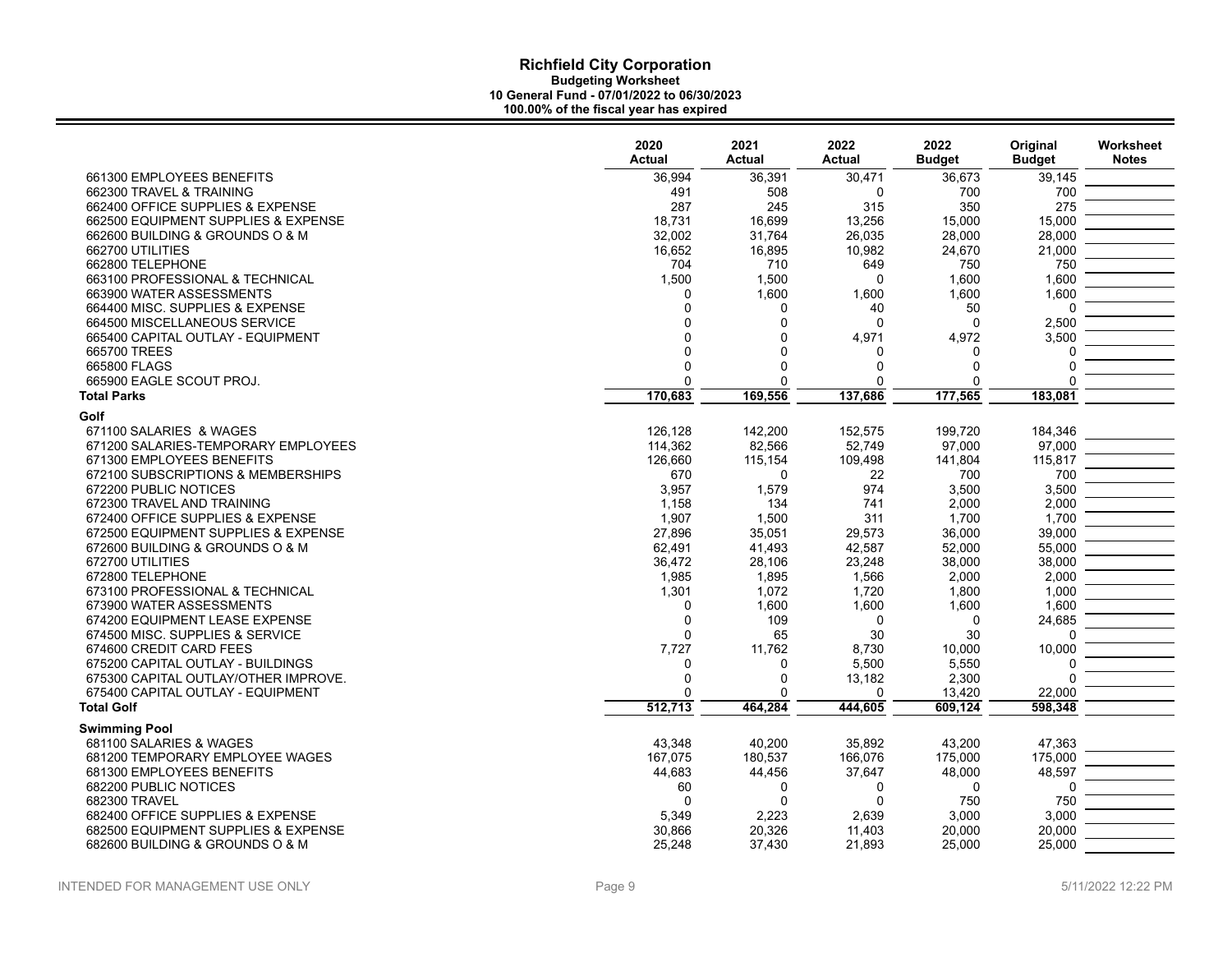|                                              | 2020<br><b>Actual</b>   | 2021<br><b>Actual</b> | 2022<br>Actual | 2022<br><b>Budget</b> | Original<br><b>Budget</b> | Worksheet<br><b>Notes</b> |
|----------------------------------------------|-------------------------|-----------------------|----------------|-----------------------|---------------------------|---------------------------|
| 682700 UTILITIES                             | 82,884                  | 90,114                | 84,979         | 82,000                | 82,000                    |                           |
| 682800 TELEPHONE                             | 2,608                   | 2,273                 | 1,176          | 2,500                 | 2,500                     |                           |
| 683100 PROFESSIONAL & TECHNICAL              | 4,766                   | 4,038                 | 3,949          | 4,000                 | 4,000                     |                           |
| 683300 CHEMICALS                             | 9,997                   | 10,709                | 7,196          | 11,000                | 11,000                    |                           |
| 683500 DOLPHIN SWIM TEAM EXPENSES            | 3,774                   | 3,344                 | 2,077          | 3,500                 | 3,500                     |                           |
| 684400 MISC. SUPPLIES & EXPENSE              | 1,689                   | 1,085                 | 900            | 1,700                 | 1,700                     |                           |
| 684600 POOL CREDIT CARD FEES                 | 2,277                   | 2,301                 | 1,464          | 2,186                 | 2,186                     |                           |
| <b>Total Swimming Pool</b>                   | 424,623                 | 439,037               | 377,291        | 421,836               | 426,596                   |                           |
| <b>Recreation</b>                            |                         |                       |                |                       |                           |                           |
| 691100 SALARIES & WAGES                      | 81,313                  | 85,323                | 86,509         | 90,000                | 109,534                   |                           |
| 691200 TEMPORARY EMPLOYEE WAGES              | 32,054                  | 32,818                | 45,011         | 39,000                | 53,000                    |                           |
| 691300 EMPLOYEES BENEFITS                    | 51,738                  | 45,680                | 42,854         | 59,500                | 66,480                    |                           |
| 692100 SUBSCRIPTIONS & MEMBERSHIPS           | 150                     | 725                   | 631            | 632                   | 5,000                     |                           |
| 692200 PUBLIC NOTICES                        | 409                     | 497                   | $\Omega$       | 868                   | 1,000                     |                           |
| 692300 TRAVEL & TRAINING                     | 1,142                   | 510                   | 607            | 1,500                 | 1,500                     |                           |
| 692400 OFFICE SUPPLIES & EXPENSE             | 1,033                   | 670                   | 1,964          | 1,500                 | 1,500                     |                           |
| 692500 EQUIPMENT SUPPLIES & EXPENSE          | 2,047                   | 427                   | 1,537          | 2,500                 | 2,500                     |                           |
| 692800 TELEPHONE                             | 1,004                   | 957                   | 732            | 1,000                 | 1,000                     |                           |
| 694400 MISC. RECREATION PROGRAMS             | 3,461                   | 14,356                | 5,986          | 10,795                | 11,000                    |                           |
| 694500 MISCELLANEOUS SERVICE                 | $\mathbf 0$             | 6,962                 | 0              | 0                     | $\Omega$                  |                           |
| 694600 CREDIT CARDS FEES                     | 60                      | $\Omega$              | $\mathbf{0}$   | $\Omega$              | $\Omega$                  |                           |
| 696200 ADULT VOLLEYBALL                      | 765                     | 3,799                 | 524            | 3,800                 | 3,800                     |                           |
| 696300 YOUTH VOLLEYBALL                      | 1,423                   | 4,862                 | 1,831          | 1.900                 | 1,900                     |                           |
| 696400 ADULT SOFTBALL                        | 9,829                   | 865                   | 5,352          | 10,450                | 10,450                    |                           |
| 696500 ROOSTER VALLEY CLASSIC                | $\mathbf 0$             | $\Omega$              | $\mathbf 0$    | $\Omega$              | $\Omega$                  |                           |
| 696600 GIRLS SOFTBALL                        | 3,457                   | 2,004                 | 281            | 4,275                 | 4,275                     |                           |
| 696900 SOCCER PROGRAM                        | 7,400                   | 3,852                 | 2,453          | 6,000                 | 6,000                     |                           |
| 697000 YOUTH BASKETBALL                      | 4,186                   | 5,145                 | 5,622          | 5,705                 | 5,500                     |                           |
| 697100 ADULT BASKETBALL                      | 3,677                   | 1,617                 | 3,457          | 3,080                 | 3,000                     |                           |
| 697300 SUMMER IN THE PARK                    | 0                       | 0                     | $\Omega$       | 350                   | 350                       |                           |
| 697600 JR. CATS FOOTBALL                     | 9,683                   | 9,868                 | 10,000         | 12,010                | 10,000                    |                           |
| 697700 YOUTH FLAG FOOTBALL                   | 1,307                   | 97                    | 793            | 1,120                 | 1,200                     |                           |
| 697800 MEN'S FLAG FOOTBALL                   | 740                     | 223                   | 440            | 1,200                 | 1,200                     |                           |
| 698400 TENNIS LESSONS                        | $\Omega$                | 1,441                 | $\Omega$       | $\Omega$              | $\Omega$                  |                           |
| <b>Total Recreation</b>                      | 216,879                 | 222,699               | 216,585        | 257,185               | 300,189                   |                           |
| <b>Senior Citizens</b>                       |                         |                       |                |                       |                           |                           |
| 702700 UTILITIES                             | 2,100                   | 2,100                 | 1,225          | 2,100                 | 3,000                     |                           |
| <b>Total Senior Citizens</b>                 | 2,100                   | 2,100                 | 1,225          | 2,100                 | 3,000                     |                           |
|                                              |                         |                       |                |                       |                           |                           |
| Total Parks, recreation, and public property | 1,587,985               | 1,564,112             | 1,407,335      | 1,839,453             | 1,890,120                 |                           |
| Other                                        |                         |                       |                |                       |                           |                           |
| 724400 MISC. SUPPLIES & EXPENSE              | $\overline{0}$          | 34,092                | 613            | 47,500                | 47,500                    |                           |
| <b>Total Other</b>                           | $\overline{\mathbf{0}}$ | 34,092                | 613            | 47,500                | 47,500                    |                           |
| <b>Insurance</b>                             |                         |                       |                |                       |                           |                           |
| 804100 LIABILITY & PROPERTY INSURANCE        | 48,659                  | 48,521                | 48,183         | 52,000                | 52,000                    |                           |
| <b>Total Insurance</b>                       | 48,659                  | 48,521                | 48,183         | 52,000                | 52,000                    |                           |
|                                              |                         |                       |                |                       |                           |                           |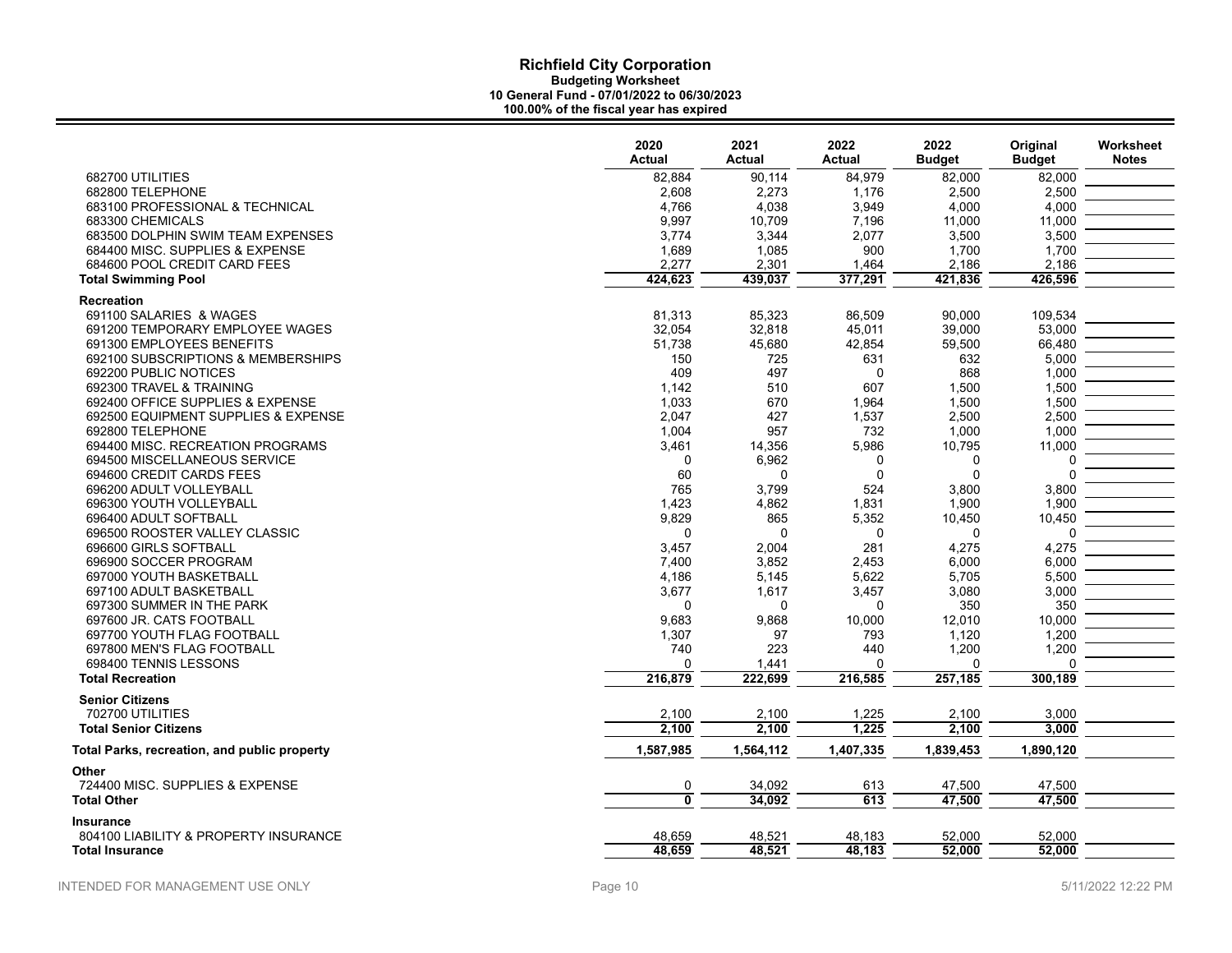|                                       | 2020<br>Actual | 2021<br>Actual | 2022<br>Actual | 2022<br><b>Budget</b> | <b>Original</b><br><b>Budget</b> | Worksheet<br><b>Notes</b> |
|---------------------------------------|----------------|----------------|----------------|-----------------------|----------------------------------|---------------------------|
| <b>Transfers</b>                      |                |                |                |                       |                                  |                           |
| 806900 TRANS TO BLDG AUTH             | 86.000         | 8.652          |                | 1.000                 | 1,000                            |                           |
| 807100 TRANSFER TO CAPITAL PROJECTS   | 1.249.106      | 000,000,1      | 245.596        | 364.630               | 23,140                           |                           |
| 807200 TRANSFER TO D.S. FUND-BUS PARK | 45,662         | 45,662         | 43,570         | 45,662                | 45,662                           |                           |
| <b>Total Transfers</b>                | 1,380,768      | 1,854,314      | 289,166        | 411.292               | 69.802                           |                           |
| <b>Total Expenditures:</b>            | 8,012,141      | 8,892,915      | 6,275,569      | 892,059,              | 8,398,734                        |                           |
| <b>Total Change In Net Position</b>   | (53,030)       | 777,342        | 1,915,986      |                       | 10.000                           |                           |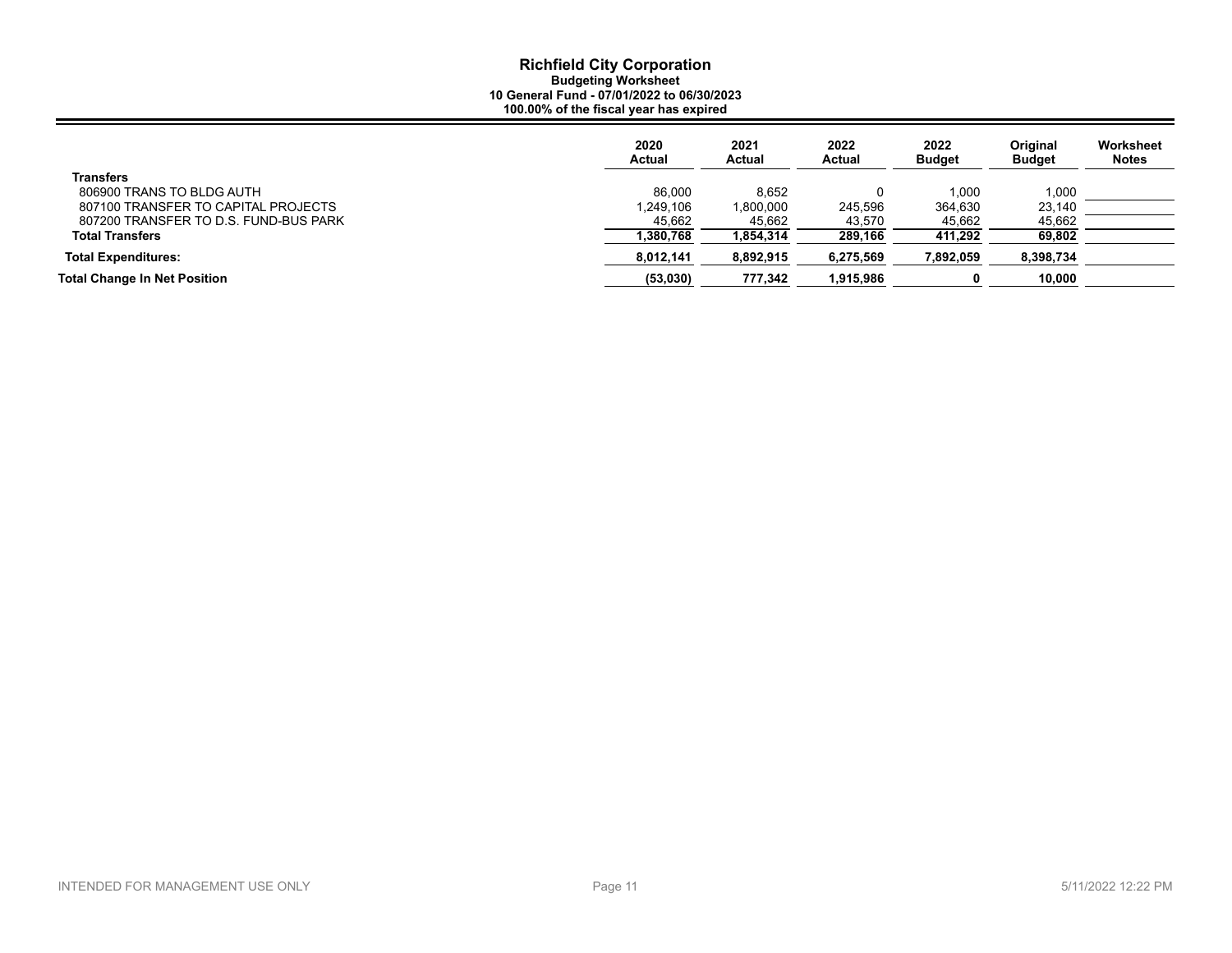|                                     | 2020<br><b>Actual</b> | 2021<br><b>Actual</b> | 2022<br><b>Actual</b> | 2022<br><b>Budget</b> | Original<br><b>Budget</b> | Worksheet<br><b>Notes</b> |
|-------------------------------------|-----------------------|-----------------------|-----------------------|-----------------------|---------------------------|---------------------------|
| <b>Change In Net Position</b>       |                       |                       |                       |                       |                           |                           |
| <b>Expenditures:</b>                |                       |                       |                       |                       |                           |                           |
| <b>Miscellaneous</b>                |                       |                       |                       |                       |                           |                           |
| 410000 Depn Expense                 | 2,158,239             | 2,332,247             |                       |                       |                           |                           |
| <b>Total Miscellaneous</b>          | 2,158,239             | 2,332,247             |                       |                       |                           |                           |
| <b>Total Expenditures:</b>          | 2,158,239             | 2,332,247             |                       |                       |                           |                           |
| <b>Total Change In Net Position</b> | (2, 158, 239)         | (2,332,247)           |                       |                       |                           |                           |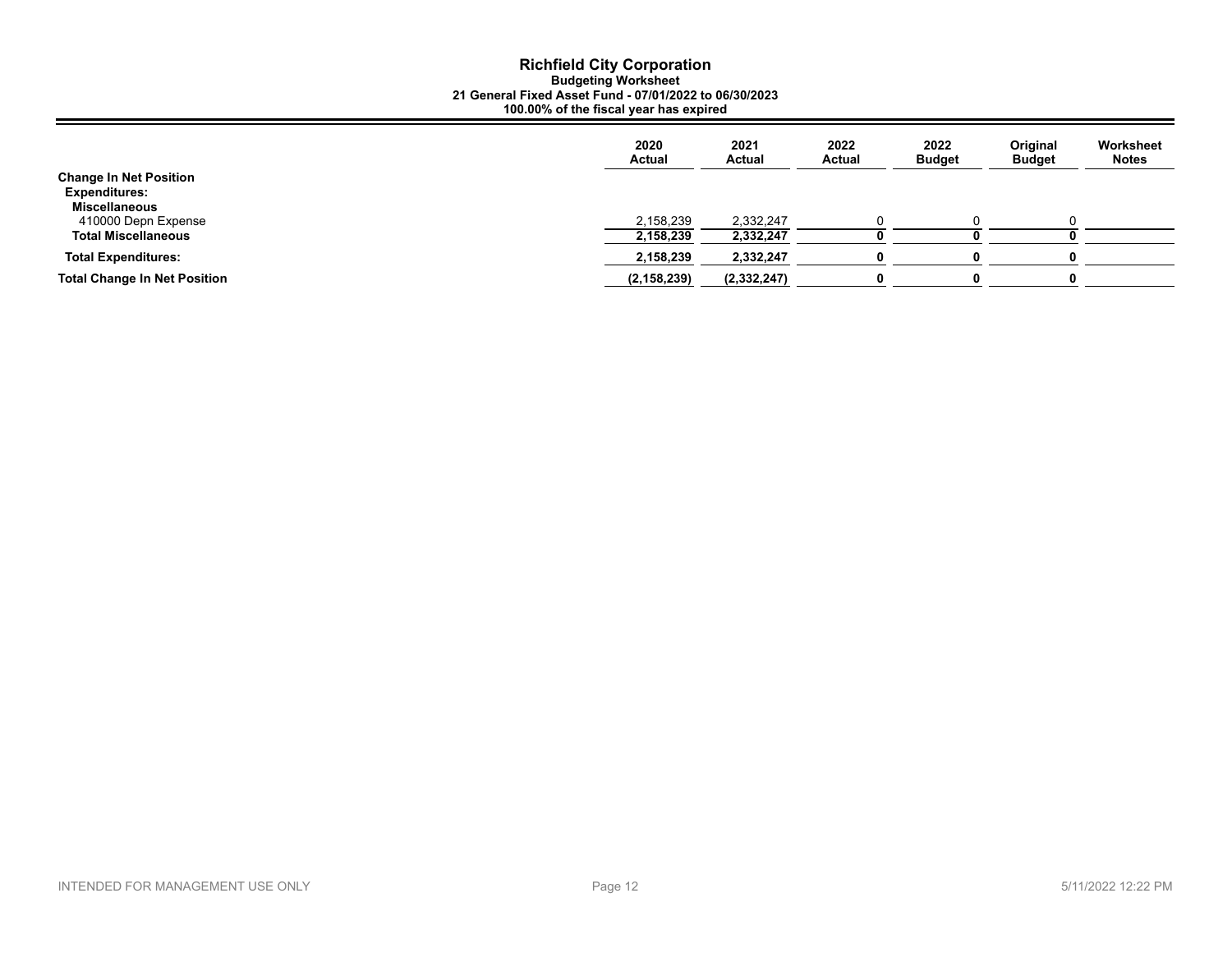# **Richfield City Corporation Budgeting Worksheet 31 Debt Service - Commercial Park - 07/01/2022 to 06/30/2023 100.00% of the fiscal year has expired**

|                                          | 2020<br>Actual | 2021<br><b>Actual</b> | 2022<br><b>Actual</b> | 2022<br><b>Budget</b> | Original<br><b>Budget</b> | Worksheet<br><b>Notes</b> |
|------------------------------------------|----------------|-----------------------|-----------------------|-----------------------|---------------------------|---------------------------|
| <b>Change In Net Position</b>            |                |                       |                       |                       |                           |                           |
| Revenue:                                 |                |                       |                       |                       |                           |                           |
| <b>Contributions and transfers</b>       |                |                       |                       |                       |                           |                           |
| 380000 TRANSFERS IN FROM OTHER FUNDS     | 45,662         | 45,662                | 43,570                | 43,570                | 43,570                    |                           |
| <b>Total Contributions and transfers</b> | 45,662         | 45,662                | 43,570                | 43,570                | 43,570                    |                           |
| <b>Total Revenue:</b>                    | 45,662         | 45,662                | 43,570                | 43,570                | 43,570                    |                           |
| <b>Expenditures:</b><br>Other            |                |                       |                       |                       |                           |                           |
| 406100 BOND PRINCIPAL                    | 34,000         | 35,000                | 36,000                | 38,615                | 38,615                    |                           |
| 406200 BOND INTEREST                     | 3,090          | 5,484                 | 4,951                 | 4,915                 | 4,955                     |                           |
| <b>Total Other</b>                       | 37,090         | 40,484                | 40,951                | 43,530                | 43,570                    |                           |
| <b>Total Expenditures:</b>               | 37,090         | 40,484                | 40,951                | 43,530                | 43,570                    |                           |
| <b>Total Change In Net Position</b>      | 8,572          | 5,178                 | 2,619                 | 40                    | 0                         |                           |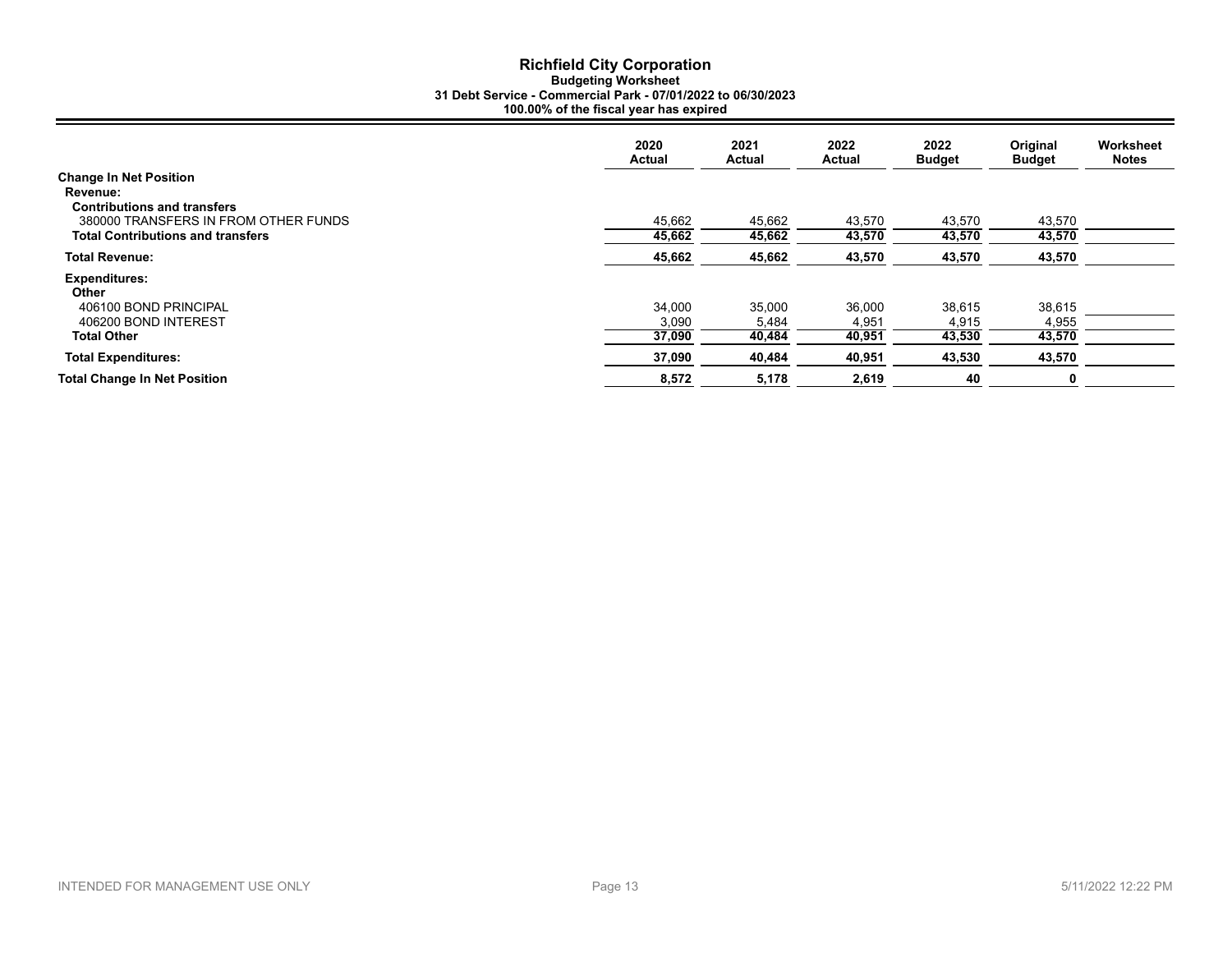|                                                  | 2020<br>Actual | 2021<br>Actual | 2022<br>Actual | 2022<br><b>Budget</b> | Original<br><b>Budget</b> | Worksheet<br><b>Notes</b> |
|--------------------------------------------------|----------------|----------------|----------------|-----------------------|---------------------------|---------------------------|
| <b>Change In Net Position</b>                    |                |                |                |                       |                           |                           |
| Revenue:                                         |                |                |                |                       |                           |                           |
| Intergovernmental revenue                        |                |                |                |                       |                           |                           |
| 300000 STREET PROJ. BOND & GRANT PRO.            | 82,000         | $\mathbf 0$    | 0              | $\mathbf 0$           | 1,000,000                 |                           |
| 306100 WILDFIRE REVENUES                         | 28.079         | 47.409         | 11.140         | 25.000                | 12,000                    |                           |
| 308000 BOND & GRANT PROCEEDS-BIKE PAT            | 0              | 0              | 27,995         | 27,995                |                           |                           |
| 308100 BOND & GRANT PROCEEDS MTN BIKE TRAIL      | $\Omega$       | $\mathbf 0$    | 100.000        | 462,640               | $\Omega$                  |                           |
| 308200 BOND & GRANT PROCEEDS FIG                 | $\Omega$       | $\Omega$       | 45,975         | 48,600                |                           |                           |
| 308300 BOND & GRANT PROCEEDS CCC Road            | $\Omega$       | $\Omega$       | 0              | 0                     | 435,150                   |                           |
| 308400 BOND & GRANT PROCEEDS BIKE PARK           | $\Omega$       | $\Omega$       | $\Omega$       | 0                     | 900,000                   |                           |
| 308500 LWCF GRANT PROCEEDS-NEW PARK              | $\Omega$       | $\Omega$       | 0              | 0                     | 500,000                   |                           |
| 309000 1300 SOUTH BOND & GRANT PRO.              | 109            | $\Omega$       | $\Omega$       | $\Omega$              | $\cap$                    |                           |
| 334200 FAA GRANTS                                | 242,714        | 86,902         | 84,424         | 117,000               | 1,250,000                 |                           |
| 334500 STATE AERONAUTICS GRANT                   | 11.227         | 297            | $\Omega$       | 0                     |                           |                           |
| 338000 MOUNTAIN BIKE TRAIL DONATIONS             | 130,124        | 202,445        | 51,378         | 50,000                | 28,000                    |                           |
| 338900 VETERANS MEMORIAL DONATIONS               | 4,620          | 0              | 1,050          | 0                     |                           |                           |
| 339000 KATHY CHRISTENSEN MEMORIAL TREE DONATIONS | $\mathbf{0}$   | $\mathbf 0$    | 9,080          | 0                     | $\Omega$                  |                           |
| 339100 PRIVATE CONTRIBUTIONS                     | $\Omega$       | $\Omega$       | 22,000         | $\Omega$              | $\Omega$                  |                           |
| Total Intergovernmental revenue                  | 498.873        | 337,053        | 353,042        | 731,235               | 4,125,150                 |                           |
| <b>Interest</b>                                  |                |                |                |                       |                           |                           |
| 361100 INTEREST INCOME - STREET PROJ.            | 35,563         | 35             | 0              | 0                     | 0                         |                           |
| 361200 INTEREST REVENUE-1300 S PROJEC            | 2,755          | $\Omega$       | $\Omega$       | 0                     | $\mathbf 0$               |                           |
| 361300 INTEREST REVENUE-BUSINESS PARK            | $\Omega$       | 16,726         | 4,112          | 0                     | $\mathbf 0$               |                           |
| <b>Total Interest</b>                            | 38,318         | 16.761         | 4,112          | $\overline{0}$        | $\overline{0}$            |                           |
|                                                  |                |                |                |                       |                           |                           |
| Miscellaneous revenue                            |                |                |                |                       |                           |                           |
| 360000 MISCELLANEOUS REVENUE                     | 4,179          | 1,000          | 0              | 0                     | 0                         |                           |
| 369100 Sale of fixed assets                      | 15,000         | 12,000         | 162,951        | 0                     | $\mathbf 0$               |                           |
| 369200 Sale of Comm Prk Land                     | 74,430         | 963,801        | 105,000        | 0                     | 0                         |                           |
| <b>Total Miscellaneous revenue</b>               | 93,609         | 976,801        | 267,951        | $\overline{0}$        | $\overline{0}$            |                           |
| <b>Contributions and transfers</b>               |                |                |                |                       |                           |                           |
| 382000 REC. TAX TRANSFER FROM G.F.               | 143,386        | 129,792        | 146,225        | 136,217               | 136,217                   |                           |
| 382500 PAR TAX TRANSFER FROM G.F.                | 240,720        | 299,377        | 99,372         | 228,684               | 228,684                   |                           |
| 383000 TRANSFER FROM G.F.-POLICE                 | 65,000         | 65,000         | 0              | 65,000                | 75,000                    |                           |
| 384000 TRANSFER FROM G.F.-P.W. EQUIP.            | $\Omega$       | 30,000         | 0              | 30,000                | 30,000                    |                           |
| 389000 TRANSFER FROM GENERAL FUND                | 800,000        | 1,275,831      | 0              | 376,382               | $\Omega$                  |                           |
| 390000 APPROPRIATED FUND BALANCE                 | <sup>0</sup>   | 0              | U              | 0                     | 229,984                   |                           |
| 391000 TRANSFER FROM GF ARPA                     | $\Omega$       | $\Omega$       | 327,664        |                       | $\Omega$                  |                           |
| <b>Total Contributions and transfers</b>         | 1,249,106      | 1,800,000      | 573,260        | 836,283               | 699,885                   |                           |
|                                                  |                |                |                |                       |                           |                           |
| <b>Total Revenue:</b>                            | 1,879,906      | 3,130,614      | 1,198,366      | 1,567,518             | 4,825,035                 |                           |
| <b>Expenditures:</b>                             |                |                |                |                       |                           |                           |
| Other                                            |                |                |                |                       |                           |                           |
| 401100 SALARIES & WAGES                          | 20,219         | 5,401          | 0              | 0                     | 0                         |                           |
| 401300 EMPLOYEE BENEFITS                         | 6,413          | 6.998          | 4,071          | 7,000                 | $\Omega$                  |                           |
| 402300 TRAVEL & TRAINING                         | $\Omega$       | 36             | 0              | 0                     | O                         |                           |
| 402400 ADMINISTRATIVE COSTS                      | 3,074          | $\Omega$       | 31             | 35                    | O                         |                           |
|                                                  |                |                |                |                       |                           |                           |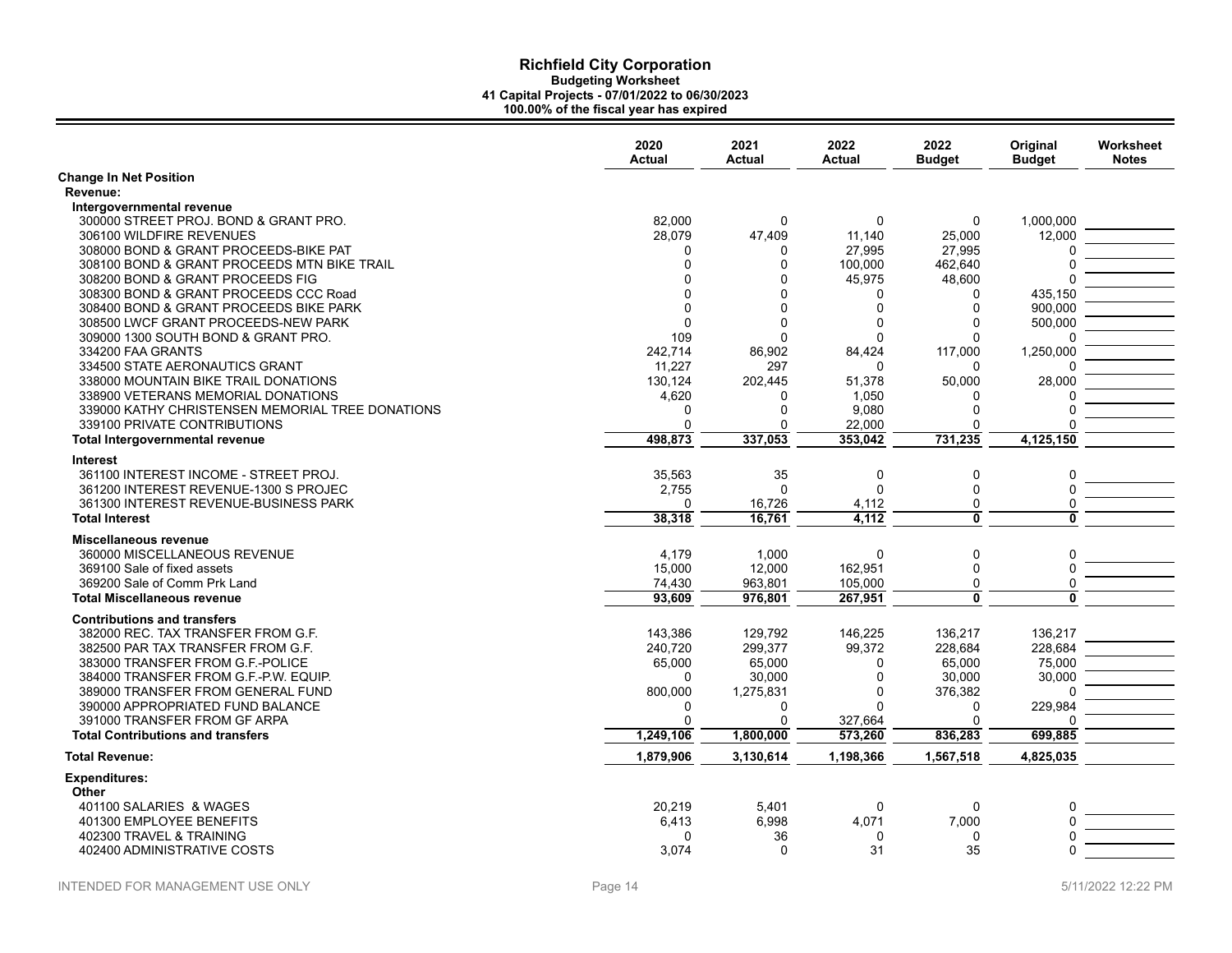|                                             | 2020<br>Actual | 2021<br><b>Actual</b> | 2022<br><b>Actual</b> | 2022<br><b>Budget</b> | Original<br><b>Budget</b> | Worksheet<br><b>Notes</b> |
|---------------------------------------------|----------------|-----------------------|-----------------------|-----------------------|---------------------------|---------------------------|
| 404200 2019 STREET IMPROVEMENT PROJEC       | 3,930,282      | 14,553                | $\Omega$              | 0                     |                           |                           |
| 404500 AIRPORT IMPROVEMENTS                 | 266.571        | 66,902                | 72,834                | 91,715                | 1,379,235                 |                           |
| 404510 Non-FAA Matched Airport Expend       | 14,000         | ŋ                     | 19,889                | 20,000                |                           |                           |
| 404800 CAPITAL OUTLAY-POLICE                | 35,818         | 134,018               | 110,393               | 211,519               | 75,000                    |                           |
| 404900 SWIMMING POOL IMPROVEMENTS           | 877            | 13,000                | O                     |                       |                           |                           |
| 405000 PAR TAX EXPENDITURES                 | 41,329         | 115,564               | 116,114               | 123,500               |                           |                           |
| 405100 RICHFIELD BUSINESS PARK              | 35,704         | 38,008                | 8,040                 | 9,000                 | 800,000                   |                           |
| 405300 CAPITAL OUTLAY-FIRE IMPROVE.         |                | 6,534                 | 19,272                | 50,000                | 50,000                    |                           |
| 405400 PUBLIC WORKS EQUIP/PLANNING          | 13,080         |                       | 14,946                | 20,000                |                           |                           |
| 405410 1300 / 800 SOUTH ROAD IMPROV.        | 337,161        |                       | O                     |                       |                           |                           |
| 405420 CAPITAL OUTLAY-PUBLIC WORKS          |                |                       | 122,752               | 122,752               | 60,000                    |                           |
| 405500 GOLF COURSE IMPROVEMENTS             |                |                       | 66,077                | 115,000               | 50,000                    |                           |
| 405600 MAIN STREET REVITALIZATION           |                |                       | 13,680                | 13,680                |                           |                           |
| 405800 VETERAN'S MEMORIAL                   | 440            |                       |                       |                       |                           |                           |
| 405900 RECREATION TAX EXPENDITURES          | 158,602        | 158,580               | 168,133               | 190,000               |                           |                           |
| 406000 MOUNTAIN BIKE TRAIL SYSTEM           | 101,265        | 120,889               | 255,141               | 294,717               | 89,000                    |                           |
| 406100 CEMETERY IMPROVEMENTS                |                | 12,150                | O                     |                       |                           |                           |
| 406200 NEW PARK IMPROVEMENTS                | 329,425        | 1,500                 | 250,602               | 250,000               | 986,650                   |                           |
| 406300 CAPITAL OUTLAY-MTN BIKE TRAIL SYSTEM |                | 34,572                | 41,807                |                       |                           |                           |
| 406400 FIG GRANT EXPENDITURES               |                |                       | 43,350                | 48,600                |                           |                           |
| 406500 BIKE PARK @ CENTENIAL                |                |                       |                       |                       | 900,000                   |                           |
| 406600 CCC ROAD PROJECT                     |                |                       |                       |                       | 435,150                   |                           |
| <b>Total Other</b>                          | 5,294,259      | 728,703               | 1,327,133             | 1,567,518             | 4,825,035                 |                           |
| <b>Total Expenditures:</b>                  | 5,294,259      | 728,703               | 1,327,133             | 1,567,518             | 4,825,035                 |                           |
| <b>Total Change In Net Position</b>         | (3,414,353)    | 2,401,912             | (128, 767)            | 0                     |                           |                           |
|                                             |                |                       |                       |                       |                           |                           |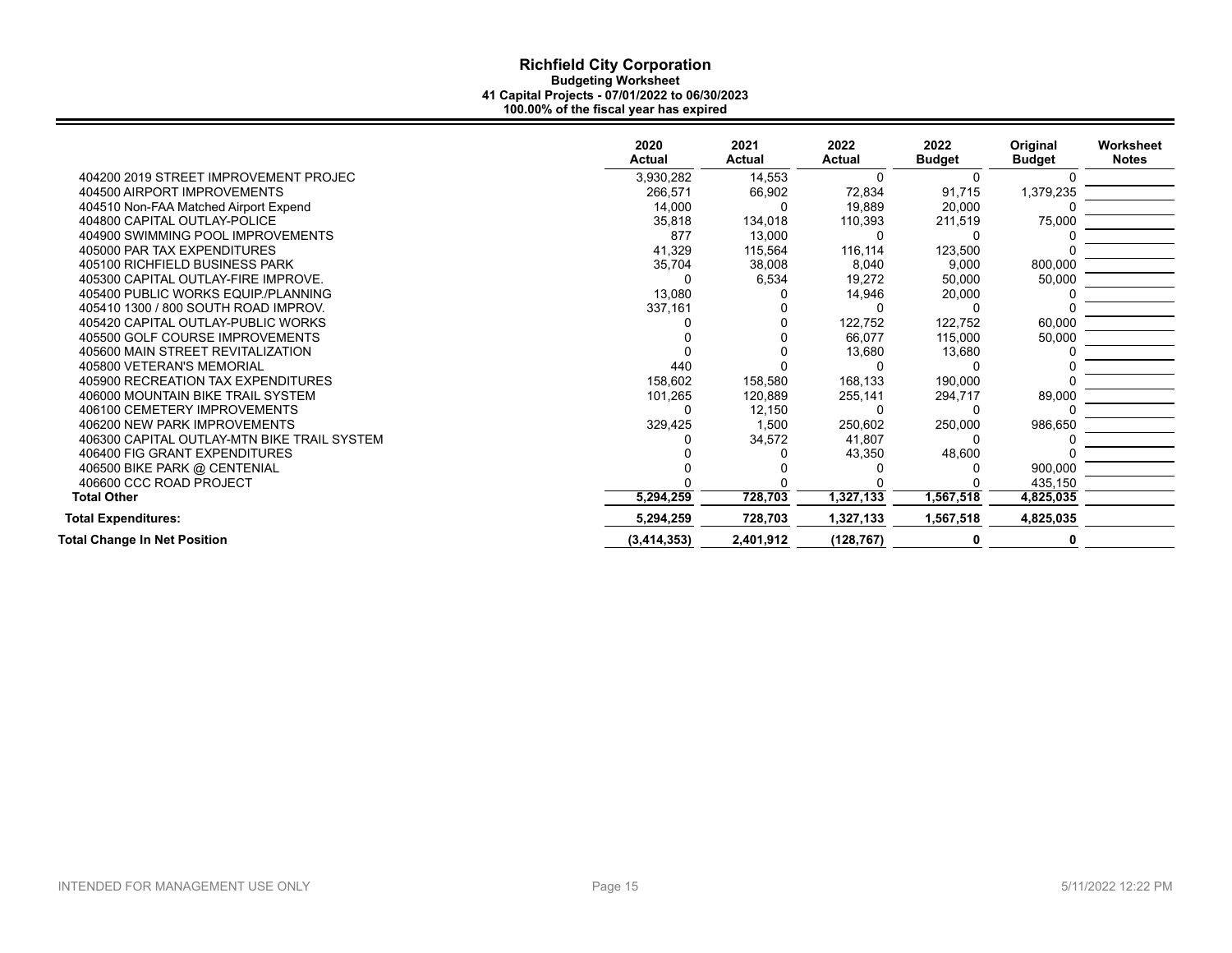|                                                                                | 2020<br><b>Actual</b> | 2021<br><b>Actual</b> | 2022<br><b>Actual</b> | 2022<br><b>Budget</b> | Original<br><b>Budget</b> | Worksheet<br><b>Notes</b> |
|--------------------------------------------------------------------------------|-----------------------|-----------------------|-----------------------|-----------------------|---------------------------|---------------------------|
| <b>Income or Expense</b>                                                       |                       |                       |                       |                       |                           |                           |
| <b>Income From Operations:</b>                                                 |                       |                       |                       |                       |                           |                           |
|                                                                                |                       |                       |                       |                       |                           |                           |
| <b>Operating income</b>                                                        |                       |                       |                       |                       |                           |                           |
| 371100 WATER SERVICE SALES                                                     | 1,069,585             | 1,148,023             | 862,336               | 1,126,766             | 1,126,766                 |                           |
| 372000 WATER CONNECTION FEES                                                   | 11,910                | 23,345                | 22,235                | 11,000                | 11,910                    |                           |
| 372100 WATER TURN ON FEES                                                      | 550                   | 150                   | 475                   | 550                   | 550                       |                           |
| 375000 LATE PAYMENT PENALTIES                                                  | 8,127                 | 11,496                | 11,760                | 8,130                 | 9,603                     |                           |
| 379000 WATER IMPACT FEES                                                       | 67,103                | 102,716               | 629,198               | 30,000                | 125,250                   |                           |
| <b>Total Operating income</b>                                                  | 1,157,274             | 1,285,730             | 1,526,004             | 1,176,446             | 1,274,079                 |                           |
| <b>Operating expense</b>                                                       |                       |                       |                       |                       |                           |                           |
| <b>Expenses</b>                                                                |                       |                       |                       |                       |                           |                           |
| 401100 SALARIES & WAGES                                                        | 144,367               | 151,472               | 140,784               | 151,000               | 151,000                   |                           |
| 401300 EMPLOYEES BENEFITS                                                      | 97,427                | 57,599                | 82,355                | 94,000                | 94,000                    |                           |
| 402100 SUBSCRIPTIONS & MEMBERSHIPS                                             | $\Omega$              | 1,257                 | 1,295                 | 1,300                 | 1,257                     |                           |
| 402300 TRAVEL & TRAINING                                                       | 2,316                 | 2,592                 | 3,602                 | 3,000                 | 3,000                     |                           |
| 402400 OFFICE SUPPLIES & EXPENSE                                               | 10,127                | 7,728                 | 7,309                 | 8,507                 | 8,550                     |                           |
| 402500 EQUIPMENT SUPPLIES & EXPENSE                                            | 130.475               | 160.241               | 86.267                | 154.500               | 155.000                   |                           |
| 402600 FLOOD AND DAM CONTROL                                                   | 21,821                | 15,180                | 17,609                | 20,000                | 20,000                    |                           |
| 402700 UTILITIES                                                               | 114,313               | 115,981               | 64,692                | 160,000               | 160.000                   |                           |
| 402800 TELEPHONE                                                               | 3,274                 | 3.301                 | 2.904                 | 4.000                 | 4,000                     |                           |
| 403100 PROFESSIONAL & TECHNICAL                                                | 8,698                 | 14,863                | 24,261                | 28,000                | 28,000                    |                           |
| 403400 AUDITOR EXPENSE                                                         | 8,000                 | 7,850                 | 8,000                 | 8,000                 | 8,000                     |                           |
| 403500 ADMINISTRATIVE EXPENSE                                                  | 140,256               | 108,750               | 90,000                | 120,000               | 120,000                   |                           |
| 404100 INSURANCE EXPENSE                                                       | 25,000                | 25,000                | 25,000                | 25,000                | 25,000                    |                           |
| 404200 EQUIPMENT LEASE EXPENSE                                                 | 6,750                 | 4,417                 | $\Omega$              | 0                     | ŋ                         |                           |
| 404300 INTEREST EXPENSE                                                        | 3,437                 | 950                   | 3,128                 | 3,510                 | 3,010                     |                           |
| 404600 BAD DEBT EXPENSE                                                        | 1,545                 | 59                    | 118                   | 1,500                 | 1,500                     |                           |
| 405700 CAPITAL OUTLAY - WATER SYSTEM                                           | 0                     | $\Omega$              | 110,881               | 0                     | 0                         |                           |
| 409500 DEPRECIATION                                                            | 247,813               | 255,112               | 212,361               | 255,873               | 255,873                   |                           |
| <b>Total Expenses</b>                                                          | 965,620               | 932,349               | 880,566               | 1,038,190             | 1,038,190                 |                           |
|                                                                                |                       |                       |                       |                       |                           |                           |
| <b>Total Operating expense</b>                                                 | 965,620               | 932,349               | 880,566               | 1,038,190             | 1,038,190                 |                           |
| <b>Total Income From Operations:</b>                                           | 191,655               | 353,381               | 645,438               | 138,256               | 235,889                   |                           |
| <b>Non-Operating Items:</b><br>Non-operating income<br>362200 SALE OF MATERIAL | 7,836                 | $\mathbf 0$           | 0                     | 0                     | 0                         |                           |
| 367000 CONTRIBUTION FROM DEVELOPERS                                            | 0                     | 45.428                | $\mathbf{0}$          | $\mathbf{0}$          | U                         |                           |
| 369000 MISC. INCOME                                                            | 24,864                | 12,302                | 12,656                | 11,302                | 11,302                    |                           |
| <b>Total Non-operating income</b>                                              | 32.700                | 57,730                | 12,656                | 11,302                | 11,302                    |                           |
|                                                                                |                       |                       |                       |                       |                           |                           |
| Non-operating expense<br>406000 BOND INTEREST EXPENSE                          | 22,175                | 20,598                | 16,448                | 17,000                | 33,413                    |                           |
| 406200 BOND PRINCIPAL - WRB                                                    | O                     | $\Omega$              | 0                     | 0                     | U                         |                           |
| <b>Total Non-operating expense</b>                                             | 22,175                | 20,598                | 16,448                | 17,000                | 33,413                    |                           |
| <b>Total Non-Operating Items:</b>                                              | 10,525                | 37,133                | (3,791)               | (5,698)               | (22, 111)                 |                           |
| <b>Total Income or Expense</b>                                                 | 202,180               | 390,513               | 641,646               | 132,558               | 213,778                   |                           |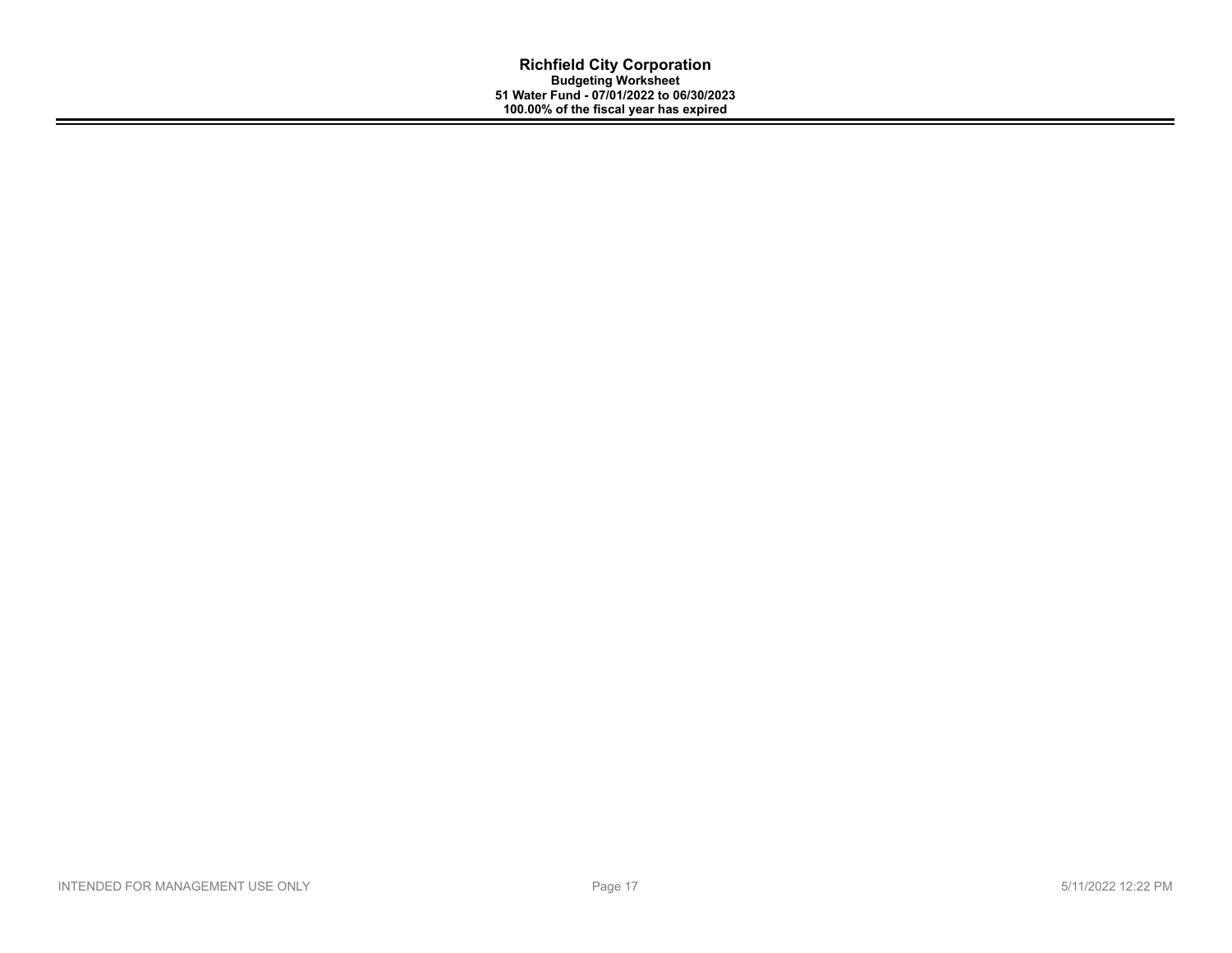|                                                                               | 2020<br><b>Actual</b> | 2021<br><b>Actual</b> | 2022<br><b>Actual</b> | 2022<br><b>Budget</b> | Original<br><b>Budget</b> | Worksheet<br><b>Notes</b> |
|-------------------------------------------------------------------------------|-----------------------|-----------------------|-----------------------|-----------------------|---------------------------|---------------------------|
| <b>Income or Expense</b>                                                      |                       |                       |                       |                       |                           |                           |
| <b>Income From Operations:</b>                                                |                       |                       |                       |                       |                           |                           |
| <b>Operating income</b>                                                       |                       |                       |                       |                       |                           |                           |
| 373000 SEWER SERVICE CHARGES                                                  | 1,106,035             | 1,199,771             | 1,067,218             | 1,311,181             | 1,311,181                 |                           |
| 374000 SEWER CONNECTION FEES                                                  | 9,190                 | 6,600                 | 5,734                 | 7,500                 | 7,500                     |                           |
| 379000 SEWER IMPACT FEES                                                      | 10,081                | 12,700                | 97,511                | 10,000                | 10,000                    |                           |
| <b>Total Operating income</b>                                                 | 1,125,306             | 1,219,071             | 1,170,464             | 1,328,681             | 1,328,681                 |                           |
| <b>Operating expense</b>                                                      |                       |                       |                       |                       |                           |                           |
| <b>Expenses</b>                                                               |                       |                       |                       |                       |                           |                           |
| 401100 SALARIES & WAGES                                                       | 163,715               | 159,486               | 145,680               | 174,685               | 174,685                   |                           |
| 401300 EMPLOYEES BENEFITS                                                     | 117,206               | 29,527                | 93,585                | 124,344               | 124,344                   |                           |
| 402100 SUBSCRIPTIONS & MEMBERSHIPS                                            | 0                     | 0                     | 50                    | 50                    | 0                         |                           |
| 402300 TRAVEL & TRAINING                                                      | 430                   | 78                    | 700                   | 1,000                 | 1,000                     |                           |
| 402400 OFFICE SUPPLIES & EXPENSE                                              | 8,110                 | 8,453                 | 6,316                 | 8,000                 | 8,000                     |                           |
| 402500 EQUIPMENT SUPPLIES & EXPENSE                                           | 82,299                | 64,345                | 35,897                | 41,555                | 55,000                    |                           |
| 402600 BUILDING & GROUNDS O & M                                               | $\Omega$              | 99                    | $\Omega$              | $\Omega$              | 0                         |                           |
| 402700 UTILITIES                                                              | 11,975                | 15,520                | 18,784                | 20,000                | 12,705                    |                           |
| 402800 TELEPHONE                                                              | 3,322                 | 2.633                 | 1,410                 | 3,524                 | 3,524                     |                           |
| 403100 PROFESSIONAL & TECHNICAL                                               | 3,760                 | 19,447                | 128,683               | 139,425               | 139,425                   |                           |
| 403400 AUDITOR EXPENSE                                                        | 6,700                 | 6,550                 | 6,700                 | 6,700                 | 6,700                     |                           |
| 403500 ADMINISTRATIVE EXPENSE                                                 | 120,833               | 108,750               | 90,000                | 120,000               | 120,000                   |                           |
| 404100 INSURANCE EXPENSE                                                      | 25,000                | 25,000                | 25,000                | 25,000                | 25,000                    |                           |
| 404200 EQUIPMENT LEASE EXPENSE                                                | 6,750                 | 4,417                 | $\Omega$              | $\Omega$              | O                         |                           |
| 404300 INTEREST EXPENSE                                                       | 2,869                 | 3,199                 | $\mathbf 0$           | 2,615                 | 2,615                     |                           |
| 404600 BAD DEBT EXPENSE                                                       | 995                   | 2                     | 47                    | 995                   | 995                       |                           |
| 405500 CAPITAL OUTLAY-COLLECTION SYS.                                         | $\Omega$              | $\Omega$              | 6,055                 | 6,100                 | 0                         |                           |
| 409500 DEPRECIATION                                                           | 402,170               | 417,999               | 375,222               | 426,662               | 426,662                   |                           |
| <b>Total Expenses</b>                                                         | 956,133               | 865,504               | 934,128               | 1,100,655             | 1,100,655                 |                           |
| Treatment                                                                     |                       |                       |                       |                       |                           |                           |
| 411100 SALARIES & WAGES                                                       | 7,347                 | 7,184                 | 6,646                 | 8,295                 | 8,295                     |                           |
| 411300 EMPLOYEES BENEFITS                                                     | 5,594                 | 5,554                 | 4,747                 | 5,935                 | 5,935                     |                           |
| 412500 EQUIPMENT SUPPLIES & EXPENSE                                           | 10,827                | 2,440                 | 3,111                 | 4,000                 | 4,000                     |                           |
| 412600 BUILDING & GROUNDS O & M                                               | 0                     | $\Omega$              | $\Omega$              | 1,000                 | 1,000                     |                           |
| 413400 AUDITOR EXPENSE                                                        | 1,000                 | $\mathbf 0$           | 1,000                 | 1,000                 | 1,000                     |                           |
| 414100 INSURANCE EXPENSE                                                      | $\Omega$              | $\Omega$              | $\Omega$              | 2,000                 | 2,000                     |                           |
| <b>Total Treatment</b>                                                        | 24,769                | 15,177                | 15,505                | 22,230                | 22,230                    |                           |
| <b>Total Operating expense</b>                                                | 980,902               | 880,682               | 949,633               | 1,122,885             | 1,122,885                 |                           |
| <b>Total Income From Operations:</b>                                          | 144,405               | 338,390               | 220,830               | 205,796               | 205,796                   |                           |
| <b>Non-Operating Items:</b><br>Non-operating income<br>361000 INTEREST EARNED | 0                     | $\mathbf 0$           | 18,743                | $\mathbf 0$           | 0                         |                           |
| 361100 UNREALIZED GAIN/(LOSS) ON INV.                                         | $\Omega$              | $\Omega$              | 97                    | $\Omega$              | $\Omega$                  |                           |
| 362000 RENT OF SEWER LAGOON PROPERTY                                          | 1,100                 | 1,100                 | $\Omega$              | 1,100                 | 1.100                     |                           |
| 369000 MISC. INCOME                                                           | 3,329                 | 7,677                 | 15,677                | 1,500                 | 1,500                     |                           |
| 372000 SALE OF MATERIAL                                                       | 7,836                 | 0                     | 0                     | $\mathbf{0}$          | 0                         |                           |
|                                                                               |                       |                       |                       |                       |                           |                           |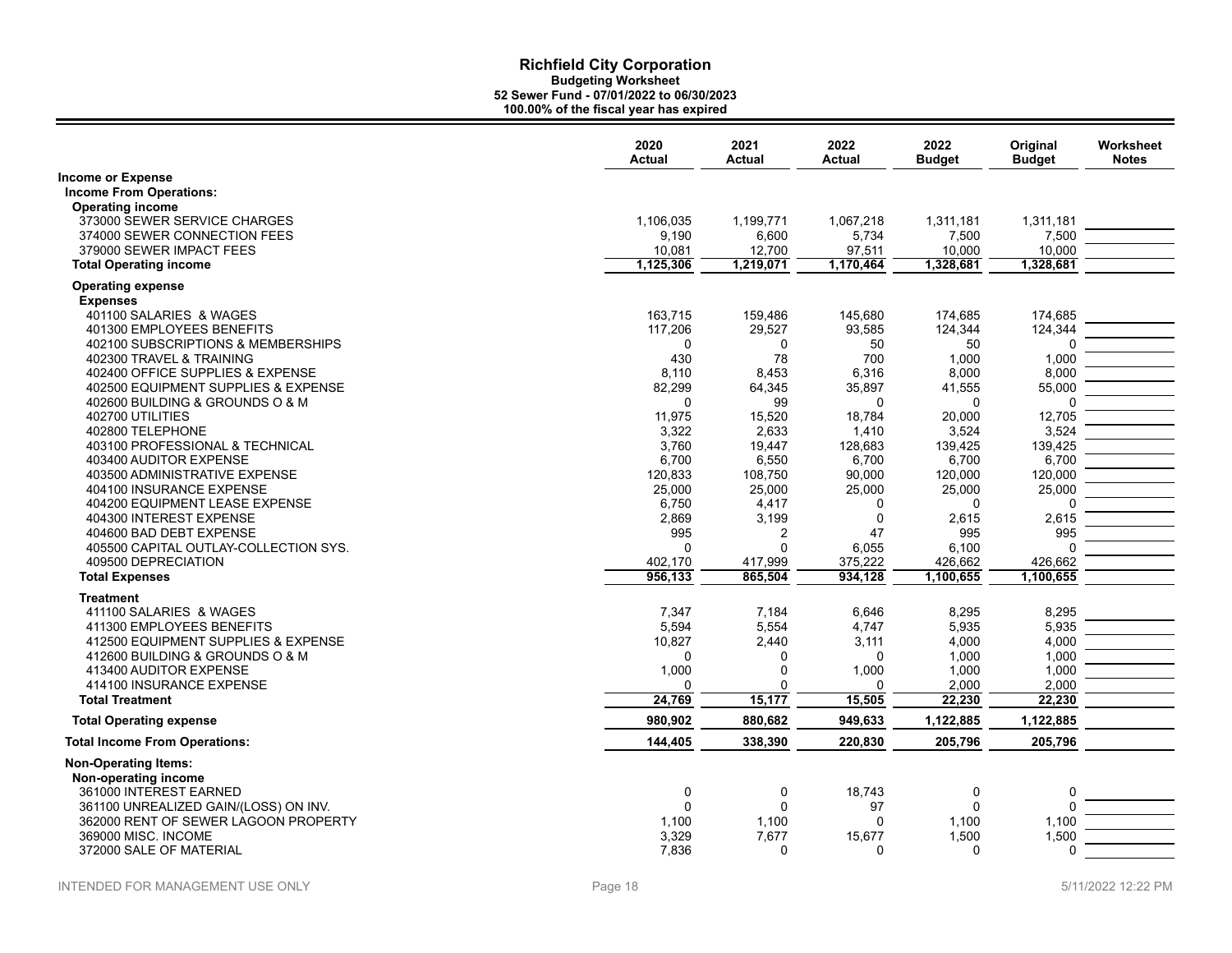|                                    | 2020<br>Actual | 2021<br>Actual | 2022<br>Actual | 2022<br><b>Budget</b> | Original<br><b>Budget</b> | Worksheet<br><b>Notes</b> |
|------------------------------------|----------------|----------------|----------------|-----------------------|---------------------------|---------------------------|
| 395000 BOND GRANT PROCEEDS         |                |                | 12,348,000     |                       |                           |                           |
| <b>Total Non-operating income</b>  | 12,265         | 8,777          | 12,382,517     | 2,600                 | 2,600                     |                           |
| Non-operating expense              |                |                |                |                       |                           |                           |
| 406200 BOND INTEREST PAYMENT       | 94.426         | 107.006        |                |                       | 101.531                   |                           |
| 416200 BOND INTEREST PAYMENT       |                |                | 38.239         | 33,736                |                           |                           |
| 416300 BOND ISSUANCE COSTS         |                | 10,000         | 20,794         | 20,795                | 15,000                    |                           |
| <b>Total Non-operating expense</b> | 94,426         | 117,006        | 59,033         | 54,531                | 116,531                   |                           |
| <b>Total Non-Operating Items:</b>  | (82, 161)      | (108, 229)     | 12,323,485     | (51, 931)             | (113, 931)                |                           |
| <b>Total Income or Expense</b>     | 62,244         | 230.161        | 12,544,315     | 153,865               | 91,865                    |                           |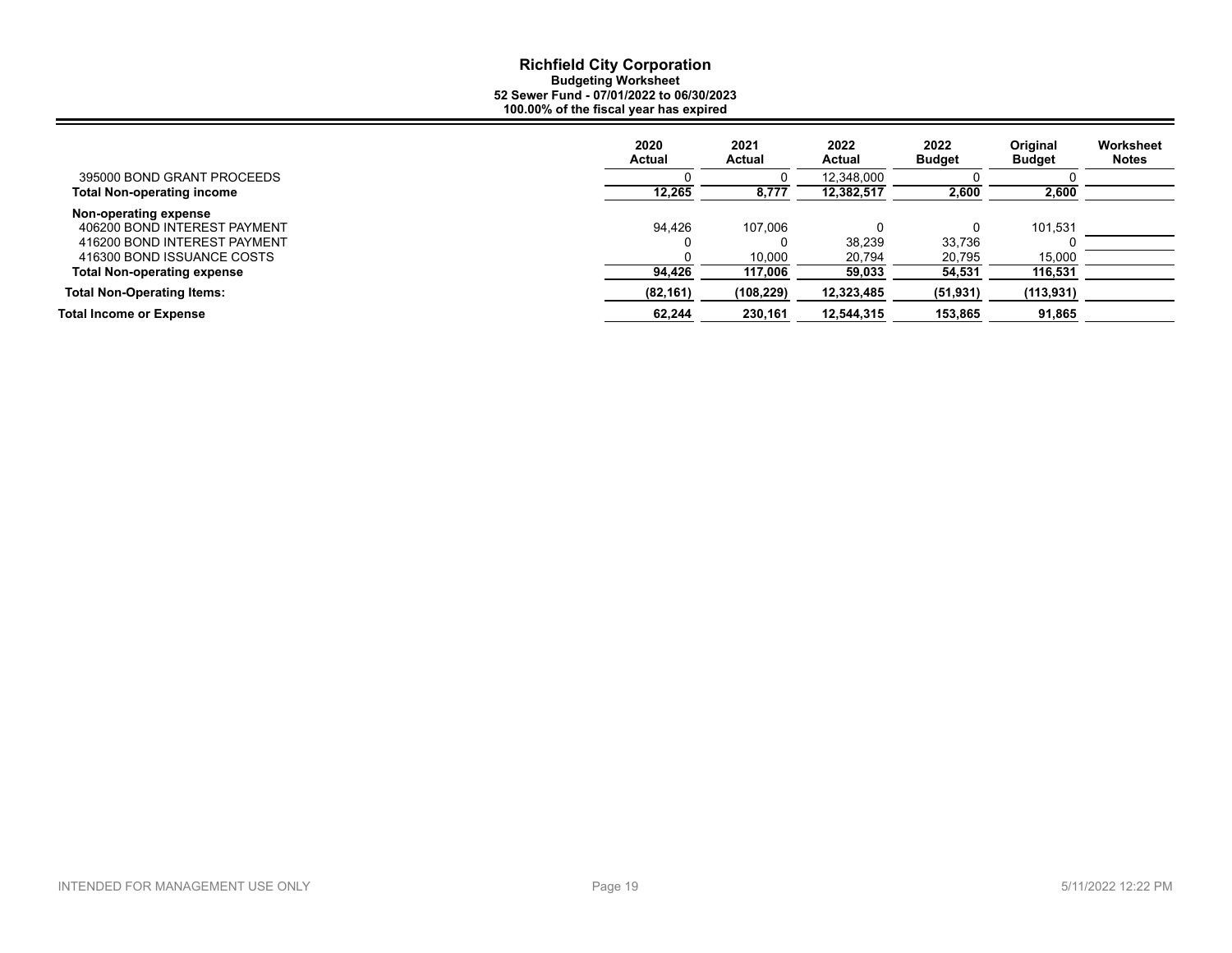|                                                                                       | 2020<br>Actual     | 2021<br><b>Actual</b> | 2022<br>Actual     | 2022<br><b>Budget</b> | Original<br><b>Budget</b> | Worksheet<br><b>Notes</b> |
|---------------------------------------------------------------------------------------|--------------------|-----------------------|--------------------|-----------------------|---------------------------|---------------------------|
| <b>Income or Expense</b><br><b>Income From Operations:</b><br><b>Operating income</b> |                    |                       |                    |                       |                           |                           |
| 377000 REFUSE SERVICE CHARGES<br><b>Total Operating income</b>                        | 282,422<br>282,422 | 319,013<br>319,013    | 309,503<br>309,503 | 348,500<br>348,500    | 348,500<br>348,500        |                           |
| <b>Operating expense</b><br>Expenses                                                  |                    |                       |                    |                       |                           |                           |
| 402400 OFFICE SUPPLIES & EXPENSE                                                      | 5,894              | 6,528                 | 6.193              | 6,500                 | 6,500                     |                           |
| 403100 PROFESSIONAL & TECHNICAL                                                       | 271,439            | 314,523               | 300,224            | 341,308               | 341,308                   |                           |
| 404500 MISCELLANEOUS EXPENSES                                                         |                    |                       |                    | 100                   | 100                       |                           |
| 404600 BAD DEBT EXPENSE                                                               | 264                |                       | 18                 | 264                   | 264                       |                           |
| <b>Total Expenses</b>                                                                 | 277,596            | 321,051               | 306,435            | 348,172               | 348,172                   |                           |
| <b>Total Operating expense</b>                                                        | 277,596            | 321,051               | 306,435            | 348,172               | 348,172                   |                           |
| <b>Total Income From Operations:</b>                                                  | 4,826              | (2,039)               | 3,069              | 328                   | 328                       |                           |
| <b>Total Income or Expense</b>                                                        | 4,826              | (2,039)               | 3,069              | 328                   | 328                       |                           |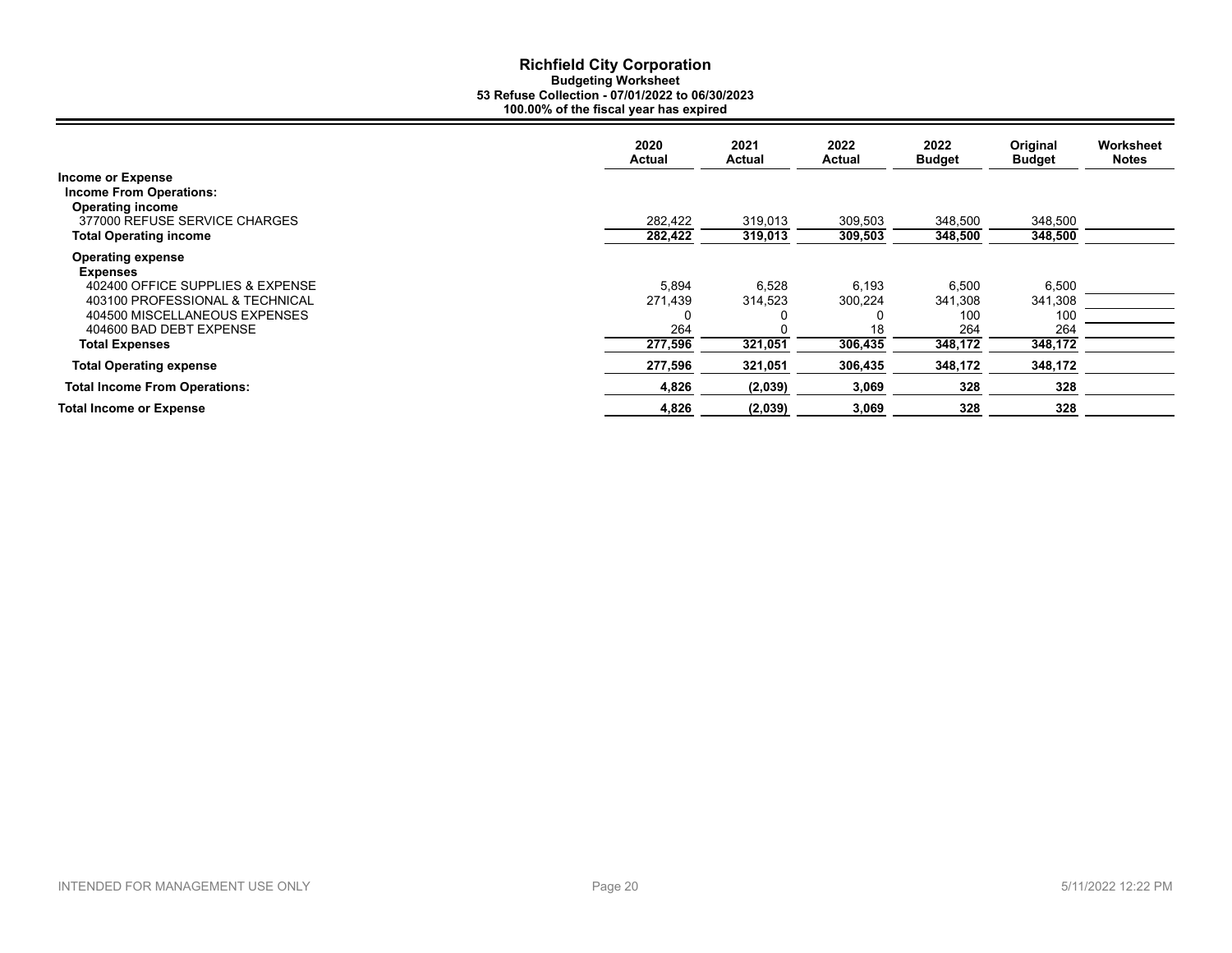|                                                                                       | 2020<br><b>Actual</b> | 2021<br>Actual     | 2022<br>Actual     | 2022<br><b>Budget</b> | Original<br><b>Budget</b> | Worksheet<br><b>Notes</b> |
|---------------------------------------------------------------------------------------|-----------------------|--------------------|--------------------|-----------------------|---------------------------|---------------------------|
| <b>Income or Expense</b><br><b>Income From Operations:</b><br><b>Operating income</b> |                       |                    |                    |                       |                           |                           |
| 377000 LANDFILL SERVICE CHARGES<br><b>Total Operating income</b>                      | 253,243<br>253,243    | 253,380<br>253,380 | 210,018<br>210,018 | 253,470<br>253,470    | 253,470<br>253,470        |                           |
| <b>Operating expense</b><br><b>Expenses</b>                                           |                       |                    |                    |                       |                           |                           |
| 402400 OFFICE SUPPLIES & EXPENSE                                                      | 0                     | $\Omega$           | 0                  | 1,000                 | 1,000                     |                           |
| 403100 PROFESSIONAL & TECHNICAL                                                       | 260,797               | 228,920            | 165,112            | 229,100               | 229,100                   |                           |
| 404400 TRANSFERS TO OTHER FUNDS                                                       | 0                     | 8,730              | 17,528             | 23,360                | 23,370                    |                           |
| 404600 BAD DEBT EXPENSE                                                               | 258                   |                    |                    | 10                    |                           |                           |
| <b>Total Expenses</b>                                                                 | 261,054               | 237,650            | 182,648            | 253,470               | 253,470                   |                           |
| <b>Total Operating expense</b>                                                        | 261,054               | 237,650            | 182,648            | 253,470               | 253,470                   |                           |
| <b>Total Income From Operations:</b>                                                  | (7, 811)              | 15,730             | 27,370             |                       | 0                         |                           |
| <b>Total Income or Expense</b>                                                        | (7, 811)              | 15,730             | 27,370             | 0                     | 0                         |                           |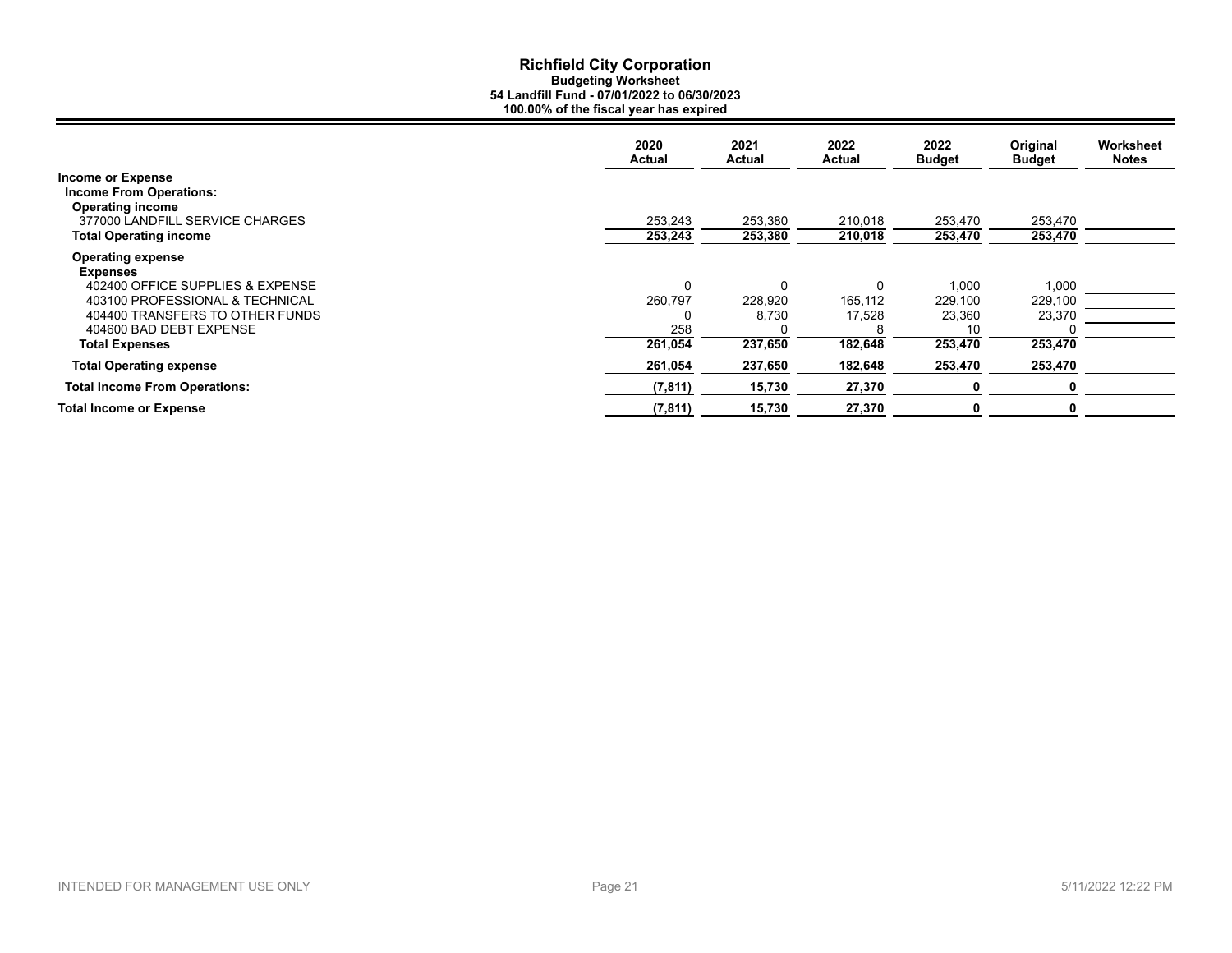# **Richfield City Corporation Budgeting Worksheet 70 Trust & Agency Fund-Perp Care - 07/01/2022 to 06/30/2023 100.00% of the fiscal year has expired**

|                                                                          | 2020<br>Actual | 2021<br>Actual | 2022<br>Actual | 2022<br><b>Budget</b> | Original<br><b>Budget</b> | Worksheet<br><b>Notes</b> |
|--------------------------------------------------------------------------|----------------|----------------|----------------|-----------------------|---------------------------|---------------------------|
| <b>Change In Net Position</b><br>Revenue:<br><b>Charges for services</b> |                |                |                |                       |                           |                           |
| 376000 PREP. CARE INCOME                                                 | 13,714         | 24,612         | 12,701         | 12,764                | 12,764                    |                           |
| <b>Total Charges for services</b>                                        | 13,714         | 24,612         | 12,701         | 12,764                | 12,764                    |                           |
| <b>Interest</b><br>361000 INTEREST REVENUE<br><b>Total Interest</b>      | 803<br>803     |                | 0              | 1,200<br>1,200        | 500<br>500                |                           |
| <b>Total Revenue:</b>                                                    | 14,517         | 24,612         | 12,701         | 13,964                | 13,264                    |                           |
| <b>Expenditures:</b><br><b>Transfers</b>                                 |                |                |                |                       |                           |                           |
| 405000 TRANSFERS TO OTHER FUNDS                                          | 803            |                |                | 1,200                 | 500                       |                           |
| <b>Total Transfers</b>                                                   | 803            |                |                | 1,200                 | 500                       |                           |
| <b>Total Expenditures:</b>                                               | 803            |                | n              | 1,200                 | 500                       |                           |
| <b>Total Change In Net Position</b>                                      | 13,714         | 24,612         | 12,701         | 12,764                | 12,764                    |                           |